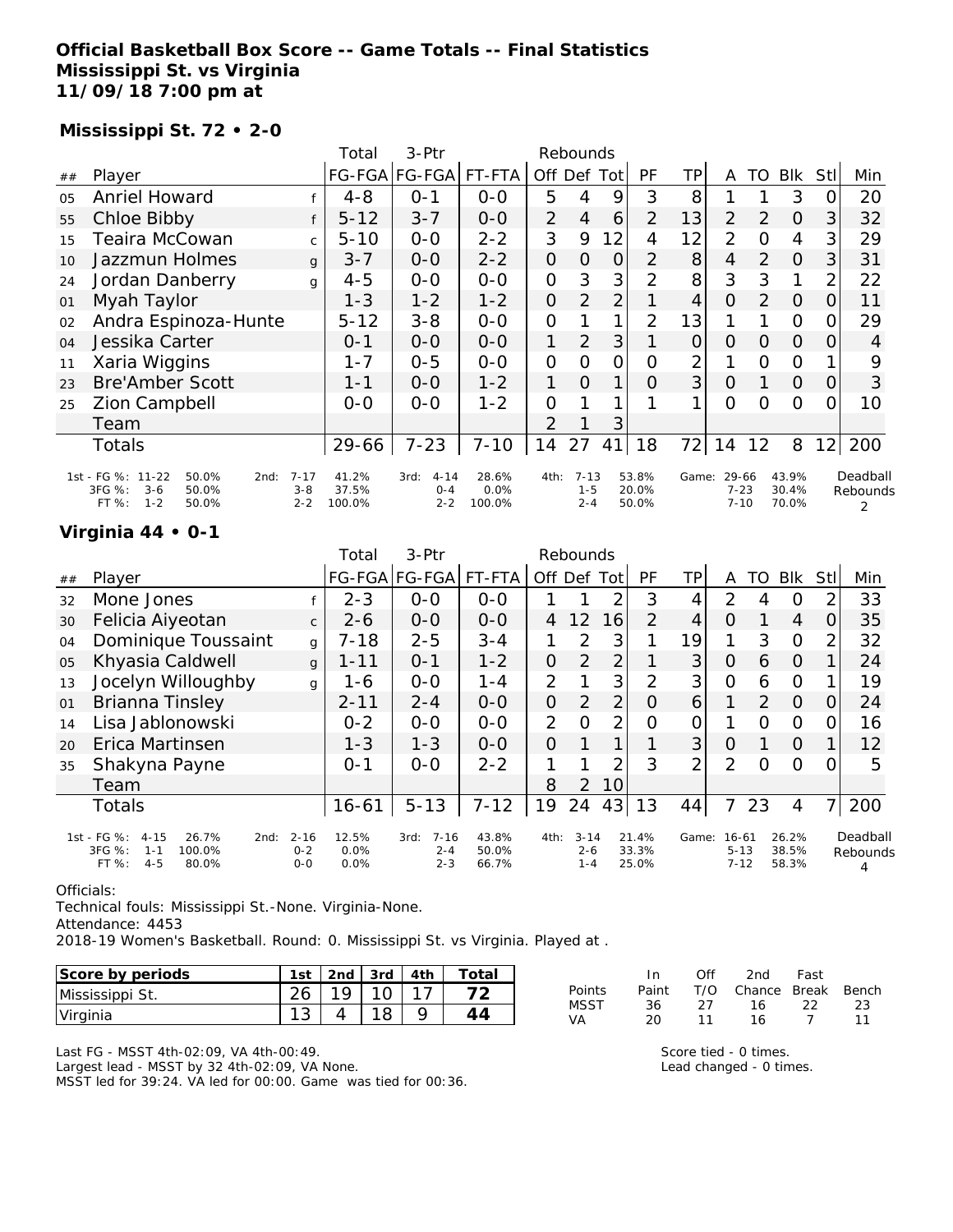

## **Official Basketball Box Score -- Game Totals -- Final Statistics Virginia vs Kentucky 11/15/18 8:32pm at Rupp Arena, Lexington, Ky.**



### **Virginia 51 • 0-2**

|    |                                                                                                |                               | Total                    | $3-Ptr$                              |                        |               | Rebounds                       |     |                          |       |                                  |               |                         |                |                      |
|----|------------------------------------------------------------------------------------------------|-------------------------------|--------------------------|--------------------------------------|------------------------|---------------|--------------------------------|-----|--------------------------|-------|----------------------------------|---------------|-------------------------|----------------|----------------------|
| ## | Player                                                                                         |                               | <b>FG-FGA</b>            | $FG-FGA$                             | FT-FTA                 | Off Def       |                                | Tot | PF                       | ΤP    | A                                | TO            | <b>Blk</b>              | Stll           | Min                  |
| 32 | Jones, Mone                                                                                    |                               | $2 - 3$                  | 1-1                                  | $2 - 2$                |               | 3                              | 4   | O                        | ᄀ     | 3                                | 2             | O                       |                | 30                   |
| 30 | Aiyeotan, Felicia                                                                              | C                             | $4 - 5$                  | $0 - 0$                              | $0-0$                  | $\mathcal{P}$ | 11                             | 13  |                          | 8     | 0                                | 4             | 5                       | 0              | 32                   |
| 04 | Toussaint, Dominique                                                                           | g                             | $2 - 8$                  | 1-4                                  | $0 - 0$                | 0             |                                |     | 3                        | 5     | 5                                | 10            | $\Omega$                | 0              | 40-                  |
| 05 | Caldwell, Khyasia                                                                              | g                             | 1-4                      | $0 - 0$                              | $O - 4$                | 2             | $\overline{2}$                 | 4   | 4                        | っ     |                                  | 3             | 0                       | O              | 19                   |
| 13 | Willoughby, Jocelyn                                                                            | g                             | $3 - 7$                  | $1 - 1$                              | $2 - 2$                | 2             | 5                              | 7   | 4                        | 9     |                                  | 4             | $\Omega$                | $\overline{2}$ | 28                   |
| 01 | Tinsley, Brianna                                                                               |                               | $2 - 5$                  | $1 - 3$                              | $0 - 0$                | 0             |                                |     | 3                        | 5     | 4                                | 3             | 0                       | $\Omega$       | 16                   |
| 14 | Jablonowski, Lisa                                                                              |                               | $0 - 2$                  | $0 - 0$                              | $O - O$                | 0             |                                |     |                          | 0     | 2                                |               | O                       |                | 14                   |
| 20 | Martinsen, Erica                                                                               |                               | $6 - 10$                 | $3 - 7$                              | $0 - 0$                | 0             |                                |     |                          | 15    | 0                                | 2             | $\circ$                 | 0              | 13                   |
| 35 | Payne, Shakyna                                                                                 |                               | $O - 1$                  | $0 - 0$                              | $0 - 0$                | 0             | 3                              | 3   | $\Omega$                 | O     | $\Omega$                         | $\mathcal{P}$ | $\mathcal{P}$           | 0              | 8                    |
|    | Team                                                                                           |                               |                          |                                      |                        |               | 5                              | 6   |                          |       |                                  |               |                         |                |                      |
|    | <b>Totals</b>                                                                                  |                               | $20 - 45$                | $7 - 16$                             | $4 - 8$                | 8             | 33                             | 41  | 17                       | 51    | 16                               | 32            | 7                       | $\overline{4}$ | 200                  |
|    | 1st - FG %:<br>57.1%<br>$4 - 7$<br>2nd:<br>3FG %:<br>0.0%<br>$0 - 1$<br>$0 - 0$<br>0.0%<br>FT% | $4 - 7$<br>$2 - 2$<br>$2 - 6$ | 57.1%<br>100.0%<br>33.3% | $5 - 14$<br>3rd:<br>$1 - 6$<br>$0-0$ | 35.7%<br>16.7%<br>0.0% | 4th:          | $7 - 17$<br>$4 - 7$<br>$2 - 2$ |     | 41.2%<br>57.1%<br>100.0% | Game: | $20 - 45$<br>$7 - 16$<br>$4 - 8$ |               | 44.4%<br>43.8%<br>50.0% |                | Deadball<br>Rebounds |

### **Kentucky 63 • 3-0**

|    |                                                                                                   |                                | Total                  | $3-$ Ptr                               |                          |                | Rebounds                         |                |                         |       |                                |    |                         |     |                             |
|----|---------------------------------------------------------------------------------------------------|--------------------------------|------------------------|----------------------------------------|--------------------------|----------------|----------------------------------|----------------|-------------------------|-------|--------------------------------|----|-------------------------|-----|-----------------------------|
| ## | Player                                                                                            |                                |                        | FG-FGA FG-FGA                          | FT-FTA                   | Off Def        |                                  | Tot            | PF                      | TP.   | A                              | TO | <b>Blk</b>              | Stl | Min                         |
| 03 | McKinney, KeKe                                                                                    |                                | $1 - 5$                | $0 - 2$                                | $0-0$                    | 6              |                                  |                | 3                       | 2     | 0                              | 3  | 0                       |     | 26                          |
| 14 | Wyatt, Tatyana                                                                                    |                                | $2 - 11$               | $1 - 3$                                | $0 - 0$                  | 3              |                                  | 4              | 2                       | 5     | O                              | O  | 1                       | 2   | 22                          |
| 04 | Morris, Maci                                                                                      | g                              | $4 - 16$               | $1 - 7$                                | $0-0$                    | $\overline{O}$ | O                                | 0              |                         | 9     | Ο                              | 3  | $\Omega$                | 3   | 34                          |
| 10 | Howard, Rhyne                                                                                     | g                              | $3 - 10$               | $1 - 5$                                | $4 - 5$                  |                | 6                                | 7              |                         | 11    | $\overline{2}$                 |    | 2                       |     | 27                          |
| 24 | Murray, Taylor                                                                                    | g                              | $4 - 9$                | $0 - 2$                                | $4 - 4$                  |                |                                  | $\overline{2}$ | 3                       | 12    | 3                              |    | $\Omega$                | 2   | 27                          |
| 05 | Green, Blair                                                                                      |                                | $3 - 5$                | $1 - 2$                                | $2 - 2$                  | O              |                                  |                |                         | 9     | Ο                              | 2  | 2                       | 3   | 17                          |
| 12 | Paschal, Amanda                                                                                   |                                | $1 - 2$                | $0-0$                                  | $0 - 2$                  | 0              |                                  |                | Ο                       | 2     |                                | O  | $\Omega$                | O   | 13                          |
| 21 | Anyagaligbo, Ogechi                                                                               |                                | $1 - 4$                | $0 - 0$                                | $0 - 0$                  | 3              | 5                                | 8              |                         | 2     | Ο                              |    | $\Omega$                |     | 15                          |
| 32 | Roper, Jaida                                                                                      |                                | $4 - 7$                | $1 - 2$                                | $2 - 2$                  | $\overline{O}$ | Ω                                | 0              |                         | 11    | 3                              |    | 0                       |     | 19                          |
|    | Team                                                                                              |                                |                        |                                        |                          |                | $\mathcal{P}$                    | 3              |                         |       |                                |    |                         |     |                             |
|    | <b>Totals</b>                                                                                     |                                | $23 - 69$              | $5 - 23$                               | $12 - 15$                | 15             | 18                               | 33             | 13                      | 63    | 9                              | 12 | 5                       | 13  | 200                         |
|    | 1st - FG %:<br>$4 - 15$<br>26.7%<br>2nd:<br>3FG %:<br>$0 - 5$<br>0.0%<br>$0 - 0$<br>0.0%<br>FT %: | $6 - 22$<br>$1 - 7$<br>$O - 1$ | 27.3%<br>14.3%<br>0.0% | $9 - 20$<br>3rd:<br>$3 - 6$<br>$2 - 2$ | 45.0%<br>50.0%<br>100.0% | 4th:           | $4 - 12$<br>$1 - 5$<br>$10 - 12$ |                | 33.3%<br>20.0%<br>83.3% | Game: | 23-69<br>$5 - 23$<br>$12 - 15$ |    | 33.3%<br>21.7%<br>80.0% |     | Deadball<br>Rebounds<br>1,1 |

Officials: Beverly Roberts, Felicia Grinter, Maj Forsberg Technical fouls: Virginia-None. Kentucky-None. Attendance: 4989

| Score by periods | 1st | 2nd | 3rd   4th | Total |
|------------------|-----|-----|-----------|-------|
| Virginia         |     |     |           |       |
| Kentucky         |     |     |           |       |

In Off 2nd Fast Points Paint T/O Chance Break Bench VA 20 14 7 4 20 UK 24 32 8 2 24

Last FG - VA 4th-00:01, UK 4th-02:23. Largest lead - VA by 4 1st-07:40, UK by 18 4th-08:01.

VA led for 10:02. UK led for 24:35. Game was tied for 06:54.

Score tied - 4 times. Lead changed - 7 times.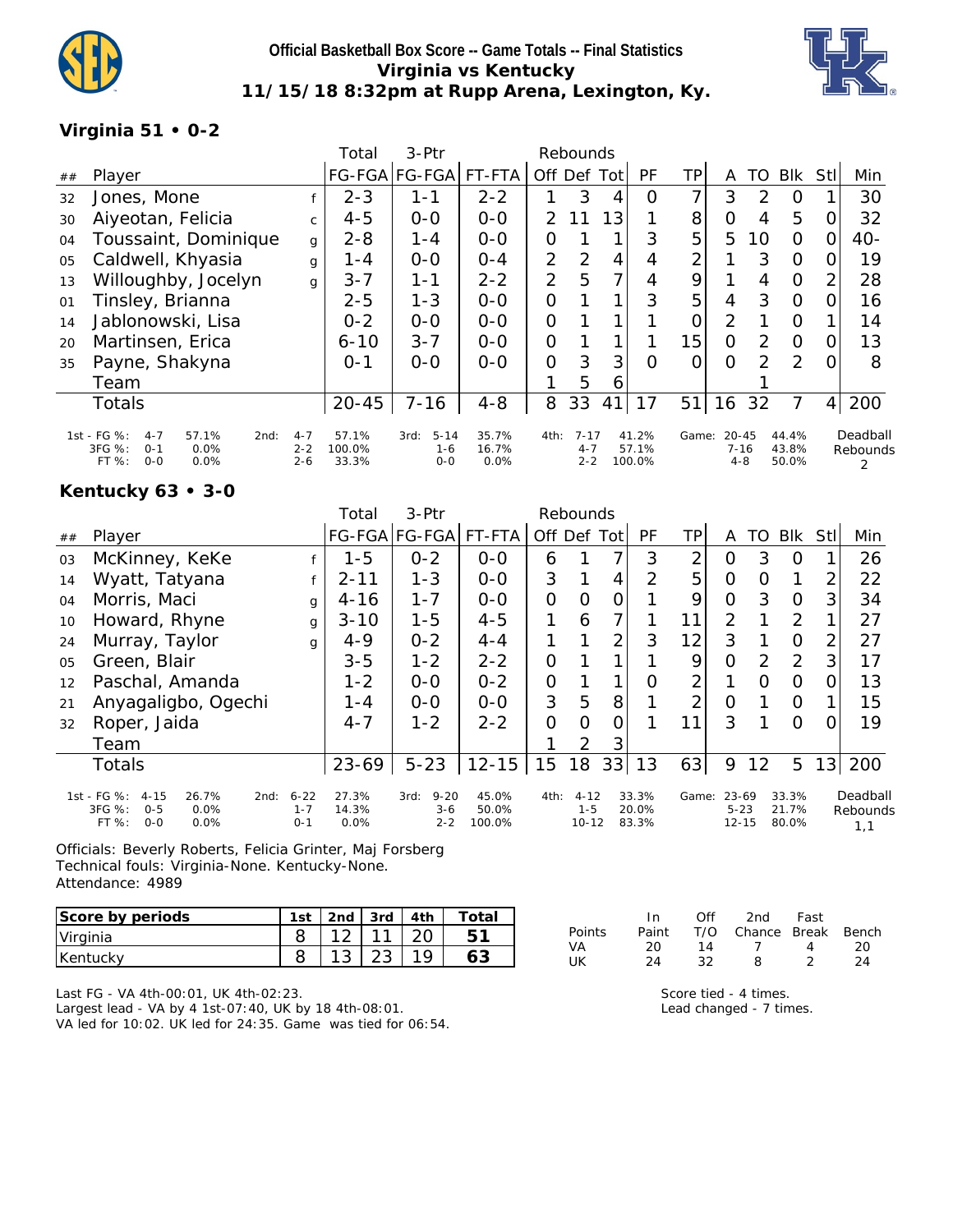### **Official Basketball Box Score -- Game Totals -- Final Statistics Virginia vs Old Dominion 11/18/18 2:02 PM at Norfolk, Va. (Ted Constant Center)**

#### **Virginia 73 • 1-2**

|    |                                                                                             |                                        | Total                    | 3-Ptr                                    |                         |      | Rebounds                     |                |                        |                 |                            |                |                         |                |                           |
|----|---------------------------------------------------------------------------------------------|----------------------------------------|--------------------------|------------------------------------------|-------------------------|------|------------------------------|----------------|------------------------|-----------------|----------------------------|----------------|-------------------------|----------------|---------------------------|
| ## | Player                                                                                      |                                        | FG-FGA                   | FG-FGA                                   | FT-FTA                  | Off  | Def                          | Tot            | PF                     | TP              | A                          | то             | <b>Blk</b>              | Stl            | Min                       |
| 32 | Mone Jones                                                                                  |                                        | 4-4                      | $0-0$                                    | $3 - 3$                 |      | 6                            |                | 2                      | 11              |                            |                | 0                       |                | 19                        |
| 30 | Felicia Aiyeotan                                                                            | C                                      | $4 - 7$                  | $0 - 0$                                  | $2 - 2$                 | 3    | 6                            | 9              | 3                      | 10 <sup>1</sup> |                            | 2              | 2                       | <sup>O</sup>   | 24                        |
| 01 | <b>Brianna Tinsley</b>                                                                      | g                                      | $1 - 7$                  | $0 - 4$                                  | $5-6$                   |      |                              | $\overline{2}$ | 2                      |                 | 4                          | 3              | 0                       |                | 30                        |
| 04 | Dominique Toussaint                                                                         | g                                      | $4 - 13$                 | $1 - 6$                                  | $2 - 4$                 | 0    | 4                            | 4              | $\overline{2}$         | 11              | 3                          |                | $\mathbf 0$             | 0              | 35                        |
| 13 | Jocelyn Willoughby                                                                          | g                                      | $3 - 10$                 | $1 - 4$                                  | 7-7                     |      | 7                            | 8              | $\overline{2}$         | 14              | 4                          | 4              | 0                       | $\Omega$       | 32                        |
| 05 | Khyasia Caldwell                                                                            |                                        | $2 - 2$                  | $0-0$                                    | $1 - 2$                 | 0    |                              |                | 3                      | 5               | $\mathbf 0$                | $\overline{0}$ | $\overline{0}$          | $\Omega$       | 15                        |
| 14 | Lisa Jablonowski                                                                            |                                        | $2 - 5$                  | 1-1                                      | $2 - 2$                 |      | 4                            | 5              | 2                      |                 | 0                          |                | 0                       |                | 21                        |
| 20 | Erica Martinsen                                                                             |                                        | $0 - 2$                  | $0 - 2$                                  | $2 - 2$                 | 1    |                              | 2              |                        | $\overline{2}$  |                            |                | $\mathbf 0$             | $\Omega$       | 7                         |
| 35 | Shakyna Payne                                                                               |                                        | $3 - 4$                  | $0 - 0$                                  | $0-0$                   |      | 4                            | 5              |                        | 6               | $\Omega$                   | 2              | $\overline{2}$          | $\Omega$       | 17                        |
|    | Team                                                                                        |                                        |                          |                                          |                         |      | 4                            | 5              |                        |                 |                            |                |                         |                |                           |
|    | <b>Totals</b>                                                                               |                                        | 23-54                    | $3 - 17$                                 | 24-28                   | 10   | 38                           | 48             | 18                     | 73              | 14                         | 15             | 4                       | 2 <sup>1</sup> | 200                       |
|    | 1st - FG %:<br>$6 - 11$<br>54.5%<br>3FG %:<br>$1 - 2$<br>50.0%<br>FT %:<br>$5 - 7$<br>71.4% | $6 - 16$<br>2nd:<br>$1 - 7$<br>$4 - 4$ | 37.5%<br>14.3%<br>100.0% | $5 - 13$<br>3rd:<br>$1 - 5$<br>$10 - 11$ | 38.5%<br>20.0%<br>90.9% | 4th: | $6 - 14$<br>$0 - 3$<br>$5-6$ |                | 42.9%<br>0.0%<br>83.3% | Game:           | 23-54<br>$3 - 17$<br>24-28 |                | 42.6%<br>17.6%<br>85.7% |                | Deadball<br>Rebounds<br>3 |

#### **Old Dominion 67 • 3-1**

|                |                                                                                             |                                        | Total                    | 3-Ptr                                |                         |                | Rebounds                        |                |                         |                |                                 |                |                         |                |                           |
|----------------|---------------------------------------------------------------------------------------------|----------------------------------------|--------------------------|--------------------------------------|-------------------------|----------------|---------------------------------|----------------|-------------------------|----------------|---------------------------------|----------------|-------------------------|----------------|---------------------------|
| ##             | Player                                                                                      |                                        | $FG-FGA$                 | <b>FG-FGA</b>                        | FT-FTA                  | Off            |                                 | Def Tot        | PF.                     | TP             | A                               | TO             | Blk                     | Stl            | Min                       |
| 14             | CARTER, Dejah                                                                               |                                        | $0 - 0$                  | $0-0$                                | $0-0$                   | 0              | 0                               | 0              | 0                       | 0              | 0                               | 0              | 0                       | 0              | 2                         |
| 20             | ROBINSON, Maggie                                                                            |                                        | $2 - 9$                  | $1 - 3$                              | $0-0$                   | 5              | $\overline{2}$                  | $\overline{7}$ | $\overline{4}$          | 5              | $\mathbf 0$                     | 1              | $\mathbf 0$             | 0              | 29                        |
| 03             | WAYNE, Ajah                                                                                 | g                                      | $5 - 17$                 | $3-5$                                | $0-0$                   |                | 5                               | 6              | 3                       | 13             | 4                               |                |                         | 3              | 33                        |
| 05             | <b>MORRIS, Victoria</b>                                                                     | g                                      | $5 - 12$                 | $4 - 7$                              | $3-6$                   | $\mathbf 0$    |                                 | 1              | 3                       | 17             | 1                               | 1              | $\mathbf 0$             | 0              | 25                        |
| 11             | EDWARDS, Taylor                                                                             | g                                      | $2 - 9$                  | $0 - 4$                              | $2 - 6$                 | $\mathbf 0$    | 3                               | 3              | 4                       | 6              | 9                               | 4              | $\mathbf 0$             | $\mathbf{3}$   | 30                        |
| 0 <sup>0</sup> | JERNIGAN, Ann                                                                               |                                        | $0 - 0$                  | $0 - 0$                              | $0 - 0$                 | $\mathbf 0$    | $\boldsymbol{0}$                | $\overline{0}$ |                         | $\overline{0}$ | $\overline{0}$                  | $\Omega$       | $\mathbf 0$             | $\Omega$       | $\overline{2}$            |
| 01             | ADAMS, Mariah                                                                               |                                        | 1-6                      | $0 - 3$                              | $4 - 4$                 | $\mathbf 0$    | $\overline{2}$                  | $\overline{2}$ | 4                       | 6              | $\overline{0}$                  | $\mathbf 0$    | $\mathbf 0$             | 0              | 19                        |
| 04             | HUDSON, Aziah                                                                               |                                        | 4-6                      | $3-5$                                | $0-0$                   | $\mathbf 0$    | $\mathbf 0$                     | $\overline{0}$ | $\overline{2}$          | 11             | $\overline{0}$                  | 2              | $\mathbf 0$             | $\overline{0}$ | 24                        |
| 23             | YOUNG, Amari                                                                                |                                        | 3-8                      | $0 - 1$                              | $2 - 3$                 | 5              | 6                               | 11             | 3                       | 8              | $\overline{0}$                  | $\overline{0}$ | 1                       | $\overline{2}$ | 24                        |
| 25             | SCOTT, Ashley                                                                               |                                        | $0 - 1$                  | $0 - 0$                              | $0 - 0$                 | 1              | 1                               | $\overline{2}$ | $\overline{0}$          | $\overline{0}$ | $\mathbf 0$                     | $\mathbf 0$    | $\mathbf 0$             | $\Omega$       | 11                        |
| 35             | SADLER, Hannah                                                                              |                                        | $0-0$                    | $0-0$                                | $1 - 2$                 | $\overline{0}$ | $\overline{0}$                  | $\mathbf 0$    | $\Omega$                |                | $\Omega$                        | $\Omega$       | $\overline{0}$          | $\Omega$       |                           |
|                | Team                                                                                        |                                        |                          |                                      |                         |                | 2                               | 3              |                         |                |                                 |                |                         |                |                           |
|                | Totals                                                                                      |                                        | 22-68                    | $11 - 28$                            | $12 - 21$               | 13             | 22                              | 35             | 24                      | 67             | 14                              | 9              | $\overline{2}$          | 8 <sup>1</sup> | 200                       |
|                | 1st - FG %:<br>$5 - 16$<br>31.3%<br>3FG %:<br>37.5%<br>$3 - 8$<br>$2 - 4$<br>FT %:<br>50.0% | $6 - 19$<br>2nd:<br>$2 - 5$<br>$2 - 2$ | 31.6%<br>40.0%<br>100.0% | $5 - 14$<br>3rd:<br>$2 - 5$<br>$7-9$ | 35.7%<br>40.0%<br>77.8% | 4th:           | $6 - 19$<br>$4 - 10$<br>$1 - 6$ |                | 31.6%<br>40.0%<br>16.7% | Game:          | 22-68<br>$11 - 28$<br>$12 - 21$ |                | 32.4%<br>39.3%<br>57.1% |                | Deadball<br>Rebounds<br>4 |

Officials: Timothy Bryant, Starr Jefferson, Carmen Portorreal Technical fouls: Virginia-None. Old Dominion-None. Attendance: 2137

| Score by periods    | 1st | 2nd | 3rd | 4th | <b>Total</b> |
|---------------------|-----|-----|-----|-----|--------------|
| Virginia            |     |     | ິ   |     | 73           |
| <b>Old Dominion</b> | 15  |     |     |     | 67           |

Last FG - UVA 4th-00:41, ODU 4th-00:01. Largest lead - UVA by 12 3rd-03:02, ODU by 2 1st-04:16. UVA led for 36:01. ODU led for 00:46. Game was tied for 03:13.

|        | In    | Off | 2nd          | Fast        |       |
|--------|-------|-----|--------------|-------------|-------|
| Points | Paint | T/O | Chance Break |             | Bench |
| UVA    | 22    | 13  | 8            | $^{\prime}$ | 20    |
| ODU    | 14    | 14  | a            |             | 26    |

Score tied - 5 times. Lead changed - 4 times.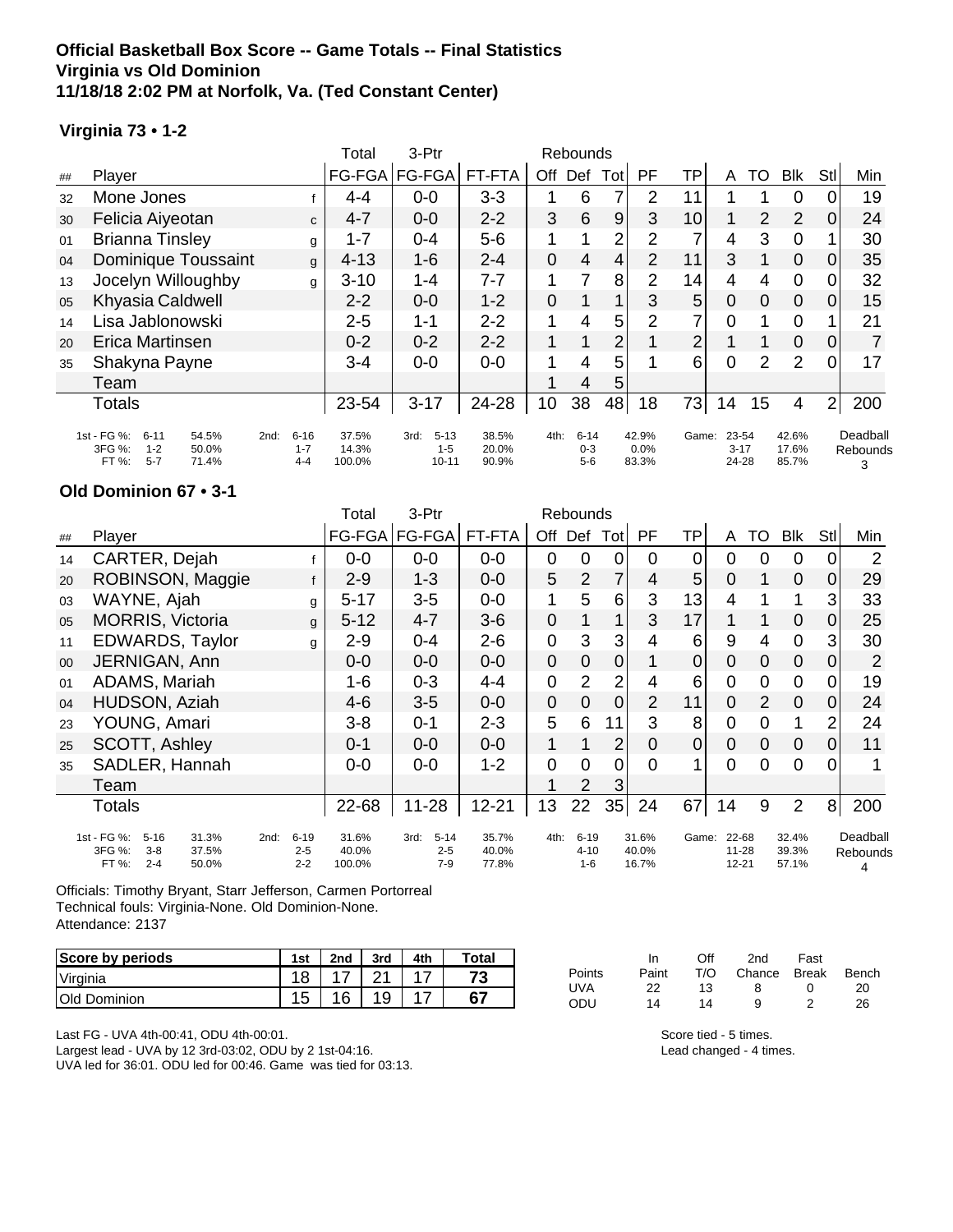**Official Basketball Box Score -- Game Totals -- Final Statistics N.C. A&T vs Virginia 11/20/18 11:00 am at JPJ Arena, Charlottesville, Va.**

#### **N.C. A&T 57 • 1-2**

|    |                                                                                            |                                        | Total                    | $3-$ Ptr                               |                         |                | Rebounds                       |                |                         |                |                                   |               |                         |                |                           |
|----|--------------------------------------------------------------------------------------------|----------------------------------------|--------------------------|----------------------------------------|-------------------------|----------------|--------------------------------|----------------|-------------------------|----------------|-----------------------------------|---------------|-------------------------|----------------|---------------------------|
| ## | Player                                                                                     |                                        |                          | FG-FGA FG-FGA                          | FT-FTA                  | Off            | Def                            | Tot            | PF                      | TP             | A                                 | TO            | <b>BIK</b>              | <b>Stll</b>    | Min                       |
| 22 | Le'On Hill                                                                                 |                                        | 1 - 1                    | $0-0$                                  | $1 - 2$                 | 0              | 2                              | 2              | 5                       | 3              |                                   | O             | O                       | 2              | 12                        |
| 15 | <b>Alexus Lessears</b>                                                                     | $\mathsf{C}$                           | $4 - 8$                  | $0 - 0$                                | $0 - 2$                 | $\overline{2}$ | 5                              | 7              |                         | 8 <sup>1</sup> | $\overline{O}$                    | 2             | 2                       | 0              | 27                        |
| 03 | Cinia McCray                                                                               | g                                      | $1 - 17$                 | $0 - 7$                                | $1 - 2$                 | 1              | O                              | $\mathbf{1}$   | $\Omega$                | 3 <sup>1</sup> | $\overline{2}$                    | 2             | $\Omega$                |                | 34                        |
| 05 | Mikaya Wilson                                                                              | $\mathbf{q}$                           | $4-6$                    | $1 - 1$                                | $0 - 0$                 |                | 3                              | 4              |                         | 9              |                                   | 3             | $\Omega$                | 2              | 20                        |
| 12 | C'Coriea Foy                                                                               | g                                      | $5 - 14$                 | $3 - 8$                                | $3 - 3$                 | 3              | 4                              | 7              | 2                       | 16             | 5                                 | $\mathcal{P}$ |                         |                | 35                        |
| 02 | <b>Shantell Bostick</b>                                                                    |                                        | $0 - 1$                  | $0-0$                                  | $2 - 2$                 |                |                                | $\overline{2}$ | 2                       | $\overline{2}$ | 8                                 | 2             | $\Omega$                |                | 22                        |
| 04 | Charme Lilly                                                                               |                                        | $1 - 2$                  | $1 - 2$                                | $0 - 0$                 | $\overline{O}$ |                                | 1              | 2                       | 3              | $\Omega$                          | $\Omega$      | $\Omega$                | $\Omega$       | 10                        |
| 10 | <b>Charnise Tyler</b>                                                                      |                                        | $4 - 5$                  | $0 - 0$                                | $0 - 0$                 | $\Omega$       |                                | 1              | 3                       | 8 <sup>1</sup> | $\Omega$                          | $\Omega$      | $\Omega$                | $\Omega$       | 20                        |
| 21 | Rayven Peeples                                                                             |                                        | $2 - 6$                  | $O - 1$                                | $1 - 2$                 |                | $\mathcal{P}$                  | 3              | $\Omega$                | 5              | O                                 |               | $\Omega$                | 0              | 20                        |
|    | Team                                                                                       |                                        |                          |                                        |                         | $\mathcal{P}$  | 3                              | 5              |                         |                |                                   |               |                         |                |                           |
|    | Totals                                                                                     |                                        | $22 - 60$                | $5 - 19$                               | $8 - 13$                | 11             | 22                             | 33             | 16                      | 57             | 17                                | 13            | 3                       | 7 <sub>l</sub> | 200                       |
|    | 1st - FG %:<br>$2 - 18$<br>11.1%<br>3FG %:<br>$0 - 7$<br>0.0%<br>$1 - 2$<br>FT %:<br>50.0% | $9 - 13$<br>2nd:<br>$1 - 1$<br>$3 - 4$ | 69.2%<br>100.0%<br>75.0% | $4 - 13$<br>3rd:<br>$2 - 4$<br>$1 - 2$ | 30.8%<br>50.0%<br>50.0% | 4th:           | $7 - 16$<br>$2 - 7$<br>$3 - 5$ |                | 43.8%<br>28.6%<br>60.0% | Game:          | $22 - 60$<br>$5 - 19$<br>$8 - 13$ |               | 36.7%<br>26.3%<br>61.5% |                | Deadball<br>Rebounds<br>5 |

**Virginia 67 • 1-2**

|    |                                                                                                      |                                | Total                   | $3-$ Ptr                               |                         |                | Rebounds                       |     |                          |       |                                     |          |                         |          |                             |
|----|------------------------------------------------------------------------------------------------------|--------------------------------|-------------------------|----------------------------------------|-------------------------|----------------|--------------------------------|-----|--------------------------|-------|-------------------------------------|----------|-------------------------|----------|-----------------------------|
| ## | Player                                                                                               |                                |                         | FG-FGA FG-FGA                          | FT-FTA                  | Off            | Def                            | Tot | PF                       | TP.   | A                                   | TO       | <b>Blk</b>              | Stll     | Min                         |
| 32 | Mone Jones                                                                                           |                                | 1 - 4                   | $1 - 3$                                | $2 - 2$                 | 0              | 2                              | 2   | 3                        | 5     |                                     | 2        | 0                       |          | 27                          |
| 30 | Felicia Aiyeotan                                                                                     | $\mathsf{C}$                   | $2 - 2$                 | $0 - 0$                                | $0 - 0$                 | $\overline{O}$ |                                |     |                          | 4     | Ο                                   |          | 2                       | $\Omega$ | 8                           |
| 01 | Brianna Tinsley                                                                                      | g                              | $4 - 9$                 | $2 - 6$                                | $O-O$                   | 1              | 2                              | 3   | 0                        | 10    | 1                                   | 3        | $\Omega$                | 2        | 34                          |
| 04 | Dominique Toussaint                                                                                  | $\mathbf{q}$                   | $5 - 11$                | $4 - 6$                                | $4 - 6$                 | $\overline{O}$ | 9                              | 9   | 3                        | 18    | $\overline{2}$                      | 4        | 2                       |          | 37                          |
| 13 | Jocelyn Willoughby                                                                                   | g                              | $5 - 10$                | $2 - 5$                                | $2 - 2$                 | $\overline{2}$ | 4                              | 6   | $\overline{2}$           | 14    | 3                                   | 1        | 0                       | 2        | 30                          |
| 05 | Khyasia Caldwell                                                                                     |                                | $2 - 5$                 | $1 - 1$                                | $0 - 0$                 | 2              |                                | 3   | Ω                        | 5     | 1                                   | 2        | 1                       |          | 18                          |
| 14 | Lisa Jablonowski                                                                                     |                                | $1 - 3$                 | $0 - 0$                                | $3 - 3$                 |                |                                | 2   |                          | 5     | 2                                   |          | $\Omega$                |          | 18                          |
| 20 | Erica Martinsen                                                                                      |                                | $1 - 2$                 | $1 - 2$                                | $1 - 2$                 | $\Omega$       |                                | 1   | Ω                        | 4     | Ω                                   | $\Omega$ | $\Omega$                | 0        | 5                           |
| 35 | Shakyna Payne                                                                                        |                                | $0 - 3$                 | $O - 1$                                | $2 - 2$                 |                | Ω                              |     | 4                        | っ     | Ω                                   | 2        | $\Omega$                |          | 23                          |
|    | Team                                                                                                 |                                |                         |                                        |                         |                | 5                              | 6   |                          |       |                                     |          |                         |          |                             |
|    | <b>Totals</b>                                                                                        |                                | $21 - 49$               | $11 - 24$                              | $14 - 17$               | 8              | 26                             | 34  | 14                       | 67    | 10                                  | 16       | 5                       | 8        | 200                         |
|    | 1st - FG %:<br>42.9%<br>$6 - 14$<br>2nd:<br>3FG %:<br>$2 - 5$<br>40.0%<br>$3 - 3$<br>FT %:<br>100.0% | $5 - 12$<br>$4 - 8$<br>$3 - 4$ | 41.7%<br>50.0%<br>75.0% | $2 - 10$<br>3rd:<br>$1 - 5$<br>$4 - 6$ | 20.0%<br>20.0%<br>66.7% | 4th:           | $8 - 13$<br>$4 - 6$<br>$4 - 4$ |     | 61.5%<br>66.7%<br>100.0% | Game: | $21 - 49$<br>$11 - 24$<br>$14 - 17$ |          | 42.9%<br>45.8%<br>82.4% |          | Deadball<br>Rebounds<br>1,1 |

Officials: Dawn Marsh,Kevin Dillard,Maj Forsberg Technical fouls: N.C. A&T-None. Virginia-None. Attendance: 10000

| Score by periods | 1st | $ 2nd $ 3rd $ 4th $ |  | Total |
|------------------|-----|---------------------|--|-------|
| N.C. A&T         |     |                     |  |       |
| Virginia         |     |                     |  |       |

Last FG - NCAT 4th-02:49, VA 4th-00:39.

Largest lead - NCAT None, VA by 13 2nd-07:49. NCAT led for 00:00. VA led for 38:14. Game was tied for 01:21.

|        | In.   | Off | 2nd                    | Fast |     |
|--------|-------|-----|------------------------|------|-----|
| Points | Paint |     | T/O Chance Break Bench |      |     |
| NCAT   | 24    | 11  | $\overline{1}$         | -5-  | 18. |
| VA     | 12    | 12  | 6                      | 7    | 16  |

Score tied - 1 time. Lead changed - 0 times.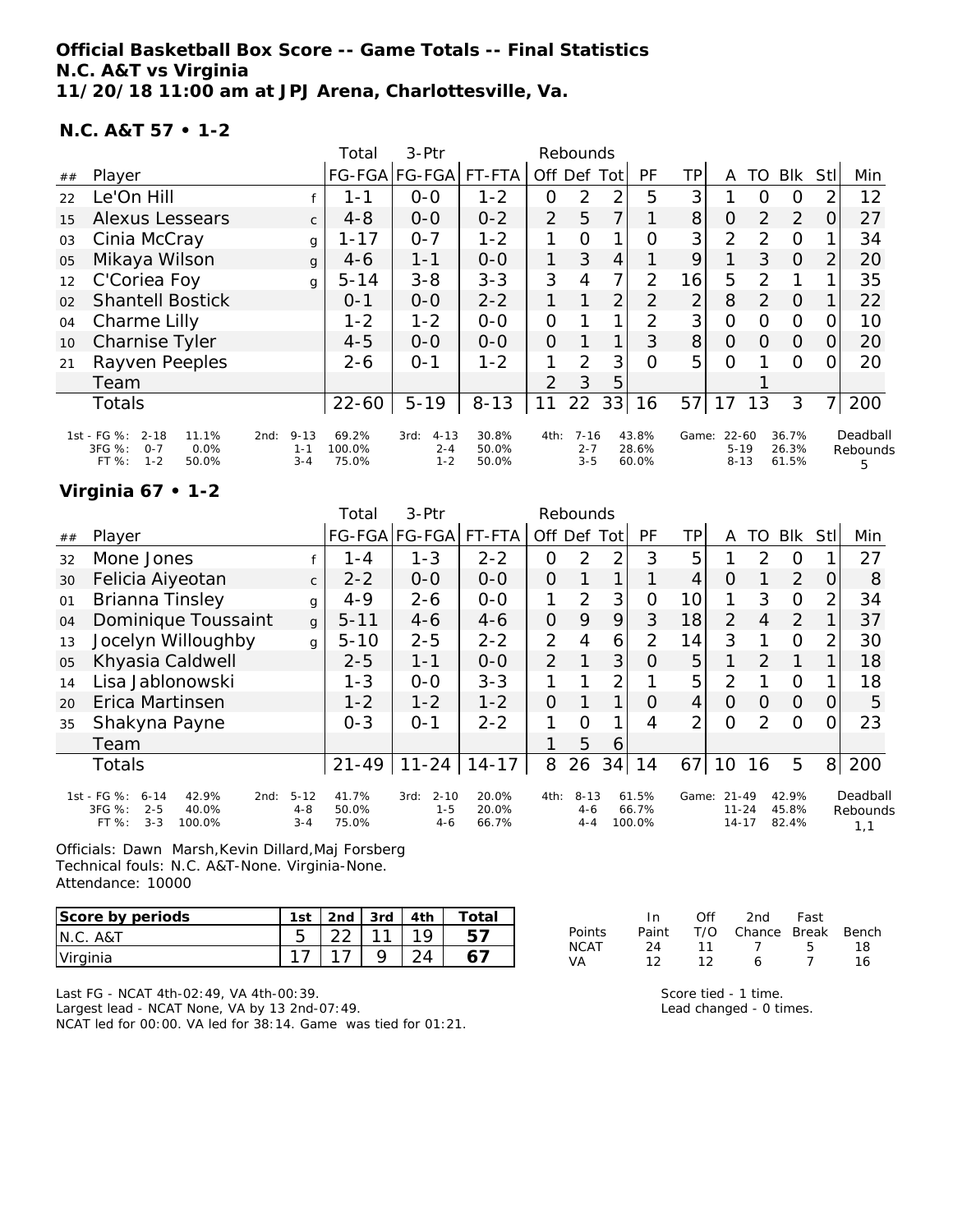### **Official Basketball Box Score -- Game Totals -- Final Statistics Central Mich. vs Virginia 11/24/18 2:00 pm at**

#### **Central Mich. 74 • 4-1**

|                |                                                                                              |                                | Total                   | 3-Ptr                                  |                          |                | Rebounds                       |          |                        |          |                                |                |                         |                |                             |
|----------------|----------------------------------------------------------------------------------------------|--------------------------------|-------------------------|----------------------------------------|--------------------------|----------------|--------------------------------|----------|------------------------|----------|--------------------------------|----------------|-------------------------|----------------|-----------------------------|
| ##             | Player                                                                                       |                                |                         | FG-FGA FG-FGA                          | FT-FTA                   | Off            | Def                            | Totl     | PF                     | ΤP       | A                              | TO             | Blk                     | Stl            | Min                         |
| 13             | Reyna Frost                                                                                  |                                | $8 - 14$                | $0 - 0$                                | $0 - 0$                  | 3              |                                | 10       |                        | 16       |                                | 4              |                         |                | 35                          |
| 25             | Jahari Smith                                                                                 | $\mathsf{C}$                   | $6 - 9$                 | $0 - 0$                                | $2 - 4$                  | 3              | 4                              | 7        | 2                      | 14       | 1                              | 2              | 1                       | $\overline{2}$ | 32                          |
| 01             | Micaela Kelly                                                                                | g                              | $3 - 8$                 | $1 - 3$                                | $4-6$                    |                | 2                              | 3        |                        | 11       | 1                              | 2              | $\Omega$                | 1              | 33                          |
| 03             | Presley Hudson                                                                               | q                              | $7 - 14$                | $4 - 9$                                | $4 - 4$                  | $\Omega$       | 3                              | 3        | $\Omega$               | 22       | 6                              | 2              | $\overline{O}$          | $\overline{2}$ | 36                          |
| 04             | <b>Maddy Watters</b>                                                                         | q                              | $3 - 5$                 | $2 - 3$                                | $O - 1$                  | 0              |                                |          |                        | 8        | 1                              | $\Omega$       | $\Omega$                | 0              | 27                          |
| 0 <sub>5</sub> | Anika Weekes                                                                                 |                                | 1-1                     | $0 - 0$                                | $1 - 2$                  | $\Omega$       | $\Omega$                       | $\Omega$ |                        | 3        | $\Omega$                       |                | $\Omega$                | $\Omega$       | 10                          |
| 24             | Samantha Robinson                                                                            |                                | $O-O$                   | $0 - 0$                                | $O-O$                    | $\Omega$       | $\Omega$                       | 0        |                        | 0        | $\mathcal{O}$                  | $\Omega$       | $\Omega$                | 0              |                             |
| 33             | Gabrielle Bird                                                                               |                                | $0 - 1$                 | $O - 1$                                | $0 - 0$                  | $\overline{O}$ | 3                              | 3        | $\Omega$               | 0        | $\Omega$                       | $\overline{O}$ | $\overline{O}$          | 0              | 15                          |
| 50             | Kyra Bussell                                                                                 |                                | $0 - 2$                 | $O - 1$                                | $0 - 0$                  | $\Omega$       | 4                              | 4        |                        | $\Omega$ | $\Omega$                       |                | $\Omega$                | 0              | 11                          |
|                | Team                                                                                         |                                |                         |                                        |                          | 3              | 4                              |          |                        |          |                                |                |                         |                |                             |
|                | Totals                                                                                       |                                | 28-54                   | $7 - 17$                               | $11 - 17$                | 10             | 28                             | 38       | 8                      | 74       | 10                             | 13             | 2                       | 6              | 200                         |
|                | 1st - FG %: 11-19<br>57.9%<br>2nd:<br>3FG %:<br>$2 - 5$<br>40.0%<br>FT %:<br>$0 - 0$<br>0.0% | $4 - 12$<br>$2 - 6$<br>$2 - 4$ | 33.3%<br>33.3%<br>50.0% | $8 - 12$<br>3rd:<br>$3 - 3$<br>$3 - 4$ | 66.7%<br>100.0%<br>75.0% | 4th:           | $5 - 11$<br>$0 - 3$<br>$6 - 9$ |          | 45.5%<br>0.0%<br>66.7% | Game:    | 28-54<br>$7 - 17$<br>$11 - 17$ |                | 51.9%<br>41.2%<br>64.7% |                | Deadball<br>Rebounds<br>4,1 |

### **Virginia 61 • 2-3**

|    | $\sim$ $\sim$ $\sim$ $\sim$ $\sim$                                                                   |                                |                         |                                        |                          |                |                                 |                |                          |       |                                   |               |                         |                |                           |
|----|------------------------------------------------------------------------------------------------------|--------------------------------|-------------------------|----------------------------------------|--------------------------|----------------|---------------------------------|----------------|--------------------------|-------|-----------------------------------|---------------|-------------------------|----------------|---------------------------|
|    |                                                                                                      |                                | Total                   | 3-Ptr                                  |                          | Rebounds       |                                 |                |                          |       |                                   |               |                         |                |                           |
| ## | Player                                                                                               |                                |                         | FG-FGA FG-FGA                          | FT-FTA                   | Off Def        |                                 | Totl           | <b>PF</b>                | TΡ    | A                                 | TO            | Blk                     | StII           | Min                       |
| 32 | Mone Jones                                                                                           |                                | $3 - 7$                 | $2 - 3$                                | $0 - 0$                  | 3              | 7                               | 10             | 3                        | 8     | Ω                                 | Ω             | O                       |                | 35                        |
| 35 | Shakyna Payne                                                                                        |                                | $1 - 1$                 | $0-0$                                  | $0-0$                    | $\overline{2}$ | 5                               | 7              |                          | 2     | O                                 |               | $\overline{O}$          | O              | 20                        |
| 01 | Brianna Tinsley                                                                                      | g                              | $5 - 14$                | $4 - 7$                                | $2 - 2$                  | 0              | $\Omega$                        | 0              |                          | 16    | 2                                 | $\mathcal{D}$ | $\Omega$                |                | 27                        |
| 04 | Dominique Toussaint                                                                                  | $\mathsf{g}$                   | $4 - 13$                | $1 - 7$                                | $2 - 3$                  | $\overline{O}$ | $\Omega$                        | $\Omega$       | 3                        | 11    | $\overline{2}$                    | 3             | 1                       |                | 30                        |
| 13 | Jocelyn Willoughby                                                                                   | $\mathbf{q}$                   | $4 - 10$                | $2 - 4$                                | $1 - 2$                  | 3              |                                 | 4              | 3                        | 11    | 3                                 | 4             | $\circ$                 |                | 32                        |
| 05 | Khyasia Caldwell                                                                                     |                                | $1 - 3$                 | $1 - 2$                                | $0 - 0$                  | $\overline{O}$ | $\Omega$                        | $\overline{O}$ | 4                        | 3     | 2                                 |               | 1                       | Ο              | 18                        |
| 14 | Lisa Jablonowski                                                                                     |                                | $2 - 9$                 | $0 - 2$                                | $0-0$                    | 3              | 2                               | 5              | 2                        | 4     |                                   |               | 3                       |                | 25                        |
| 20 | Erica Martinsen                                                                                      |                                | $2 - 9$                 | $2 - 8$                                | $0-0$                    |                | 1                               | $\overline{2}$ |                          | 6     |                                   |               | $\Omega$                | Ω              | 13                        |
|    | Team                                                                                                 |                                |                         |                                        |                          | 2              | 2                               | 4              |                          |       |                                   |               |                         |                |                           |
|    | <b>Totals</b>                                                                                        |                                | 22-66                   | $12 - 33$                              | $5 - 7$                  | 14             | 18                              | 32             | 18                       | 61    | 11                                | 13            | 5                       | 4 <sub>1</sub> | 200                       |
|    | 1st - FG %:<br>$5 - 17$<br>29.4%<br>2nd:<br>3FG %:<br>$3 - 10$<br>30.0%<br>$1 - 2$<br>FT %:<br>50.0% | $2 - 16$<br>$2 - 8$<br>$1 - 2$ | 12.5%<br>25.0%<br>50.0% | $5 - 18$<br>3rd:<br>$1 - 6$<br>$2 - 2$ | 27.8%<br>16.7%<br>100.0% | 4th:           | $10 - 15$<br>$6 - 9$<br>$1 - 1$ |                | 66.7%<br>66.7%<br>100.0% | Game: | $22 - 66$<br>$12 - 33$<br>$5 - 7$ |               | 33.3%<br>36.4%<br>71.4% |                | Deadball<br>Rebounds<br>3 |

Officials: Michael DoCouto,Carla Fountain,Joseph Vaszily

Technical fouls: Central Mich.-None. Virginia-None.

Attendance: 2572

2018-19 Women's Basketball. Round: 0. Central Mich. vs Virginia. Played at .

| Score by periods      | 1st | 2 <sub>nd</sub> | 3rd | 4th | ™otai |
|-----------------------|-----|-----------------|-----|-----|-------|
| <b>ICentral Mich.</b> |     |                 |     |     |       |
| Virginia              |     |                 |     |     |       |

|               | In.   | Off | 2nd                    | Fast |    |
|---------------|-------|-----|------------------------|------|----|
| <b>Points</b> | Paint |     | T/O Chance Break Bench |      |    |
| CMU           | 36.   | o   | o                      | o    |    |
| VА            | 16    | Ω   | Զ                      |      | 13 |

Last FG - CMU 4th-00:50, VA 4th-00:06. Largest lead - CMU by 28 3rd-01:18, VA by 2 1st-09:19. CMU led for 35:31. VA led for 02:13. Game was tied for 02:16. Score tied - 3 times.

Lead changed - 3 times.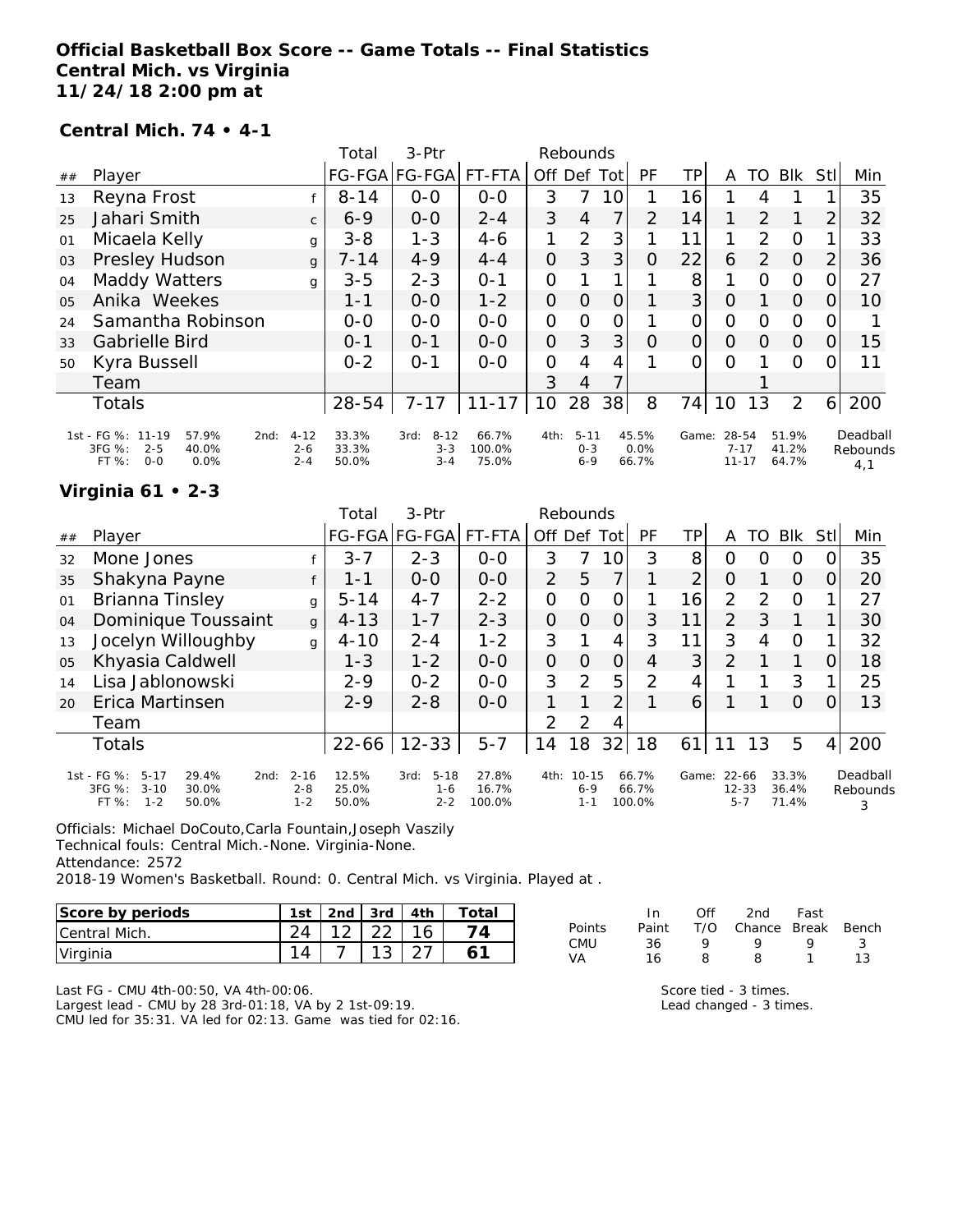### **Official Basketball Box Score -- Game Totals -- Final Statistics Saint Louis vs Virginia 11/25/18 3:30 pm at**

#### **Saint Louis 67 • 2-4**

|    |                                                                                            |                                         | Total                    | 3-Ptr                                  |                        |                | Rebounds                       |      |                         |                |                                   |               |                         |      |                      |
|----|--------------------------------------------------------------------------------------------|-----------------------------------------|--------------------------|----------------------------------------|------------------------|----------------|--------------------------------|------|-------------------------|----------------|-----------------------------------|---------------|-------------------------|------|----------------------|
| ## | Player                                                                                     |                                         |                          | FG-FGA FG-FGA                          | FT-FTA                 | Off Def        |                                | Totl | <b>PF</b>               | TPI            | A                                 | TO            | <b>BIK</b>              | StII | Min                  |
| 34 | Kendra Wilken                                                                              |                                         | $0 - 0$                  | $0-0$                                  | $0-0$                  |                | 0                              |      | 4                       | 0              | 0                                 | 2             | O                       | O    | 3                    |
| 03 | Ciaja Harbison                                                                             | $\mathbf{q}$                            | $6 - 13$                 | $1 - 2$                                | $3 - 5$                | 0              | $\overline{2}$                 | 2    | 0                       | 16             |                                   |               | $\Omega$                |      | 40                   |
| 04 | Kerri McMahan                                                                              | g                                       | $4 - 10$                 | $0 - 3$                                | $0 - 0$                | 1              | $\mathcal{P}$                  | 3    | 3                       | 8              | 4                                 | $\Omega$      | $\circ$                 | 2    | 33                   |
| 05 | Myia Clark                                                                                 | $\mathbf{q}$                            | $2 - 8$                  | $1 - 4$                                | $2 - 3$                | $\overline{2}$ | 3                              | 5    |                         | 7              | $\mathcal{P}$                     | $\mathcal{P}$ | $\Omega$                |      | 25                   |
| 20 | Jordyn Frantz                                                                              | g                                       | $6 - 14$                 | $4 - 8$                                | $2 - 2$                | 0              | 5                              | 5    | 4                       | 18             | 0                                 | 3             | $\Omega$                |      | 40                   |
| 21 | <b>Chloe Rice</b>                                                                          |                                         | $3 - 5$                  | $3 - 5$                                | $0 - 0$                | $\Omega$       |                                |      |                         | 9              | $\Omega$                          | $\Omega$      | $\Omega$                | 0    | 23                   |
| 24 | Amber Lindfors                                                                             |                                         | $3 - 7$                  | $0 - 0$                                | $1 - 2$                | 1              | 8                              | 9    | 2                       | 7              | 0                                 | Ω             |                         | 2    | 26                   |
| 42 | <b>Brooke Flowers</b>                                                                      |                                         | $1 - 3$                  | $0 - 0$                                | $0 - 0$                | 1              | $\overline{2}$                 | 3    |                         | $\overline{2}$ | $\Omega$                          | O             |                         | 0    | 10                   |
|    | Team                                                                                       |                                         |                          |                                        |                        | $\mathcal{P}$  | 5                              |      |                         |                |                                   |               |                         |      |                      |
|    | <b>Totals</b>                                                                              |                                         | $25 - 60$                | $9 - 22$                               | $8 - 12$               | 8              | 28                             | 36   | 16                      | 67             | 13                                | 9             | 2                       |      | 200                  |
|    | 1st - FG %:<br>35.3%<br>$6 - 17$<br>3FG %:<br>33.3%<br>$2 - 6$<br>$2 - 2$<br>100.0%<br>FT% | $8 - 17$<br>2nd:<br>$6 - 12$<br>$2 - 2$ | 47.1%<br>50.0%<br>100.0% | $4 - 12$<br>3rd:<br>$0 - 1$<br>$3 - 6$ | 33.3%<br>0.0%<br>50.0% | 4th:           | $7 - 14$<br>$1 - 3$<br>$1 - 2$ |      | 50.0%<br>33.3%<br>50.0% | Game:          | $25 - 60$<br>$9 - 22$<br>$8 - 12$ |               | 41.7%<br>40.9%<br>66.7% |      | Deadball<br>Rebounds |

#### **Virginia 65 • 2-4**

|    |                                                                                                    |                                | Total                   | $3-Ptr$                                |                         |          | Rebounds                       |                |                          |         |                                |          |                         |                |                      |
|----|----------------------------------------------------------------------------------------------------|--------------------------------|-------------------------|----------------------------------------|-------------------------|----------|--------------------------------|----------------|--------------------------|---------|--------------------------------|----------|-------------------------|----------------|----------------------|
| ## | Player                                                                                             |                                |                         | FG-FGA FG-FGA  FT-FTA                  |                         | Off      | Def Tot                        |                | PF                       | TP      | Α                              | TO       | <b>BIK</b>              | Stl            | Min                  |
| 32 | Mone Jones                                                                                         |                                | $2 - 4$                 | $0 - 0$                                | $2 - 4$                 |          |                                | ⌒              | 4                        | 6       |                                |          | 0                       |                | 25                   |
| 01 | Brianna Tinsley                                                                                    | $\mathbf{q}$                   | $2 - 9$                 | $2 - 7$                                | $0 - 0$                 | $\Omega$ | $\overline{2}$                 | $\overline{2}$ | $\Omega$                 | 6       | 2                              | 2        | $\Omega$                | O              | 23                   |
| 04 | Dominique Toussaint                                                                                | g                              | $3 - 10$                | $1 - 4$                                | $3 - 4$                 | 1        | 6                              | 7              | 3                        | 10      | 10                             | 5        | $\Omega$                |                | 37                   |
| 13 | Jocelyn Willoughby                                                                                 | $\mathbf{q}$                   | $4 - 11$                | $2 - 4$                                | $1 - 2$                 |          | 12                             | 13             |                          | 11      | 2                              | 3        | 1                       |                | 37                   |
| 14 | Lisa Jablonowski                                                                                   | q                              | $6 - 9$                 | $0 - 0$                                | $1 - 3$                 | 7        | 2                              | 9              |                          | 13      | O                              | O        | $\Omega$                |                | 30                   |
| 05 | Khyasia Caldwell                                                                                   |                                | $0 - 3$                 | $0 - 2$                                | $0 - 0$                 | 0        | 2                              | 2              | Ο                        |         | 3                              | $\Omega$ | $\Omega$                |                | 9                    |
| 20 | Erica Martinsen                                                                                    |                                | $5 - 10$                | $5-9$                                  | $0 - 0$                 | 2        | 2                              | 4              |                          | 15      | $\overline{O}$                 |          | 1                       |                | 30                   |
| 35 | Shakyna Payne                                                                                      |                                | $2 - 6$                 | $0 - 0$                                | $0 - 0$                 |          |                                | 2              | $\Omega$                 | $\vert$ | O                              |          | $\Omega$                | 0              | 9                    |
|    | Team                                                                                               |                                |                         |                                        |                         |          | 2                              | 3              |                          |         |                                |          |                         |                |                      |
|    | Totals                                                                                             |                                |                         | $24-62$   10-26                        | $7 - 13$                | 14       | 30                             | 44             | 10                       | 65      | 18                             | 13       | 2                       | 4 <sup>1</sup> | 200                  |
|    | 1st - FG %:<br>$5 - 16$<br>31.3%<br>2nd:<br>3FG %:<br>$3 - 9$<br>33.3%<br>$0 - 0$<br>FT %:<br>0.0% | $6 - 19$<br>$2 - 8$<br>$2 - 3$ | 31.6%<br>25.0%<br>66.7% | $6 - 14$<br>3rd:<br>$3 - 7$<br>$3 - 6$ | 42.9%<br>42.9%<br>50.0% | 4th:     | $7 - 13$<br>$2 - 2$<br>$2 - 4$ |                | 53.8%<br>100.0%<br>50.0% | Game:   | 24-62<br>$10 - 26$<br>$7 - 13$ |          | 38.7%<br>38.5%<br>53.8% |                | Deadball<br>Rebounds |

Officials: Brandon Enterline,Carla Fountain,Joseph Vaszily Technical fouls: Saint Louis-None. Virginia-Dominique Toussaint.

Attendance: 2413

2018-19 Women's Basketball. Round: 0. Saint Louis vs Virginia. Played at .

| Score by periods   | 1st | 2 <sub>nd</sub> | 3rd | 4th | Total |
|--------------------|-----|-----------------|-----|-----|-------|
| <b>Saint Louis</b> | 16  |                 | -11 |     |       |
| Virginia           | ◡   |                 |     |     |       |

|            | In.   | Off  | 2nd                    | Fast |    |
|------------|-------|------|------------------------|------|----|
| Points     | Paint |      | T/O Chance Break Bench |      |    |
| <b>SLU</b> | 28.   | -21- | 6.                     | -3   | 18 |
| VA         | 20    | 12.  | 14                     | 5.   | 19 |

Last FG - SLU 4th-00:17, VA 4th-03:09.

Largest lead - SLU by 12 3rd-09:10, VA by 7 4th-04:11. SLU led for 33:10. VA led for 05:11. Game was tied for 01:39. Score tied - 2 times. Lead changed - 4 times.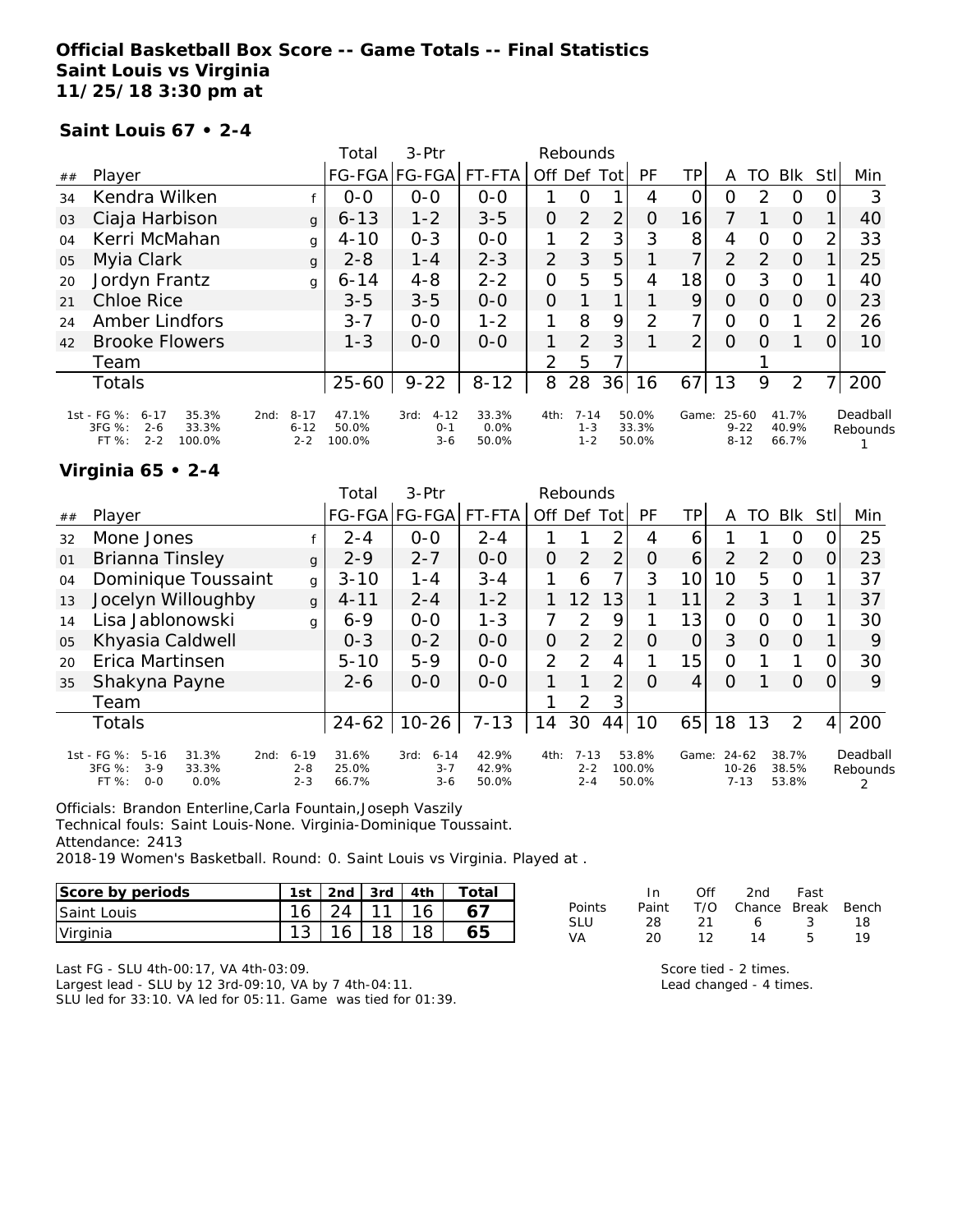### **Official Basketball Box Score -- Game Totals -- Final Statistics Virginia vs Michigan St. 11/28/18 7:00 pm at**

### **Virginia 66 • 2-5**

|    |                                                                                                 |                                | Total                    | 3-Ptr                                  |                          | Rebounds       |                                |                |                          |                |                                  |               |                          |      |                           |
|----|-------------------------------------------------------------------------------------------------|--------------------------------|--------------------------|----------------------------------------|--------------------------|----------------|--------------------------------|----------------|--------------------------|----------------|----------------------------------|---------------|--------------------------|------|---------------------------|
| ## | Player                                                                                          |                                | <b>FG-FGA</b>            | FG-FGA                                 | FT-FTA                   | Off Def        |                                | Tot            | PF                       | ΤP             | Α                                | TO            | <b>BIK</b>               | Stll | Min                       |
| 32 | Mone Jones                                                                                      |                                | $3 - 7$                  | $0 - 2$                                | $2 - 2$                  |                |                                | 2              | 3                        | 8              | O                                | $\mathcal{P}$ | O                        | 0    | 31                        |
| 01 | Brianna Tinsley                                                                                 | $\mathbf{q}$                   | $6 - 12$                 | $5 - 9$                                | $2 - 2$                  | 0              |                                | 1.             | 2                        | 19             | $\overline{2}$                   | 3             | $\Omega$                 | 2    | 32                        |
| 04 | Dominique Toussaint                                                                             | g                              | $3 - 7$                  | $0 - 2$                                | $0 - 0$                  | 0              | $\mathcal{P}$                  | 2              | 2                        | 6              | 5                                | 5             | O                        | 0    | 33                        |
| 13 | Jocelyn Willoughby                                                                              | $\mathbf{q}$                   | $5 - 10$                 | $2 - 3$                                | $4 - 4$                  | 4              |                                | 11             | 4                        | 16             | 5                                |               |                          | O    | 33                        |
| 14 | Lisa Jablonowski                                                                                | g                              | $3 - 6$                  | $O - 1$                                | $O - O$                  | 4              |                                | 5              | 3                        | 6              | 3                                | 3             | $\Omega$                 | 0    | 30                        |
| 05 | Khyasia Caldwell                                                                                |                                | $4 - 6$                  | $1 - 1$                                | $0 - 0$                  | $\overline{O}$ |                                | 1              | $\overline{2}$           | 9              |                                  |               | $\Omega$                 | 0    | 18                        |
| 20 | Erica Martinsen                                                                                 |                                | 1-6                      | $0 - 5$                                | $O - O$                  | 0              | 3                              | 3              |                          | 2              | $\Omega$                         |               | O                        |      | 17                        |
| 35 | Shakyna Payne                                                                                   |                                | $O - 1$                  | $0 - 0$                                | $O-O$                    | 0              | $\Omega$                       | $\overline{O}$ | 2                        | $\overline{O}$ | $\Omega$                         | O             |                          |      | 6                         |
|    | Team                                                                                            |                                |                          |                                        |                          | 2              |                                | 3              |                          |                |                                  |               |                          |      |                           |
|    | Totals                                                                                          |                                | $25 - 55$                | $8 - 23$                               | $8 - 8$                  | 11             | 17                             | 28             | 19                       | 66             | 16                               | 23            | 2                        | 4    | 200                       |
|    | 1st - FG %:<br>$2 - 14$<br>14.3%<br>2nd:<br>3FG %:<br>0.0%<br>$0 - 5$<br>$0 - 0$<br>FT%<br>0.0% | $8 - 15$<br>$4 - 8$<br>$2 - 2$ | 53.3%<br>50.0%<br>100.0% | $8 - 12$<br>3rd:<br>$3 - 6$<br>$4 - 4$ | 66.7%<br>50.0%<br>100.0% | 4th:           | $7 - 14$<br>$1 - 4$<br>$2 - 2$ |                | 50.0%<br>25.0%<br>100.0% | Game:          | $25 - 55$<br>$8 - 23$<br>$8 - 8$ |               | 45.5%<br>34.8%<br>100.0% |      | Deadball<br>Rebounds<br>Ω |

#### **Michigan St. 91 • 5-1**

|    |                                                                                       |                                        | Total                   | $3-Ptr$                                |                         |                | Rebounds                        |                |                        |       |                                |               |                         |                |                           |
|----|---------------------------------------------------------------------------------------|----------------------------------------|-------------------------|----------------------------------------|-------------------------|----------------|---------------------------------|----------------|------------------------|-------|--------------------------------|---------------|-------------------------|----------------|---------------------------|
| ## | Player                                                                                |                                        |                         | FG-FGA FG-FGA                          | FT-FTA                  | Off Def        |                                 | Tot            | PF                     | TP.   | A                              | TO            | <b>BIK</b>              | Stll           | Min                       |
| 02 | Mardrekia Cook                                                                        |                                        | $2 - 4$                 | $1 - 1$                                | $0-0$                   | 0              | 3                               | 3              |                        | 5     |                                | 2             | 0                       |                | 20                        |
| 15 | Victoria Gaines                                                                       |                                        | $3-6$                   | $0-0$                                  | $1 - 2$                 | 4              |                                 | 5              | 0                      | 7     | 2                              | O             | 0                       | $\Omega$       | 24                        |
| 33 | Jenna Allen                                                                           | $\mathsf{C}$                           | $10 - 12$               | $1 - 1$                                | $0-0$                   | $\overline{2}$ | 5                               | 7              | $\overline{2}$         | 21    |                                | 4             |                         | 4              | 27                        |
| 04 | Taryn McCutcheon                                                                      | $\mathbf{q}$                           | $4 - 11$                | $4 - 8$                                | $2 - 2$                 | $\overline{O}$ |                                 | 1              |                        | 14    | 9                              |               | $\Omega$                |                | 30                        |
| 24 | Nia Clouden                                                                           | g                                      | $3 - 8$                 | $0 - 3$                                | $4 - 6$                 | $\mathcal{O}$  | 2                               | $\overline{2}$ |                        | 10    | 11                             |               | $\Omega$                | 3              | 36                        |
| 01 | Tory Ozment                                                                           |                                        | $6 - 7$                 | $2 - 2$                                | $5 - 6$                 | $\overline{O}$ | 3                               | 3              | 3                      | 19    | 2                              | $\mathcal{P}$ | $\overline{O}$          | $\overline{3}$ | 28                        |
| 11 | Nathy Dambo                                                                           |                                        | $0 - 0$                 | $0 - 0$                                | $0 - 0$                 | $\mathbf{O}$   | O                               | $\mathcal{O}$  |                        | O     | O                              |               | $\Omega$                | 0              | 3                         |
| 12 | Nia Hollie                                                                            |                                        | $1 - 4$                 | $O-O$                                  | $1 - 3$                 | $\mathbf{1}$   | $\Omega$                        | 1              | $\overline{2}$         | 3     |                                |               | $\Omega$                |                | 19                        |
| 42 | Kayla Belles                                                                          |                                        | $4-6$                   | $0 - 0$                                | $4-6$                   | 5              | 2                               | 7 <sub>1</sub> | $\mathcal{P}$          | 12    | $\Omega$                       | 2             |                         | O.             | 13                        |
|    | Team                                                                                  |                                        |                         |                                        |                         |                | 2                               | 3              |                        |       |                                |               |                         |                |                           |
|    | <b>Totals</b>                                                                         |                                        | $33 - 58$               | $8 - 15$                               | $17 - 25$               | 13             | 19                              | 32             | 13                     | 91    | 27                             | 14            | $\overline{2}$          |                | 13 200                    |
|    | 1st - FG %: 10-17<br>58.8%<br>3FG %:<br>$3 - 5$<br>60.0%<br>FT %:<br>$2 - 4$<br>50.0% | $7 - 13$<br>2nd:<br>$2 - 4$<br>$5 - 6$ | 53.8%<br>50.0%<br>83.3% | $8 - 15$<br>3rd:<br>$3 - 6$<br>$2 - 3$ | 53.3%<br>50.0%<br>66.7% | 4th:           | $8 - 13$<br>$0 - 0$<br>$8 - 12$ |                | 61.5%<br>0.0%<br>66.7% | Game: | 33-58<br>$8 - 15$<br>$17 - 25$ |               | 56.9%<br>53.3%<br>68.0% |                | Deadball<br>Rebounds<br>3 |

Officials: Kevin Pethtel,Cameron Inouye,Felicia Grinter

Technical fouls: Virginia-None. Michigan St.-None.

Attendance: 4219

2018-19 Women's Basketball. Round: 0. Michigan St. vs Virginia. Played at .

| Score by periods | 1st | 2nd $\sqrt{3}$ 3rd $\sqrt{4}$ 4th | Total |
|------------------|-----|-----------------------------------|-------|
| Virginia         |     | $22 \mid 23$                      |       |
| Michigan St.     | 25  |                                   |       |

|        | In.   | ∩ff | 2nd                    | Fast              |    |
|--------|-------|-----|------------------------|-------------------|----|
| Points | Paint |     | T/O Chance Break Bench |                   |    |
| VA     | 26.   | o   | $\overline{7}$         | $\mathbf{\Delta}$ | 11 |
| MSU    | 48    | 25. | 15.                    | フフ                | 34 |

Last FG - VA 4th-00:19, MSU 4th-01:45.

Largest lead - VA None, MSU by 30 4th-04:26.

VA led for 00:00. MSU led for 39:18. Game was tied for 00:42.

Score tied - 0 times.

Lead changed - 0 times.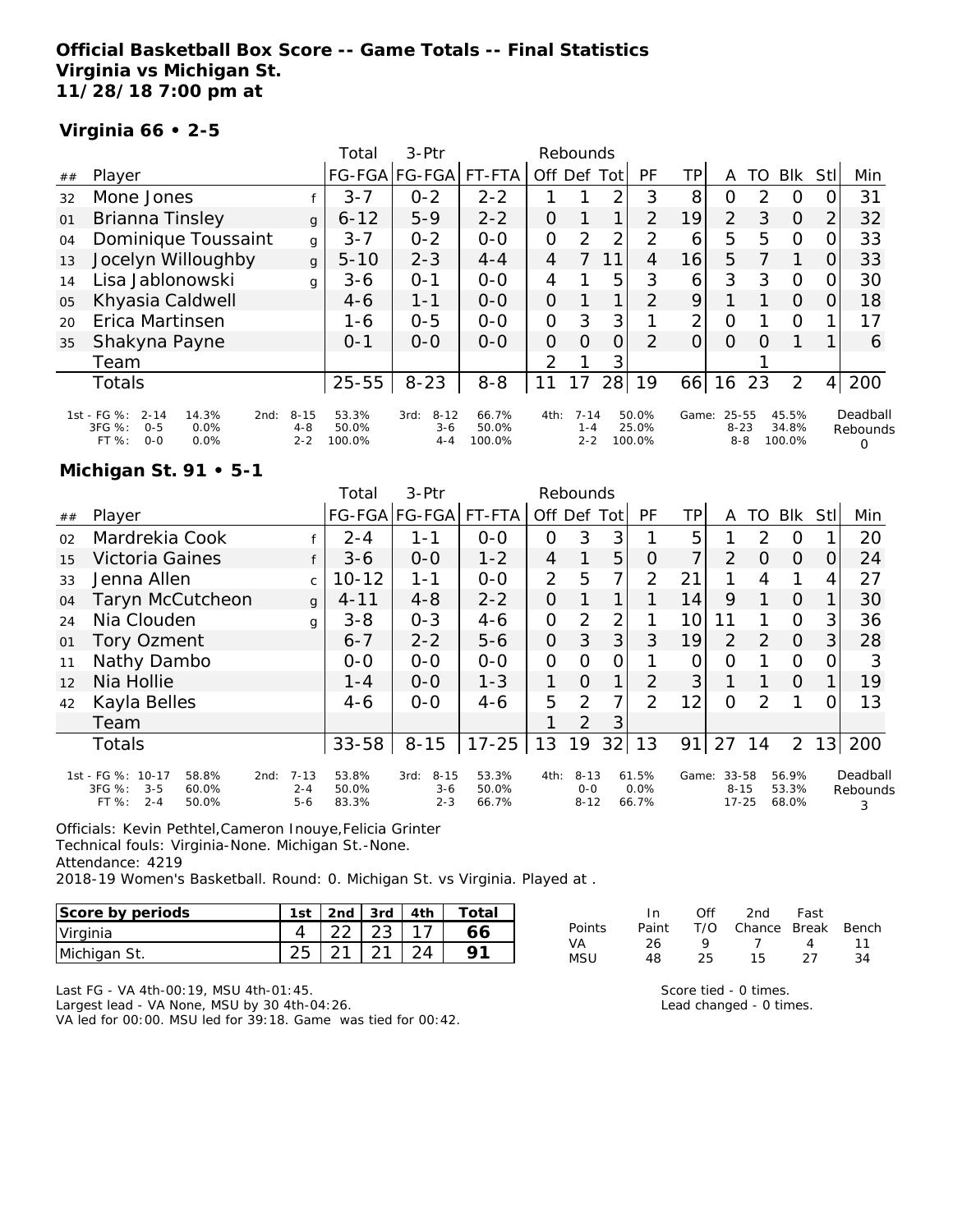### **Official Basketball Box Score -- Game Totals -- Final Statistics Coppin St. vs Virginia 12/02/18 2:00 pm at**

#### **Coppin St. 41 • 0-6**

|    |                                                                                                    |                                 | Total                   | $3-Ptr$                                |                         |                | Rebounds                        |                |                        |                |                                  |    |                         |                |                      |
|----|----------------------------------------------------------------------------------------------------|---------------------------------|-------------------------|----------------------------------------|-------------------------|----------------|---------------------------------|----------------|------------------------|----------------|----------------------------------|----|-------------------------|----------------|----------------------|
| ## | Player                                                                                             |                                 |                         | FG-FGA FG-FGA                          | FT-FTA                  | Off Def        |                                 | Totl           | PF                     | ΤP             | A                                | TO | <b>BIK</b>              | Stll           | Min                  |
| 23 | Chance Graham                                                                                      |                                 | $5 - 23$                | $5 - 12$                               | $6 - 8$                 | 4              | 4                               | 8              | 3                      | 21             | O                                | っ  |                         | っ              | 38                   |
| 02 | Maraiyah Smith                                                                                     | g                               | $1 - 11$                | $1 - 8$                                | $0-0$                   | $\overline{O}$ | 3                               | 3 <sup>1</sup> | 3                      | 3              |                                  |    | 0                       | O              | 34                   |
| 03 | Kaiya Coleman                                                                                      | g                               | $2 - 8$                 | $O - 4$                                | $0 - 0$                 |                |                                 | 2              |                        | 4              |                                  | Ω  | O                       |                | 35                   |
| 04 | <b>Brooke Fields</b>                                                                               | $\mathbf{q}$                    | $1 - 12$                | $0 - 7$                                | $0 - 0$                 | $\Omega$       |                                 | 1              | 2                      | $\overline{2}$ | 3                                |    | $\circ$                 | 2              | 24                   |
| 10 | E'Mya Price                                                                                        | g                               | $0 - 5$                 | $0 - 4$                                | $0 - 0$                 | $\mathcal{O}$  |                                 |                |                        | 0              |                                  |    | 0                       |                | 26                   |
| 01 | Diamond Adams                                                                                      |                                 | $1 - 4$                 | $1 - 3$                                | $0 - 0$                 | $\overline{2}$ | $\Omega$                        | $\overline{2}$ | 0                      | 3              |                                  | O  | $\circ$                 | 2              | 16                   |
| 12 | Oluwadamilola Oloyed                                                                               |                                 | $0-0$                   | $0 - 0$                                | $0-0$                   | 1              | $\Omega$                        |                |                        | 0              | 0                                | Ω  | O                       |                |                      |
| 45 | Jalynda Salley                                                                                     |                                 | $4 - 8$                 | $0 - 0$                                | $0 - 0$                 | 6              | 6                               | 12             | 3                      | 8 <sup>1</sup> | Ω                                |    | $\Omega$                | Ω              | 20                   |
|    | Team                                                                                               |                                 |                         |                                        |                         | 8              | 3                               |                |                        |                |                                  |    |                         |                |                      |
|    | Totals                                                                                             |                                 | $14 - 71$               | $7 - 38$                               | $6 - 8$                 | 22             | 19                              | 41             | 14                     | 41             | 7                                |    |                         | 8 <sup>1</sup> | 200                  |
|    | 1st - FG %:<br>$3 - 13$<br>23.1%<br>2nd:<br>3FG %:<br>14.3%<br>$1 - 7$<br>$2 - 2$<br>FT%<br>100.0% | $2 - 17$<br>$2 - 13$<br>$1 - 2$ | 11.8%<br>15.4%<br>50.0% | $4 - 19$<br>3rd:<br>$2 - 7$<br>$3 - 4$ | 21.1%<br>28.6%<br>75.0% | 4th:           | $5 - 22$<br>$2 - 11$<br>$0 - 0$ |                | 22.7%<br>18.2%<br>0.0% | Game:          | $14 - 71$<br>$7 - 38$<br>$6 - 8$ |    | 19.7%<br>18.4%<br>75.0% |                | Deadball<br>Rebounds |

### **Virginia 55 • 3-5**

|    |                                                                                                     |                                | Total                   | $3-Ptr$                                |                         |               | Rebounds                       |      |                         |       |                                   |               |                         |                |                           |
|----|-----------------------------------------------------------------------------------------------------|--------------------------------|-------------------------|----------------------------------------|-------------------------|---------------|--------------------------------|------|-------------------------|-------|-----------------------------------|---------------|-------------------------|----------------|---------------------------|
| ## | Player                                                                                              |                                |                         | FG-FGA FG-FGA  FT-FTA                  |                         | Off           | Def                            | Totl | PF                      | TР    | A                                 | TO            | Blk                     | Stl            | Min                       |
| 32 | Mone Jones                                                                                          |                                | $3 - 6$                 | 0-1                                    | $3 - 4$                 | 0             | 2                              | 2    | 4                       | 9     | Ο                                 |               | 2                       |                | 22                        |
| 01 | Brianna Tinsley                                                                                     | $\mathbf{q}$                   | $1 - 7$                 | $1 - 4$                                | $0 - 0$                 | 0             | 5                              | 5    | O                       | 3     | 4                                 |               | $\Omega$                |                | 26                        |
| 04 | Dominique Toussaint                                                                                 | g                              | $6 - 13$                | $0 - 5$                                | $2 - 2$                 | 0             | 3                              | 3    | $\mathcal{P}$           | 14.   | 3                                 | 6             |                         |                | 37                        |
| 13 | Jocelyn Willoughby                                                                                  | $\mathbf{g}$                   | $3 - 11$                | $3 - 5$                                | $O-O$                   | $\mathcal{P}$ | 12                             | 14   |                         | 9     | $\overline{2}$                    | 4             | 3                       |                | 37                        |
| 14 | Lisa Jablonowski                                                                                    | q                              | $1 - 5$                 | $O - 1$                                | $0 - 2$                 | 4             | $\mathcal{P}$                  | 6    |                         | 2     | 2                                 | $\mathcal{P}$ | 2                       |                | 27                        |
| 05 | Khyasia Caldwell                                                                                    |                                | $5 - 5$                 | 1-1                                    | $O-O$                   | 3             | 2                              | 5    |                         | 11    | $\Omega$                          | $\mathcal{P}$ | 2                       |                | 25                        |
| 35 | Shakyna Payne                                                                                       |                                | $2 - 5$                 | $0 - 0$                                | $3 - 5$                 |               | 5                              | 6    | $\mathcal{P}$           |       | 0                                 | 0             | $\Omega$                |                | 26                        |
|    | Team                                                                                                |                                |                         |                                        |                         | 4             | 5                              | 9    |                         |       |                                   |               |                         |                |                           |
|    | Totals                                                                                              |                                | $21 - 52$               | $5 - 17$                               | $8 - 13$                | 14            | 36                             | 50   | 11                      | 55    | 11                                | 17            | 10                      | 3 <sup>1</sup> | 200                       |
|    | 1st - FG %:<br>42.9%<br>$6 - 14$<br>2nd:<br>3FG %:<br>$2 - 5$<br>40.0%<br>$O-O$<br>$0.0\%$<br>FT %: | $5 - 15$<br>$2 - 5$<br>$2 - 4$ | 33.3%<br>40.0%<br>50.0% | $6 - 13$<br>3rd:<br>$1 - 4$<br>$4 - 7$ | 46.2%<br>25.0%<br>57.1% | 4th:          | $4 - 10$<br>$O - 3$<br>$2 - 2$ |      | 40.0%<br>0.0%<br>100.0% | Game: | $21 - 52$<br>$5 - 17$<br>$8 - 13$ |               | 40.4%<br>29.4%<br>61.5% |                | Deadball<br>Rebounds<br>3 |

Officials: Karleena Tobin,Meadow Overstreet,Daryl Humphrey Technical fouls: Coppin St.-TEAM. Virginia-None.

Attendance: 2304

2018-19 Women's Basketball. Round: 0. Coppin St. vs Virginia. Played at .

| Score by periods              | ∣st | 2nd | 3rd         | 4th         | $\tau$ otal |           | In    | Off | 2nd    | Fast         |       |
|-------------------------------|-----|-----|-------------|-------------|-------------|-----------|-------|-----|--------|--------------|-------|
| Coppin St.                    |     |     | $\sim$<br>ັ | $\sim$<br>_ |             | Points    | Paint | T/O | Chance | <b>Break</b> | Bench |
| <i><u><b>Uirginia</b></u></i> | 4   | Δ   |             | 10          | 55<br>ں ب   | CSU<br>VA |       |     |        | Զ            | 18    |

Last FG - CSU 4th-02:33, VA 4th-01:37.

Largest lead - CSU by 4 1st-07:57, VA by 18 3rd-04:53. CSU led for 02:47. VA led for 34:39. Game was tied for 02:34. Score tied - 1 time. Lead changed - 3 times.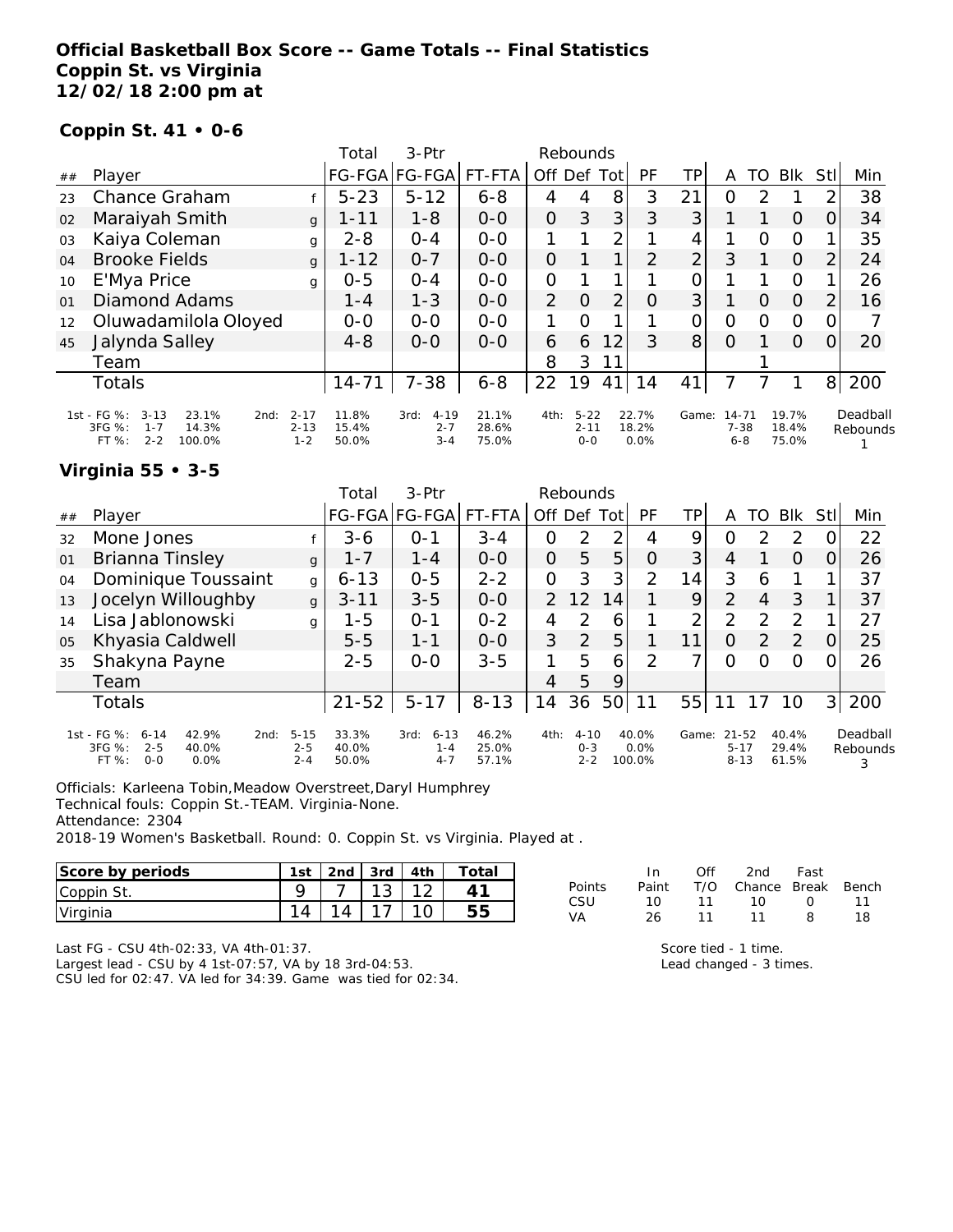### **Official Basketball Box Score -- Game Totals -- Final Statistics American vs Virginia 12/05/18 7:00 pm at**

#### **American 54 • 4-4**

|    |                                                                                                   |                                | Total                  | $3-Ptr$                                |                         |                | Rebounds                       |                |                          |                |                              |                |                         |                |                           |
|----|---------------------------------------------------------------------------------------------------|--------------------------------|------------------------|----------------------------------------|-------------------------|----------------|--------------------------------|----------------|--------------------------|----------------|------------------------------|----------------|-------------------------|----------------|---------------------------|
| ## | Player                                                                                            |                                |                        | FG-FGA FG-FGA                          | FT-FTA                  | Off            | Def                            | Tot            | PF                       | TP             | A                            | TO             | Blk                     | <b>Stl</b>     | Min                       |
| 44 | Cecily Carl                                                                                       |                                | $8 - 20$               | 1-6                                    | $4 - 4$                 | 0              | 2                              | 2              | $\overline{2}$           | 21             |                              | O              | O                       | O              | 38                        |
| 03 | Kaitlyn Lewis                                                                                     | g                              | $2 - 9$                | $0 - 4$                                | $2 - 3$                 | 1              | 2                              | 3              | 2                        | 6              | 3                            | 2              | $\Omega$                |                | 34                        |
| 12 | Indeya Sanders                                                                                    | g                              | $3 - 10$               | $1 - 3$                                | $0-0$                   | 1              | 8                              | 9              |                          | 7              | 5                            | $\overline{2}$ | $\Omega$                | 3              | 34                        |
| 22 | Kaitlyn Marenyi                                                                                   | $\mathbf{q}$                   | $6 - 13$               | $3 - 5$                                | $0 - 0$                 | $\overline{O}$ | 5                              | 5              |                          | 15             | 5                            | 5              | $\Omega$                |                | 39                        |
| 23 | Elina Koskimies                                                                                   | g                              | $1 - 5$                | $1 - 3$                                | $0-0$                   | $\mathbf{1}$   | 2                              | 3              | 5                        | 3              | $\overline{O}$               |                | $\Omega$                | 0              | 25                        |
| 02 | Morgan Bartner                                                                                    |                                | $0 - 0$                | $0-0$                                  | $0-0$                   | $\mathbf 0$    | 2                              | $\overline{2}$ | 4                        | $\overline{O}$ | $\overline{O}$               |                | $\overline{O}$          | $\Omega$       | 12                        |
| 04 | <b>Emily Fisher</b>                                                                               |                                | 1 - 1                  | $0 - 0$                                | $0 - 0$                 | $\overline{O}$ |                                |                |                          | $\overline{2}$ | $\Omega$                     |                | $\Omega$                | 0              | 9                         |
| 11 | TaeKenya Cleveland                                                                                |                                | $0 - 0$                | $0-0$                                  | $0 - 0$                 | $\overline{O}$ | $\Omega$                       | 0              |                          | $\Omega$       | $\Omega$                     |                | $\Omega$                | 0              | 6                         |
| 14 | Taylor Brown                                                                                      |                                | $0 - 0$                | $0 - 0$                                | $0 - 0$                 | 0              | $\Omega$                       | 0              | $\Omega$                 | 0              | O                            |                | $\Omega$                | 0              | 3                         |
|    | Team                                                                                              |                                |                        |                                        |                         | 5              | 4                              | 9              |                          |                |                              |                |                         |                |                           |
|    | Totals                                                                                            |                                | $21 - 58$              | $6 - 21$                               | $6 - 7$                 | 8              | 26                             | 34             | 17                       | 54             | 14                           | 14             | $\Omega$                | 5 <sup>1</sup> | 200                       |
|    | 1st - FG %:<br>37.5%<br>$6 - 16$<br>2nd:<br>3FG %:<br>$3-9$<br>33.3%<br>FT %:<br>$3 - 4$<br>75.0% | $7 - 15$<br>$2 - 5$<br>$0 - 0$ | 46.7%<br>40.0%<br>0.0% | $4 - 13$<br>3rd:<br>$O - 4$<br>$2 - 2$ | 30.8%<br>0.0%<br>100.0% | 4th:           | $4 - 14$<br>$1 - 3$<br>$1 - 1$ |                | 28.6%<br>33.3%<br>100.0% | Game:          | 21-58<br>$6 - 21$<br>$6 - 7$ |                | 36.2%<br>28.6%<br>85.7% |                | Deadball<br>Rebounds<br>Ω |

### **Virginia 57 • 4-5**

|    |                                                                                                       |                                | Total                   | $3-Ptr$                                |                         |         | Rebounds                       |            |                         |       |                                    |    |                         |     |                             |
|----|-------------------------------------------------------------------------------------------------------|--------------------------------|-------------------------|----------------------------------------|-------------------------|---------|--------------------------------|------------|-------------------------|-------|------------------------------------|----|-------------------------|-----|-----------------------------|
| ## | Player                                                                                                |                                |                         | FG-FGA FG-FGA                          | FT-FTA                  | Off Def |                                | <b>Tot</b> | PF                      | TP.   | А                                  | TO | <b>Blk</b>              | Stl | Min                         |
| 32 | Mone Jones                                                                                            |                                | $2 - 9$                 | $0 - 2$                                | $5 - 6$                 |         | 2                              | 3          | 2                       | 9     | 3                                  |    |                         |     | 40                          |
| 01 | Brianna Tinsley                                                                                       | $\mathbf{q}$                   | $1 - 8$                 | $1 - 4$                                | $0 - 0$                 | 0       | 5                              | 5          |                         | 3     | 2                                  |    | $\Omega$                |     | 27                          |
| 04 | Dominique Toussaint                                                                                   | g                              | $3 - 11$                | $1 - 7$                                | $0 - 0$                 | 0       | 6                              | 6          | 3                       |       | $\mathcal{P}$                      | 3  | 1                       | ⌒   | 39                          |
| 13 | Jocelyn Willoughby                                                                                    | $\mathbf{q}$                   | $9 - 15$                | $5 - 7$                                | $2 - 2$                 |         | 3                              | 4          | 2                       | 25    |                                    | 3  | $\Omega$                | 2   | 30                          |
| 14 | Lisa Jablonowski                                                                                      | g                              | $4 - 8$                 | $O - 1$                                | 1-1                     | 5       | 8                              | 13         | 3                       | 9     | 2                                  |    | O                       |     | 33                          |
| 05 | Khyasia Caldwell                                                                                      |                                | $1 - 3$                 | $0 - 0$                                | $2 - 4$                 | 0       | 3                              | 3          |                         | 4     | 1                                  | 3  | $\Omega$                |     | 22                          |
| 35 | Shakyna Payne                                                                                         |                                | $0 - 1$                 | $0 - 0$                                | $0-0$                   | 0       | 2                              | っ          | Ω                       |       | Ω                                  |    | Ω                       |     | 9                           |
|    | Team                                                                                                  |                                |                         |                                        |                         | 2       | O                              | っ          |                         |       |                                    |    |                         |     |                             |
|    | <b>Totals</b>                                                                                         |                                | $20 - 55$               | $7 - 21$                               | $10 - 13$               | 9       | 29                             | 38         | 12                      | 57    |                                    | 14 | $\overline{2}$          |     | 200                         |
|    | 1st - FG %:<br>$5 - 13$<br>38.5%<br>2nd:<br>3FG %:<br>$2 - 4$<br>50.0%<br>$0 - 0$<br>FT %:<br>$0.0\%$ | $4 - 15$<br>$1 - 5$<br>$4 - 5$ | 26.7%<br>20.0%<br>80.0% | $5 - 14$<br>3rd:<br>$1 - 5$<br>$3 - 4$ | 35.7%<br>20.0%<br>75.0% | 4th:    | $6 - 13$<br>$3 - 7$<br>$3 - 4$ |            | 46.2%<br>42.9%<br>75.0% | Game: | $20 - 55$<br>$7 - 21$<br>$10 - 13$ |    | 36.4%<br>33.3%<br>76.9% |     | Deadball<br>Rebounds<br>3,1 |

Officials: Kevin Sparrock,Mark Resch,Karen Preato

Technical fouls: American-None. Virginia-None.

Attendance: 2549

2018-19 Women's Basketball. Round: 0. American vs Virginia. Played at .

| Score by periods | 1st | 2 <sub>nd</sub> | l 3rd | 4th | $\tau$ otai |
|------------------|-----|-----------------|-------|-----|-------------|
| <b>IAmerican</b> |     | 16              |       |     |             |
| Virginia         |     | 10              |       |     |             |

Last FG - AU 4th-00:52, VA 4th-00:29.

Largest lead - AU by 13 3rd-05:50, VA by 5 1st-08:04. AU led for 27:34. VA led for 09:08. Game was tied for 03:18.

|        | In. | Off | 2nd Fast                     |    |   |
|--------|-----|-----|------------------------------|----|---|
| Points |     |     | Paint T/O Chance Break Bench |    |   |
| AU     | 26. | 13  | 5 <sub>5</sub>               | -5 |   |
| VA     | 16  | 18. | 11                           | ્ર | Λ |
|        |     |     |                              |    |   |

Score tied - 5 times. Lead changed - 4 times.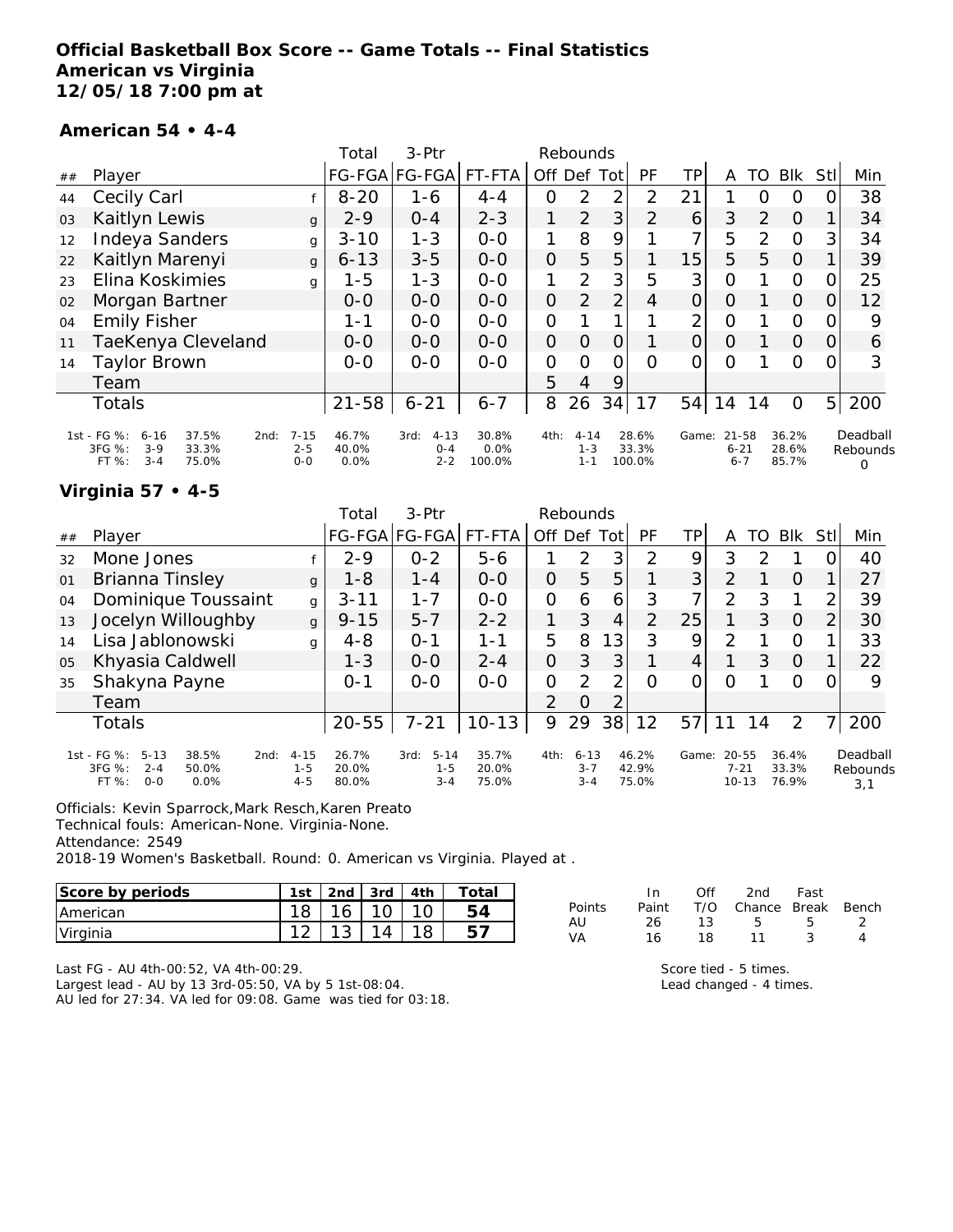### **Official Basketball Box Score -- Game Totals -- Final Statistics Radford vs Virginia 12/08/18 2:00 pm at**

#### **Radford 57 • 3-3**

|                |                                                                                                   |                                | Total                   | 3-Ptr                                  |                        |                | Rebounds                       |               |                        |                |                              |          |                         |                |                           |
|----------------|---------------------------------------------------------------------------------------------------|--------------------------------|-------------------------|----------------------------------------|------------------------|----------------|--------------------------------|---------------|------------------------|----------------|------------------------------|----------|-------------------------|----------------|---------------------------|
| ##             | Player                                                                                            |                                |                         | FG-FGA FG-FGA                          | FT-FTA                 | Off            | Def                            | Tot           | <b>PF</b>              | TР             | A                            | TO       | <b>BIK</b>              | Stll           | Min                       |
| 10             | <b>Destinee Walker</b>                                                                            |                                | $8 - 18$                | $0 - 3$                                | $2 - 3$                | $\mathcal{P}$  | 2                              | 4             | $\overline{2}$         | 18             | 3                            | 0        | 0                       |                | 32                        |
| 20             | Lydia Rivers                                                                                      |                                | $4-6$                   | $0-0$                                  | $1 - 1$                | 3              | 11                             | 14            | 2                      | 9              | 2                            | 2        | $\Omega$                | 2              | 33                        |
| 45             | Savannah Felgemacher                                                                              |                                | $4 - 11$                | $0 - 4$                                | $2 - 2$                |                | 9                              | 10            |                        | 10             |                              |          | $\circ$                 | 0              | 34                        |
| 04             | Khiana Johnson                                                                                    | $\mathbf{q}$                   | $4 - 13$                | $2 - 5$                                | $1 - 2$                | 2              | 2                              | 4             | 3                      | 11             |                              | 3        |                         |                | 36                        |
| O <sub>5</sub> | Jen Falconer                                                                                      | g                              | 1 - 4                   | $1 - 4$                                | $0 - 0$                | $\mathcal{O}$  |                                |               |                        | 3              | $\overline{2}$               |          | $\Omega$                |                | 31                        |
| 02             | Tina Lindenfeld                                                                                   |                                | $0 - 2$                 | $0 - 2$                                | $0-0$                  | $\overline{O}$ | $\Omega$                       | 0             |                        | 0              | O                            |          | $\Omega$                | O              | 16                        |
| 12             | Bryonna McClean                                                                                   |                                | $1 - 2$                 | $0 - 0$                                | $0-0$                  | $\mathbf{O}$   | O                              | 0             |                        | 2              | 0                            |          | 0                       | O              | 6                         |
| 35             | Amele Ngwafang                                                                                    |                                | $1 - 1$                 | $0 - 0$                                | $0-0$                  | $\overline{O}$ | $\Omega$                       | 0             | 3                      | $\overline{2}$ |                              | 0        | $\Omega$                | O              | 6                         |
| 42             | Laney Corbin                                                                                      |                                | $0-0$                   | $O-O$                                  | $0-0$                  | $\mathcal{O}$  | $\Omega$                       | $\mathcal{O}$ | Ω                      | 0              | O                            | Ω        | $\Omega$                | 0              |                           |
| 50             | <b>Sydney Nunley</b>                                                                              |                                | $1 - 2$                 | $0 - 0$                                | $0 - 0$                | $\Omega$       | 3                              | 3             | $\Omega$               | $\overline{2}$ | $\Omega$                     | $\Omega$ | $\Omega$                |                | 5                         |
|                | Team                                                                                              |                                |                         |                                        |                        |                | 2                              | 3             |                        |                |                              |          |                         |                |                           |
|                | <b>Totals</b>                                                                                     |                                | $24 - 59$               | $3 - 18$                               | $6 - 8$                | 9              | 30                             | 39            | 14                     | 57             | 10                           | 10       |                         | 6 <sup>1</sup> | 200                       |
|                | 1st - FG %:<br>$7 - 13$<br>53.8%<br>2nd:<br>3FG %:<br>$0 - 4$<br>0.0%<br>FT %:<br>$O - O$<br>0.0% | $8 - 15$<br>$1 - 3$<br>$4 - 5$ | 53.3%<br>33.3%<br>80.0% | $4 - 17$<br>3rd:<br>$0 - 5$<br>$2 - 3$ | 23.5%<br>0.0%<br>66.7% | 4th:           | $5 - 14$<br>$2 - 6$<br>$0 - 0$ |               | 35.7%<br>33.3%<br>0.0% | Game:          | 24-59<br>$3 - 18$<br>$6 - 8$ |          | 40.7%<br>16.7%<br>75.0% |                | Deadball<br>Rebounds<br>Ω |

#### **Virginia 44 • 4-5**

|    |                                                                                                       |                                | Total                 | $3-Ptr$                                |                         |          | Rebounds                   |                 |                         |       |                                |               |                        |      |                             |
|----|-------------------------------------------------------------------------------------------------------|--------------------------------|-----------------------|----------------------------------------|-------------------------|----------|----------------------------|-----------------|-------------------------|-------|--------------------------------|---------------|------------------------|------|-----------------------------|
| ## | Player                                                                                                |                                |                       | FG-FGA FG-FGA                          | FT-FTA                  | Off Def  |                            | Totl            | PF                      | TP.   | А                              | TO            | Blk                    | Stll | Min                         |
| 32 | Mone Jones                                                                                            |                                | 1-5                   | $0 - 0$                                | $4 - 5$                 | 2        |                            | 3               | 2                       | 6     | Ο                              |               | 3                      |      | 37                          |
| 01 | Brianna Tinsley                                                                                       | g                              | $2 - 14$              | $1 - 6$                                | $2 - 2$                 |          | $\overline{4}$             | 5               | $\overline{2}$          | ᄀ     | 0                              | 4             | $\Omega$               |      | 32                          |
| 04 | Dominique Toussaint                                                                                   | g                              | $1 - 10$              | $0 - 3$                                | $2 - 2$                 | O        | 4                          | 4               |                         | 4     | $\overline{2}$                 | っ             | O                      |      | 33                          |
| 13 | Jocelyn Willoughby                                                                                    | g                              | $3 - 15$              | $0 - 2$                                | $4 - 5$                 | 5        | 5                          | 10              | $\overline{2}$          | 10    | 4                              |               | 4                      |      | 33                          |
| 14 | Lisa Jablonowski                                                                                      | q                              | $4 - 7$               | $O - 1$                                | $3 - 4$                 | 3        | 8                          |                 |                         | 11    | 1                              | $\mathcal{P}$ |                        | ⌒    | 39                          |
| 05 | Khyasia Caldwell                                                                                      |                                | $3 - 6$               | $O - 1$                                | $O-O$                   | 3        |                            | 4               | 2                       | 6     |                                |               |                        |      | 22                          |
| 35 | Shakyna Payne                                                                                         |                                | $O-O$                 | $0 - 0$                                | $0 - 0$                 | $\Omega$ | ∩                          | Ω               | O                       | Ω     | Ω                              | $\mathcal{P}$ | $\Omega$               |      | 4                           |
|    | Team                                                                                                  |                                |                       |                                        |                         |          | 4                          | 5               |                         |       |                                |               |                        |      |                             |
|    | Totals                                                                                                |                                | $14 - 57$             | $1 - 13$                               | $15 - 18$               | 15       | 27                         | 42 <sub>1</sub> | 10                      | 44    | 8                              | 12            | 9                      | 3    | 200                         |
|    | 1st - FG %:<br>23.1%<br>$3 - 13$<br>2nd:<br>3FG %:<br>$0.0\%$<br>$O - 1$<br>FT %:<br>$6 - 7$<br>85.7% | $2 - 16$<br>$O - 4$<br>$0 - 0$ | 12.5%<br>0.0%<br>0.0% | $6 - 15$<br>3rd:<br>$0 - 2$<br>$7 - 7$ | 40.0%<br>0.0%<br>100.0% | 4th:     | $3 - 13$<br>1-6<br>$2 - 4$ |                 | 23.1%<br>16.7%<br>50.0% | Game: | 14-57<br>$1 - 13$<br>$15 - 18$ |               | 24.6%<br>7.7%<br>83.3% |      | Deadball<br>Rebounds<br>1,1 |

Officials: Nykesha Thompson,Eaton Cissoko-Stephens,Eric Brewton Technical fouls: Radford-None. Virginia-None. Attendance: 2365

2018-19 Women's Basketball. Round: 0. Radford vs Virginia. Played at .

| Score by periods | 1st | 2nd | 3rd | Ath | otal |
|------------------|-----|-----|-----|-----|------|
| Radford          |     |     |     |     | ∽    |
| Virginia         |     |     |     |     |      |

In Off 2nd Fast Points Paint T/O Chance Break Bench RAD 36 20 7 17 6 VA 20 7 9 4 6

Last FG - RAD 4th-02:26, VA 4th-03:35.

Largest lead - RAD by 22 3rd-06:53, VA by 1 1st-02:08. RAD led for 38:27. VA led for 00:50. Game was tied for 00:43. Score tied - 1 time.

Lead changed - 2 times.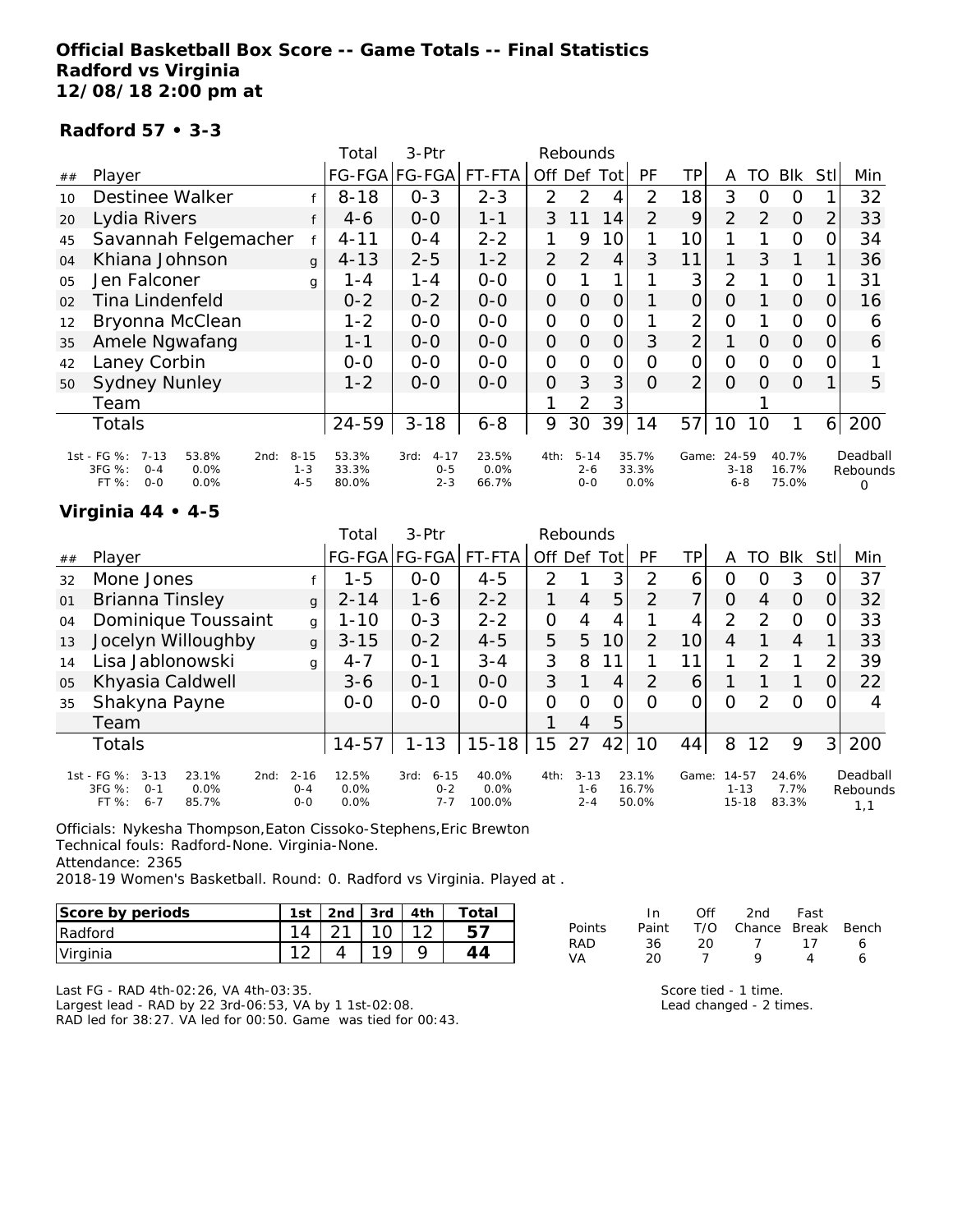### **Official Basketball Box Score -- Game Totals -- Final Statistics Virginia vs Alabama 12/20/18 4 p.m. at Warden Arena - Winter Park, Fla.**

#### **Virginia 52 • 4-7**

|    |                                                                                                    |                                | Total                   | 3-Ptr                                  |                        |                | Rebounds                       |     |                          |       |                          |               |                         |                |                      |
|----|----------------------------------------------------------------------------------------------------|--------------------------------|-------------------------|----------------------------------------|------------------------|----------------|--------------------------------|-----|--------------------------|-------|--------------------------|---------------|-------------------------|----------------|----------------------|
| ## | Player                                                                                             |                                | <b>FG-FGA</b>           | FG-FGA                                 | FT-FTA                 | Off Def        |                                | Tot | PF                       | ΤP    | Α                        | TO            | <b>BIK</b>              | Stll           | Min                  |
| 14 | Lisa Jablonowski                                                                                   |                                | $2 - 6$                 | $O - 1$                                | $4 - 4$                | 5              | 5                              | 10  | 3                        | 8     | 0                        | O             | 3                       | 0              | 28                   |
| 32 | Mone Jones                                                                                         |                                | $2 - 5$                 | $0 - 0$                                | $0-0$                  | $\overline{2}$ | 3                              | 5   |                          | 4     | 0                        |               | 0                       |                | 33                   |
| 01 | Brianna Tinsley                                                                                    | $\mathbf{q}$                   | $4 - 13$                | $2 - 7$                                | $1 - 2$                | 0              | 5                              | 5   |                          | 11    | 3                        |               | $\circ$                 |                | 33                   |
| 04 | Dominique Toussaint                                                                                | $\mathbf{q}$                   | $4 - 16$                | $2 - 7$                                | $2 - 2$                | 0              | 5                              | 5   | 2                        | 12    | 7                        | 4             | 1                       | O              | 36                   |
| 13 | Jocelyn Willoughby                                                                                 | g                              | $4 - 15$                | $2 - 7$                                | $0 - 0$                | $\overline{2}$ | 6                              | 8   | 3                        | 10    |                          | $\mathcal{P}$ |                         | 0              | 34                   |
| 05 | Khyasia Caldwell                                                                                   |                                | $O - 1$                 | $0 - 0$                                | $0 - 0$                | 1.             | $\overline{O}$                 |     |                          | 0     | 2                        | O             | $\Omega$                |                | 11                   |
| 20 | Erica Martinsen                                                                                    |                                | $1 - 4$                 | $1 - 4$                                | $O - O$                | 0              | $\Omega$                       | 0   |                          | 3     | $\Omega$                 | $\Omega$      | $\circ$                 | 0              | 5                    |
| 35 | Shakyna Payne                                                                                      |                                | $2 - 6$                 | $0 - 0$                                | $O-O$                  | $\overline{O}$ | 6                              | 6   |                          | 4     | O                        |               | $\Omega$                | 0              | 20                   |
|    | Team                                                                                               |                                |                         |                                        |                        | O              |                                |     |                          |       |                          |               |                         |                |                      |
|    | Totals                                                                                             |                                | $19 - 66$               | $7 - 26$                               | $7 - 8$                | 10             | 37                             | 47  | 13                       | 52    | 13                       | 9             | 5                       | 3 <sup>1</sup> | 200                  |
|    | 1st - FG %:<br>$3 - 19$<br>15.8%<br>2nd:<br>3FG %:<br>14.3%<br>$1 - 7$<br>$2 - 2$<br>FT%<br>100.0% | $6 - 14$<br>$2 - 6$<br>$3 - 4$ | 42.9%<br>33.3%<br>75.0% | $7 - 14$<br>3rd:<br>$2 - 5$<br>$0 - 0$ | 50.0%<br>40.0%<br>0.0% | 4th:           | $3 - 19$<br>$2 - 8$<br>$2 - 2$ |     | 15.8%<br>25.0%<br>100.0% | Game: | 19-66<br>7-26<br>$7 - 8$ |               | 28.8%<br>26.9%<br>87.5% |                | Deadball<br>Rebounds |

#### **Alabama 64 • 8-4**

|    |                                                                                             |                                        | Total                   | 3-Ptr                                  |                         |                | Rebounds                       |                |                          |                |                                   |                |                         |                |                           |
|----|---------------------------------------------------------------------------------------------|----------------------------------------|-------------------------|----------------------------------------|-------------------------|----------------|--------------------------------|----------------|--------------------------|----------------|-----------------------------------|----------------|-------------------------|----------------|---------------------------|
| ## | Player                                                                                      |                                        |                         | FG-FGA FG-FGA                          | FT-FTA                  |                | Off Def                        | Tot            | <b>PF</b>                | ΤP             | A                                 | TO             | Blk                     | Stll           | Min                       |
| 22 | Copeland, Ariyah                                                                            |                                        | $1 - 3$                 | $0-0$                                  | $O-O$                   | $\mathbf{O}$   | 8                              | 8              | 4                        | 2              | O                                 | Ω              | O                       | 0              | 27                        |
| 40 | Walker, Jasmine                                                                             |                                        | $7 - 14$                | $3 - 5$                                | $1 - 1$                 | 4              | 8                              | 12             |                          | 18             | $\overline{O}$                    | $\overline{2}$ | $\Omega$                |                | 34                        |
| 01 | Abrams, Megan                                                                               | g                                      | $1 - 5$                 | $0 - 1$                                | $2 - 2$                 | $\mathbf{O}$   | 5                              | 5              |                          | 4              | 3                                 | 0              | 1                       | 0              | 20                        |
| 03 | Lewis, Jordan                                                                               | $\mathbf{q}$                           | $9 - 17$                | $5 - 9$                                | $2 - 4$                 | $\overline{O}$ | 6                              | 6              |                          | 25             | 3                                 |                | $\Omega$                |                | 34                        |
| 24 | Benjamin, De'Sha                                                                            | g                                      | $0 - 7$                 | $0 - 4$                                | $0-0$                   | $\mathbf{O}$   | $\Omega$                       | $\mathcal{O}$  | $\overline{O}$           | 0              |                                   |                | 1                       | 0              | 16                        |
| 04 | Johnson, Cierra                                                                             |                                        | $3 - 12$                | $1 - 3$                                | $3 - 4$                 | 1              | 3                              | 4              | 0                        | 10             | 2                                 |                | $\Omega$                |                | 20                        |
| 05 | Barber, Hannah                                                                              |                                        | $0 - 1$                 | $0-0$                                  | $0-0$                   | $\mathcal{O}$  | O                              | $\mathcal{O}$  | O                        | O              |                                   | Ο              | 0                       | 0              |                           |
| 10 | Berry, Taylor                                                                               |                                        | $0 - 0$                 | $O-O$                                  | $O-O$                   | $\overline{O}$ | $\Omega$                       | $\overline{O}$ | 0                        | $\overline{O}$ | $\overline{O}$                    | 0              | $\Omega$                | $\Omega$       |                           |
| 12 | Cruce, Allie Craig                                                                          |                                        | $0 - 2$                 | $0 - 1$                                | $O-O$                   | $\mathcal{O}$  |                                | 1              | 0                        | 0              | $\overline{O}$                    | 0              | $\Omega$                | 0              | 6                         |
| 23 | Wade, Shaquera                                                                              |                                        | $1 - 4$                 | $0 - 0$                                | $1 - 3$                 | $\overline{2}$ | 2                              | $\overline{4}$ | 4                        | 3              |                                   | $\Omega$       | $\overline{O}$          | 0              | 22                        |
| 25 | Knight, Ashley                                                                              |                                        | $1 - 2$                 | $0 - 0$                                | $0 - 0$                 | 1              |                                | 2              | $\mathcal{P}$            | 2              | $\Omega$                          |                | O                       | O              | 13                        |
|    | Team                                                                                        |                                        |                         |                                        |                         | $\mathcal{P}$  | 3                              | 5              |                          |                |                                   |                |                         |                |                           |
|    | Totals                                                                                      |                                        | $23 - 67$               | $9 - 23$                               | $9 - 14$                | 10             | 37                             | 47             | 13                       | 64             | 11                                | 6              | 2                       | 3 <sup>1</sup> | 200                       |
|    | 1st - FG %:<br>26.7%<br>$4 - 15$<br>3FG %:<br>$3 - 6$<br>50.0%<br>FT %:<br>$6 - 8$<br>75.0% | $7 - 18$<br>2nd:<br>$4 - 8$<br>$1 - 2$ | 38.9%<br>50.0%<br>50.0% | $7 - 18$<br>3rd:<br>$1 - 4$<br>$1 - 3$ | 38.9%<br>25.0%<br>33.3% | 4th:           | $5 - 16$<br>$1 - 5$<br>$1 - 1$ |                | 31.3%<br>20.0%<br>100.0% | Game:          | $23 - 67$<br>$9 - 23$<br>$9 - 14$ |                | 34.3%<br>39.1%<br>64.3% |                | Deadball<br>Rebounds<br>2 |

Officials: Tiara Cruse, Billy Smith, Neonta Williams Technical fouls: Virginia-None. Alabama-None. Attendance: 298 World Class Basketball Florida Sunshine Classic Game 1

| Score by periods | 1st | 2nd | 3rd l | 4th | Total |
|------------------|-----|-----|-------|-----|-------|
| Virginia         |     |     |       |     |       |
| <b>IAlabama</b>  |     | 1 Q |       |     |       |

Last FG - VA 4th-03:26, UA 4th-02:49.

Largest lead - VA None, UA by 16 4th-08:17.

VA led for 00:00. UA led for 39:09. Game was tied for 00:51.

|        | In.   | Off | 2nd                    | Fast             |    |
|--------|-------|-----|------------------------|------------------|----|
| Points | Paint |     | T/O Chance Break Bench |                  |    |
| VA     | 16    | -3  | - 2 -                  | $\left( \right)$ |    |
| UA     | 16    | o   | 10                     | Δ                | 15 |

Score tied - 0 times. Lead changed - 0 times.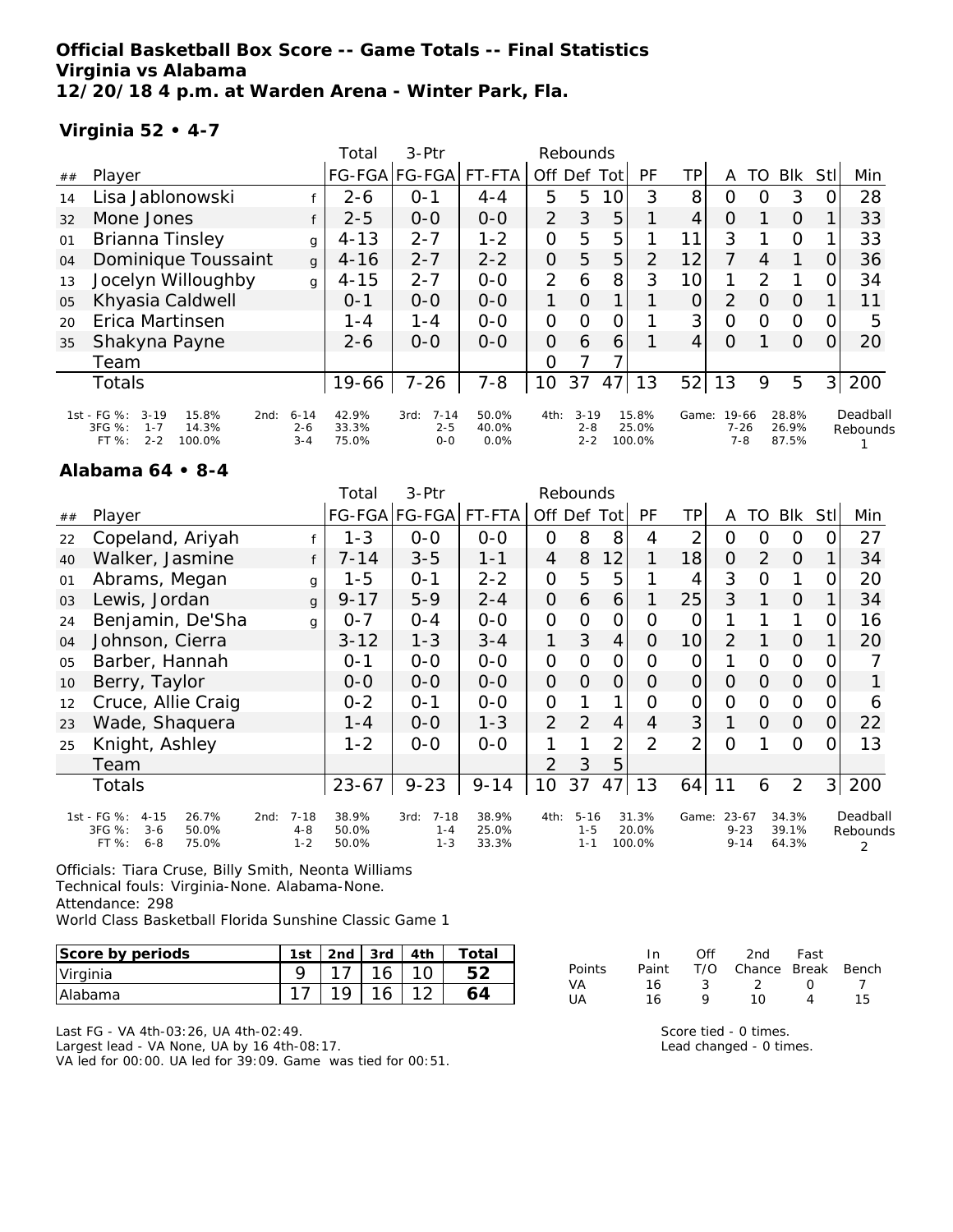**Official Basketball Box Score -- Game Totals -- Final Statistics USF vs Virginia 12/21/18 4 p.m. at Winter Park, Fla. - Warden Arena**

#### **USF 67 • 9-4**

|         |                                                                                            |                                | Total                   | $3-Ptr$                                |                          |                | Rebounds                       |                |                         |                |                                    |    |                         |                |                      |
|---------|--------------------------------------------------------------------------------------------|--------------------------------|-------------------------|----------------------------------------|--------------------------|----------------|--------------------------------|----------------|-------------------------|----------------|------------------------------------|----|-------------------------|----------------|----------------------|
| ##      | Player                                                                                     |                                |                         | FG-FGA FG-FGA                          | FT-FTA                   | Off            | Def                            | Tot            | <b>PF</b>               | TP             | A                                  | TO | Blk                     | Stll           | Min                  |
| 54      | RADER, Alyssa                                                                              |                                | $4 - 9$                 | $2 - 3$                                | $0 - 0$                  | 3              | 2                              | 5              | 5                       | 10             |                                    |    | O                       |                | 26                   |
| 31      | JORDAO, Beatriz                                                                            | $\mathsf{C}$                   | $4 - 10$                | $0 - 0$                                | $3 - 4$                  | 0              | 5                              | 5              | 3                       | 11             | $\Omega$                           |    | $\Omega$                |                | 22                   |
| 03      | HARVEY, Sydni                                                                              | g                              | $2 - 12$                | $1 - 5$                                | $3 - 4$                  | $\overline{O}$ | 2                              | $\overline{2}$ | 3                       | 8              | 3                                  | 5  | $\Omega$                | 2              | 36                   |
| 04      | PINZAN, Elisa                                                                              | g                              | $0 - 2$                 | $0 - 2$                                | $0 - 0$                  | $\Omega$       |                                |                |                         | 0              | 6                                  |    | $\Omega$                |                | 16                   |
| 10      | FERREIRA, Laura                                                                            | g                              | $6 - 13$                | $3 - 5$                                | $2 - 2$                  | $\overline{O}$ | 2                              | 2              | 3                       | 17             | 2                                  |    | $\Omega$                | 0              | 37                   |
| $00 \,$ | PEHADZIC, Enna                                                                             |                                | $6 - 12$                | $3 - 5$                                | $0 - 0$                  | 3              | $\overline{4}$                 | $\overline{7}$ | 2                       | 15             |                                    |    | $\Omega$                |                | 29                   |
| 21      | LEVERETT, Shae                                                                             |                                | $1 - 1$                 | $0 - 0$                                | $2 - 2$                  | 2              | 4                              | 6              | O                       | 4              | 0                                  |    | 1                       | $\Omega$       | 18                   |
| 23      | HENSHAW, Tamara                                                                            |                                | $1 - 1$                 | $0 - 0$                                | $0 - 0$                  | 0              | 3                              | 3              | $\overline{2}$          | $\overline{2}$ |                                    |    | $\Omega$                | $\Omega$       | 14                   |
| 30      | ROZENTALE, Janeta                                                                          |                                | $O - 1$                 | $0 - 0$                                | $0 - 0$                  | 0              | $\Omega$                       | 0              | $\Omega$                | 0              | O                                  |    | $\Omega$                | 0              | $\mathcal{P}$        |
|         | Team                                                                                       |                                |                         |                                        |                          | $\mathcal{P}$  |                                | 3              |                         |                |                                    |    |                         |                |                      |
|         | Totals                                                                                     |                                | $24 - 61$               | $9 - 20$                               | $10 - 12$                | 10             | 24                             | 34             | 19                      | 67             | 14                                 | 13 |                         | 6 <sup>1</sup> | 200                  |
|         | 1st - FG %: 11-17<br>64.7%<br>2nd:<br>3FG %:<br>75.0%<br>$3 - 4$<br>FT %:<br>$O-O$<br>0.0% | $5 - 13$<br>$2 - 5$<br>$3 - 4$ | 38.5%<br>40.0%<br>75.0% | $3 - 14$<br>3rd:<br>$1 - 3$<br>$2 - 2$ | 21.4%<br>33.3%<br>100.0% | 4th:           | $5 - 17$<br>$3 - 8$<br>$5 - 6$ |                | 29.4%<br>37.5%<br>83.3% | Game:          | $24 - 61$<br>$9 - 20$<br>$10 - 12$ |    | 39.3%<br>45.0%<br>83.3% |                | Deadball<br>Rebounds |

### **Virginia 74 • 5-7**

|    |                                                                                                      |                                | Total                   | $3-$ Ptr                               |                          |                | Rebounds                        |    |                         |       |                                    |               |                         |                |                      |
|----|------------------------------------------------------------------------------------------------------|--------------------------------|-------------------------|----------------------------------------|--------------------------|----------------|---------------------------------|----|-------------------------|-------|------------------------------------|---------------|-------------------------|----------------|----------------------|
| ## | Player                                                                                               |                                |                         | FG-FGA FG-FGA                          | FT-FTA                   | Off Def Tot    |                                 |    | <b>PF</b>               | ΤP    | A                                  | TO            | <b>BIK</b>              | Stll           | Min                  |
| 14 | Lisa Jablonowski                                                                                     |                                | $1 - 3$                 | $0 - 0$                                | $1 - 2$                  |                | 4                               | 5  | 3                       | 3     |                                    | 3             |                         |                | 36                   |
| 32 | Mone Jones                                                                                           |                                | $2 - 7$                 | $0 - 2$                                | $2 - 2$                  | 3              | 7                               | 10 | 2                       | 6     |                                    |               | $\overline{O}$          |                | 35                   |
| 01 | <b>Brianna Tinsley</b>                                                                               | g                              | $3 - 9$                 | $1 - 3$                                | $0 - 0$                  | $\overline{2}$ | 3                               | 5  | 2                       | 7     | O                                  | $\mathcal{P}$ | $\circ$                 |                | 19                   |
| 04 | Dominique Toussaint                                                                                  | $\mathsf{q}$                   | $6 - 15$                | $0 - 4$                                | $6 - 7$                  | $\mathcal{O}$  | 3                               | 3  |                         | 18    | 6                                  | 3             | $\Omega$                |                | 35                   |
| 13 | Jocelyn Willoughby                                                                                   | $\mathbf{q}$                   | $8 - 13$                | $4 - 7$                                | $3 - 5$                  | 3              | 4                               | 7  | 4                       | 23    | $\Omega$                           | $\mathcal{P}$ | $\Omega$                |                | 29                   |
| 05 | Khyasia Caldwell                                                                                     |                                | $2 - 6$                 | $0 - 0$                                | $3 - 5$                  | $\overline{2}$ | 3                               | 5  |                         | 7     | 4                                  |               | $\Omega$                | 4              | 22                   |
| 20 | Erica Martinsen                                                                                      |                                | $3 - 8$                 | $1 - 5$                                | $0-0$                    | 0              |                                 | 1  | 2                       | 7     | 0                                  |               | 1                       |                | 15                   |
| 35 | Shakyna Payne                                                                                        |                                | $1 - 1$                 | $0 - 0$                                | $1 - 1$                  |                | $\Omega$                        | 1  | $\Omega$                | 3     | 0                                  |               |                         | Ω              | 9                    |
|    | Team                                                                                                 |                                |                         |                                        |                          | 2              | 3                               | 5  |                         |       |                                    |               |                         |                |                      |
|    | Totals                                                                                               |                                | $26 - 62$               | $6 - 21$                               | $16 - 22$                | 14             | 28                              | 42 | 15                      | 74    | 12                                 | 14            | 3                       | 5 <sub>l</sub> | 200                  |
|    | 1st - FG %:<br>$6 - 18$<br>33.3%<br>2nd:<br>3FG %:<br>$1 - 5$<br>20.0%<br>FT %:<br>$2 - 2$<br>100.0% | $5 - 15$<br>$1 - 8$<br>$1 - 2$ | 33.3%<br>12.5%<br>50.0% | $6 - 14$<br>3rd:<br>$1 - 4$<br>$5 - 5$ | 42.9%<br>25.0%<br>100.0% | 4th:           | $9 - 15$<br>$3 - 4$<br>$8 - 13$ |    | 60.0%<br>75.0%<br>61.5% | Game: | $26 - 62$<br>$6 - 21$<br>$16 - 22$ |               | 41.9%<br>28.6%<br>72.7% |                | Deadball<br>Rebounds |

Officials: Tiara Cruse, Billy Sims, Meadow Overstreet Technical fouls: USF-None. Virginia-None. Attendance: 373

World Class Basketball Florida Sunshine Classic Game 3

| Score by periods | 1st | 2 <sub>nd</sub> | 3rd | 4th | Tota. |
|------------------|-----|-----------------|-----|-----|-------|
| <b>USF</b>       | 25  | 15              |     |     |       |
| Virginia         | 15  |                 |     |     |       |

Last FG - USF 4th-03:42, VA 4th-00:49.

Largest lead - USF by 15 2nd-02:55, VA by 9 4th-00:20. USF led for 32:07. VA led for 07:06. Game was tied for 00:47.

|               | In.   | Off | 2nd                    | Fast     |     |
|---------------|-------|-----|------------------------|----------|-----|
| <b>Points</b> | Paint |     | T/O Chance Break Bench |          |     |
| USE           | 26.   | 17  | 13                     | $\Omega$ | -21 |
| VA            | 18.   | 16. | 16                     | Δ        | 17  |

Score tied - 3 times.

Lead changed - 4 times.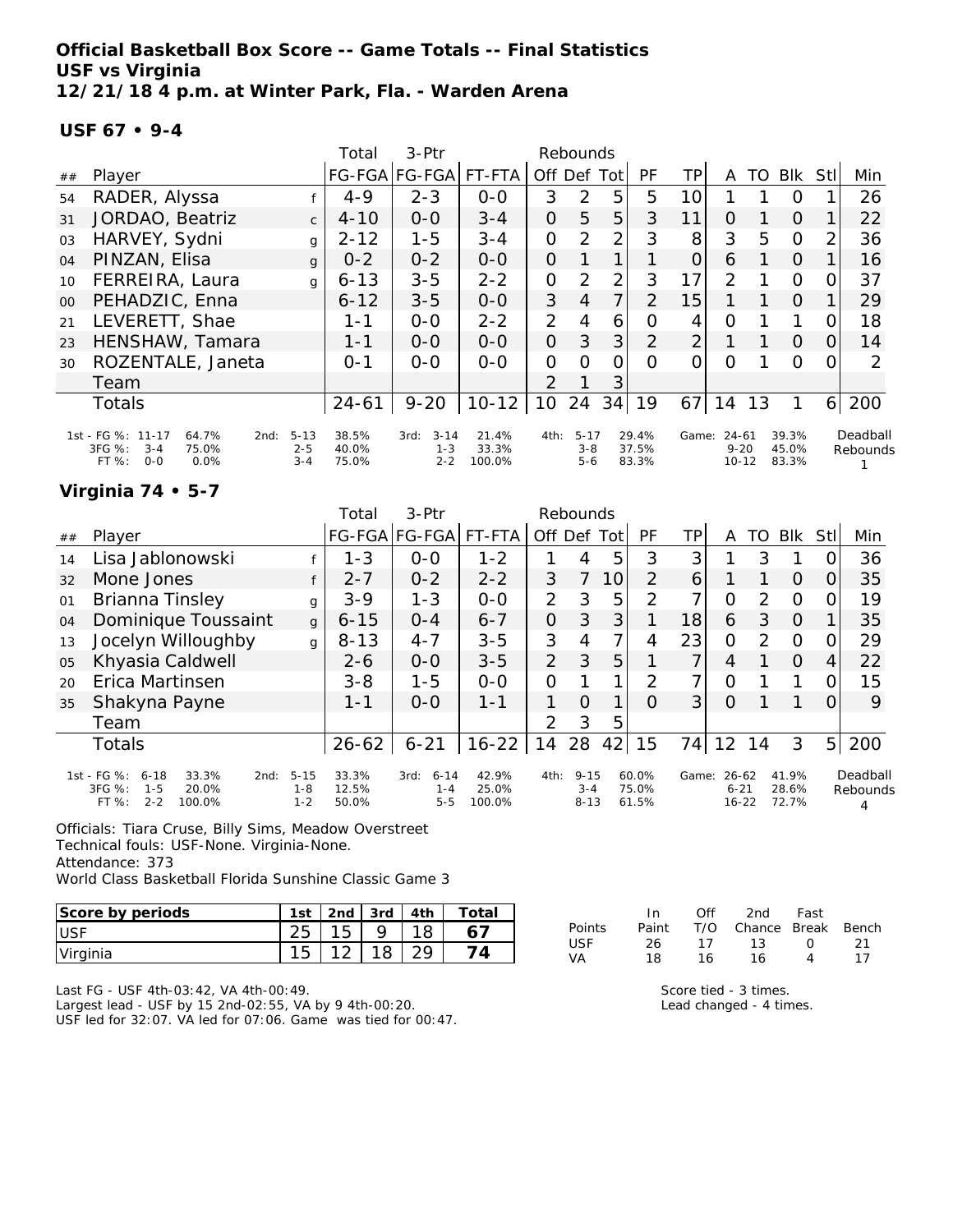### **Official Basketball Box Score -- Game Totals -- Final Statistics Charlotte vs Virginia 12/30/18 2:00 pm at**

#### **Charlotte 61 • 8-4**

|    |                                                                                                   |                                | Total                  | 3-Ptr                                  |                          |                | Rebounds                       |      |                         |                |                                   |               |                         |                 |                      |
|----|---------------------------------------------------------------------------------------------------|--------------------------------|------------------------|----------------------------------------|--------------------------|----------------|--------------------------------|------|-------------------------|----------------|-----------------------------------|---------------|-------------------------|-----------------|----------------------|
| ## | Player                                                                                            |                                |                        | FG-FGA FG-FGA                          | FT-FTA                   | Off Def        |                                | Totl | PF                      | TP             | A                                 | TO            | <b>BIK</b>              | Stll            | Min                  |
| 40 | Jazmin Harris                                                                                     | $\mathsf{C}$                   | $5-9$                  | $0 - 0$                                | $1 - 2$                  | O              | 3                              | 3    | 3                       | 11             | O                                 |               | $\mathcal{P}$           | 0               | 26                   |
| 03 | Mariah Linney                                                                                     | $\mathbf{q}$                   | $7 - 15$               | $4 - 8$                                | $2 - 3$                  |                | 2                              | 3    | 4                       | 20             | 5                                 | 3             | $\Omega$                |                 | 37                   |
| 04 | Laia RaventÃ <sup>3</sup> s                                                                       | g                              | $4 - 12$               | $2 - 8$                                | $0 - 0$                  |                |                                | 2    | 2                       | 10             | 2                                 | $\mathcal{P}$ | $\Omega$                | 4               | 28                   |
| 05 | Jade Phillips                                                                                     | $\mathbf{q}$                   | $4 - 13$               | $0 - 4$                                | $4 - 5$                  | 3              | 8                              | 11   | 4                       | 12             | 0                                 | 6             | $\Omega$                | 3               | 36                   |
| 13 | Octavia Jett-Wilson                                                                               | g                              | 1-6                    | $0 - 2$                                | $0 - 0$                  | 3              | 3                              | 6    | 3                       | $\overline{2}$ | $\overline{2}$                    | 3             | $\Omega$                |                 | 28                   |
| 15 | Jada McMillian                                                                                    |                                | $0 - 0$                | $0 - 0$                                | $0 - 0$                  |                |                                | 2    | O                       | $\Omega$       | 3                                 | 3             | $\Omega$                |                 | 15                   |
| 22 | Lauren Harley                                                                                     |                                | $O - 1$                | $0 - 0$                                | $1 - 2$                  |                | 3                              | 4    |                         |                | $\Omega$                          | $\Omega$      | O                       | 0               | 16                   |
| 45 | Ka'Neeshia Brown                                                                                  |                                | $2 - 4$                | $O-O$                                  | $1 - 1$                  | $\overline{O}$ | $\overline{2}$                 | 2    |                         | 5 <sup>1</sup> | $\Omega$                          | $\Omega$      | $\Omega$                | 0               | 14                   |
|    | Team                                                                                              |                                |                        |                                        |                          | 4              |                                | 5    |                         |                |                                   |               |                         |                 |                      |
|    | Totals                                                                                            |                                | $23 - 60$              | $6 - 22$                               | $9 - 13$                 | 14             | 24                             | 38   | 18                      | 61             | 12                                | 18            | $\overline{2}$          | 10 <sup>1</sup> | 200                  |
|    | 1st - FG %:<br>$5 - 12$<br>41.7%<br>2nd:<br>3FG %:<br>25.0%<br>$1 - 4$<br>$5 - 7$<br>FT%<br>71.4% | $4 - 16$<br>$1 - 7$<br>$0 - 0$ | 25.0%<br>14.3%<br>0.0% | 3rd:<br>$6 - 15$<br>$2 - 6$<br>$1 - 1$ | 40.0%<br>33.3%<br>100.0% | 4th:           | $8 - 17$<br>$2 - 5$<br>$3 - 5$ |      | 47.1%<br>40.0%<br>60.0% | Game:          | $23 - 60$<br>$6 - 22$<br>$9 - 13$ |               | 38.3%<br>27.3%<br>69.2% |                 | Deadball<br>Rebounds |

#### **Virginia 65 • 6-7**

|    |                                                                                                     |                                | Total                  | $3-Ptr$                                |                         |               | Rebounds                       |      |                         |       |                                |          |                         |                 |                           |
|----|-----------------------------------------------------------------------------------------------------|--------------------------------|------------------------|----------------------------------------|-------------------------|---------------|--------------------------------|------|-------------------------|-------|--------------------------------|----------|-------------------------|-----------------|---------------------------|
| ## | Player                                                                                              |                                |                        | FG-FGA FG-FGA                          | FT-FTA                  | Off           | Def                            | Totl | PF                      | ΤP    | Α                              | TO       | <b>BIK</b>              | Stl             | Min                       |
| 32 | Mone Jones                                                                                          |                                | $1 - 5$                | $O - 1$                                | $6 - 6$                 | $\mathcal{P}$ | 5                              | 7    | $\mathcal{P}$           | 8     |                                |          |                         |                 | 35                        |
| 01 | Brianna Tinsley                                                                                     | $\mathbf{q}$                   | $5 - 14$               | $2 - 8$                                | $0 - 0$                 | 1             | 2                              | 3    | Ο                       | 12    |                                | 5        | $\Omega$                | 4               | 32                        |
| 04 | Dominique Toussaint                                                                                 | g                              | $5 - 11$               | 1-6                                    | $0 - 0$                 | O             | 4                              | 4    | 3                       | 11    | 1                              | 4        | 1                       | 2               | 28                        |
| 13 | Jocelyn Willoughby                                                                                  | $\mathbf{q}$                   | $3 - 10$               | $2 - 4$                                | $1 - 4$                 | O             |                                | 7    | $\mathcal{P}$           | 9     | 1                              | 3        | $\Omega$                |                 | 36                        |
| 14 | Lisa Jablonowski                                                                                    | $\mathbf{q}$                   | $5 - 7$                | $0 - 0$                                | $7 - 10$                | 6             | 0                              | 6    | 2                       | 17    | 2                              | $\Omega$ | 1                       | 2               | 35                        |
| 05 | Khyasia Caldwell                                                                                    |                                | $O - 1$                | $0 - 0$                                | $0 - 0$                 | 1             | 3                              | 4    |                         |       |                                |          | $\Omega$                | O               | 10                        |
| 20 | Erica Martinsen                                                                                     |                                | $2 - 7$                | $2 - 5$                                | $2 - 2$                 | 0             | 2                              | 2    |                         | 8     |                                | Ω        | 1                       | 3               | 14                        |
| 35 | Shakyna Payne                                                                                       |                                | $O - 1$                | $0 - 0$                                | $O-O$                   | O             |                                |      |                         | 0     | $\Omega$                       | $\Omega$ | $\Omega$                | 0               | 10                        |
|    | Team                                                                                                |                                |                        |                                        |                         | 2             |                                | 3    |                         |       |                                |          |                         |                 |                           |
|    | <b>Totals</b>                                                                                       |                                | $21 - 56$              | $7 - 24$                               | $16 - 22$               | 12            | 25                             | 37   | 12                      | 65    | 8                              | 15       | 4                       | 12 <sub>l</sub> | 200                       |
|    | 1st - FG %:<br>$5 - 16$<br>31.3%<br>2nd:<br>3FG %:<br>$2 - 4$<br>50.0%<br>FT %:<br>$4 - 6$<br>66.7% | $4 - 13$<br>$1 - 7$<br>$0 - 0$ | 30.8%<br>14.3%<br>0.0% | $8 - 13$<br>3rd:<br>$3 - 6$<br>$7 - 8$ | 61.5%<br>50.0%<br>87.5% | 4th:          | $4 - 14$<br>$1 - 7$<br>$5 - 8$ |      | 28.6%<br>14.3%<br>62.5% | Game: | 21-56<br>$7 - 24$<br>$16 - 22$ |          | 37.5%<br>29.2%<br>72.7% |                 | Deadball<br>Rebounds<br>5 |

Officials: Pualani Spurlock,Angelica Suffren,Jennifer Rezac

Technical fouls: Charlotte-None. Virginia-None.

Attendance: 2841

2018-19 Women's Basketball. Round: 0. Charlotte vs Virginia. Played at .

| Score by periods | 1st    | 2 <sub>nd</sub> | 3rd    | 4th | $\tau$ otai |
|------------------|--------|-----------------|--------|-----|-------------|
| Charlotte        | $\sim$ |                 |        |     |             |
| Virginia         | $\sim$ |                 | $\sim$ |     | 65          |

Last FG - UNCC 4th-00:04, VA 4th-03:39.

Largest lead - UNCC by 5 1st-08:53, VA by 14 3rd-05:29. UNCC led for 08:08. VA led for 26:20. Game was tied for 05:24.

|        | In.          | Off | 2nd                    | Fast |   |
|--------|--------------|-----|------------------------|------|---|
| Points | Paint        |     | T/O Chance Break Bench |      |   |
| UNCC   | 28.          | 12. | -22-                   | - 11 | 6 |
| VA     | $20^{\circ}$ | 15. | 19                     | 8    | я |

Score tied - 5 times. Lead changed - 5 times.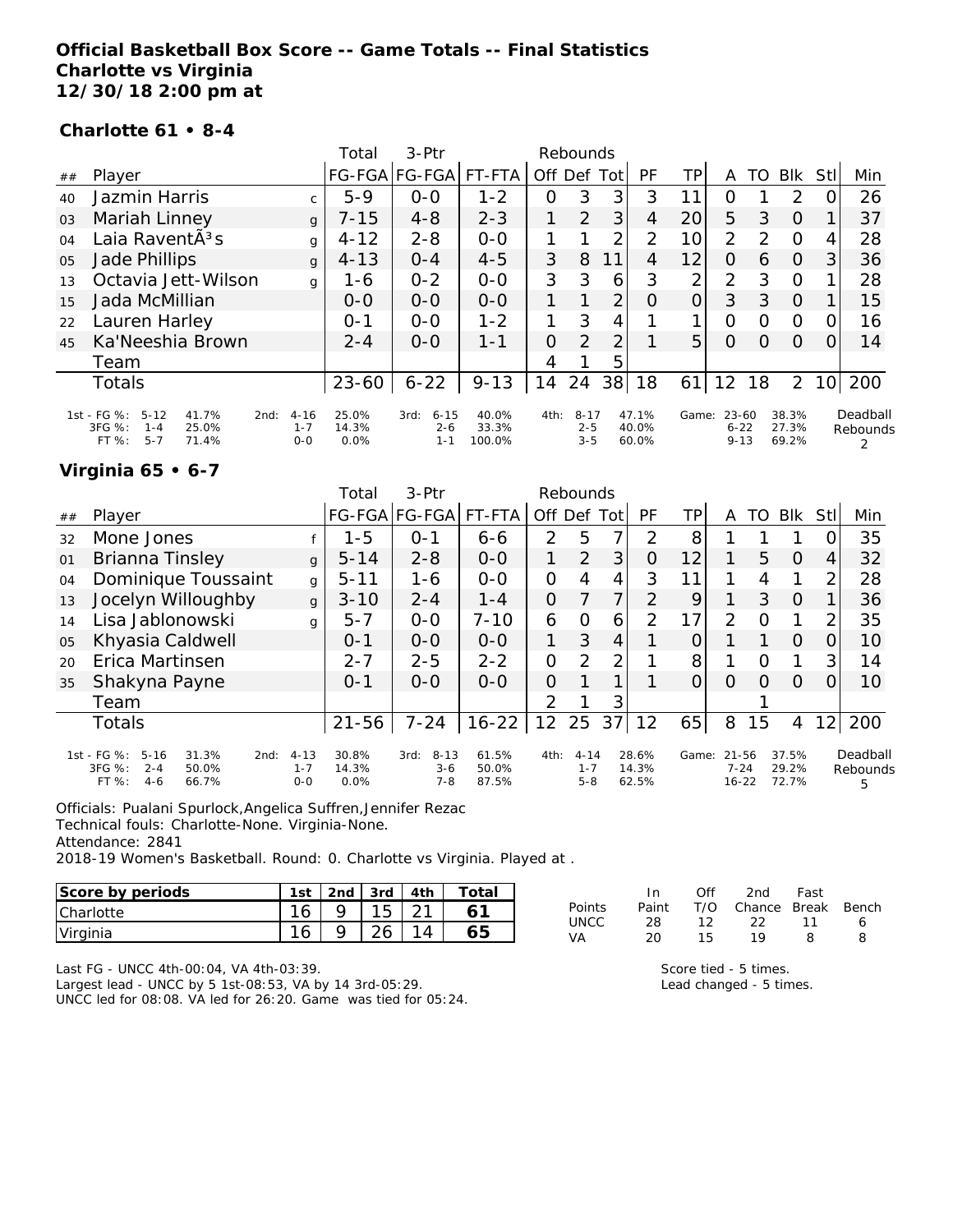### **Official Basketball Box Score -- Game Totals -- Final Statistics Florida St. vs Virginia 01/03/19 7:00 pm at**

#### **Florida St. 63 • 13-1**

|     |                                                                                                     |                                | Total                   | $3-Ptr$                                |                        |                | Rebounds                       |     |                         |       |                                   |               |                         |                |                      |
|-----|-----------------------------------------------------------------------------------------------------|--------------------------------|-------------------------|----------------------------------------|------------------------|----------------|--------------------------------|-----|-------------------------|-------|-----------------------------------|---------------|-------------------------|----------------|----------------------|
| ##  | Player                                                                                              |                                |                         | FG-FGA FG-FGA                          | FT-FTA                 | Off            | Def                            | Tot | PF                      | TP    | A                                 | TO            | Blk                     | Stll           | Min                  |
| 15  | Kiah Gillespie                                                                                      |                                | $8 - 16$                | $1 - 4$                                | $2 - 2$                | 3              | 8                              |     |                         | 19    | 3                                 | 4             | O                       | O              | 38                   |
| 32  | Valencia Myers                                                                                      | f                              | $2 - 5$                 | $0 - 1$                                | $1 - 2$                | $\overline{2}$ | 2                              | 4   | 3                       | 5     | $\overline{O}$                    | $\mathcal{P}$ |                         |                | 19                   |
| 10  | Kourtney Weber                                                                                      | g                              | $5 - 9$                 | $3 - 6$                                | $0-0$                  | $\overline{2}$ | 3                              | 5   |                         | 13    |                                   |               | $\Omega$                |                | 30                   |
| 12  | Nicki Ekhomu                                                                                        | g                              | $1 - 8$                 | $1 - 4$                                | $3 - 4$                | 1              |                                | 2   | 3                       | 6     | 5                                 | 2             | 2                       | $\overline{2}$ | 34                   |
| 1.3 | Nausia Woolfolk                                                                                     | g                              | $6 - 17$                | $1 - 5$                                | $0-0$                  | 3              | 2                              | 5   | 2                       | 13    | 5                                 | 2             | $\Omega$                | $\overline{2}$ | 36                   |
| 03  | Sayawni Lassiter                                                                                    |                                | $0 - 1$                 | $0-0$                                  | $0 - 0$                | 1              | $\Omega$                       |     | O                       | 0     | $\Omega$                          |               | $\Omega$                | $\Omega$       | 5                    |
| 04  | Amaya Brown                                                                                         |                                | $0-0$                   | $0 - 0$                                | $0 - 0$                | $\overline{O}$ |                                |     |                         | 0     |                                   | $\Omega$      | $\circ$                 | $\Omega$       |                      |
| 24  | Mo. Jones                                                                                           |                                | $0 - 1$                 | $0 - 0$                                | $1 - 2$                | $\overline{2}$ | $\Omega$                       | 2   | $\Omega$                | 1     | $\Omega$                          | $\Omega$      | $\Omega$                | 0              | 8                    |
| 31  | Savannah Wilkinson                                                                                  |                                | $3 - 4$                 | $O - 1$                                | $0 - 0$                |                | 6                              | 7   | $\Omega$                | 6     |                                   | $\mathcal{P}$ |                         |                | 23                   |
|     | Team                                                                                                |                                |                         |                                        |                        | 2              | 2                              | 4   |                         |       |                                   |               |                         |                |                      |
|     | Totals                                                                                              |                                | $25 - 61$               | $6 - 21$                               | $7 - 10$               | 17             | 25                             | 42  | 11                      | 63    | 16                                | 15            | 4                       | $\overline{7}$ | 200                  |
|     | 1st - FG %:<br>$7 - 17$<br>41.2%<br>2nd:<br>3FG %:<br>$0 - 5$<br>0.0%<br>$2 - 2$<br>100.0%<br>FT %: | $3 - 14$<br>$2 - 8$<br>$2 - 4$ | 21.4%<br>25.0%<br>50.0% | $7 - 17$<br>3rd:<br>$3 - 5$<br>$0 - 0$ | 41.2%<br>60.0%<br>0.0% | 4th:           | $8 - 13$<br>$1 - 3$<br>$3 - 4$ |     | 61.5%<br>33.3%<br>75.0% | Game: | $25 - 61$<br>$6 - 21$<br>$7 - 10$ |               | 41.0%<br>28.6%<br>70.0% |                | Deadball<br>Rebounds |

### **Virginia 61 • 6-8**

|    |                                                                                                     |                                | Total                    | 3-Ptr                                  |                          |                | Rebounds                       |                |                         |                 |                                  |               |                         |                |                      |
|----|-----------------------------------------------------------------------------------------------------|--------------------------------|--------------------------|----------------------------------------|--------------------------|----------------|--------------------------------|----------------|-------------------------|-----------------|----------------------------------|---------------|-------------------------|----------------|----------------------|
| ## | Player                                                                                              |                                |                          | FG-FGA FG-FGA                          | FT-FTA                   | Off Def Tot    |                                |                | PF                      | TP              | A                                | TO            | Blk                     | StII           | Min                  |
| 32 | Mone Jones                                                                                          |                                | $5 - 10$                 | $1 - 2$                                | $1 - 2$                  | 7              | O                              | 7              |                         | 12 <sub>1</sub> | $\mathcal{P}$                    | 3             | O                       |                | 40                   |
| 01 | <b>Brianna Tinsley</b>                                                                              | $\mathbf{q}$                   | $6 - 13$                 | $3 - 6$                                | $4 - 5$                  | 0              |                                | 1              | $\Omega$                | 19              |                                  | 2             | $\Omega$                | $\overline{2}$ | 32                   |
| 04 | Dominique Toussaint                                                                                 | g                              | $2 - 11$                 | $0 - 2$                                | $0-0$                    | 0              |                                |                | 4                       | 4               | 3                                | $\mathcal{P}$ | $\Omega$                |                | 32                   |
| 13 | Jocelyn Willoughby                                                                                  | $\mathbf{q}$                   | $6 - 15$                 | $2 - 3$                                | $0 - 0$                  | $\overline{2}$ | 6                              | 8              |                         | 14              | 3                                |               |                         |                | 33                   |
| 14 | Lisa Jablonowski                                                                                    | g                              | $4-6$                    | $O - 1$                                | $0 - 0$                  | 3              | 5                              | 8              |                         | 8               |                                  |               |                         | $\overline{2}$ | 38                   |
| 05 | Khyasia Caldwell                                                                                    |                                | $1 - 4$                  | $0 - 0$                                | $2 - 2$                  | 1              | 2                              | 3              |                         | 4               |                                  | $\mathcal{P}$ | $\Omega$                | 0              | 12                   |
| 20 | Erica Martinsen                                                                                     |                                | $0 - 3$                  | $0 - 3$                                | $0-0$                    | $\Omega$       |                                |                | $\Omega$                | 0               |                                  | O             | $\circ$                 | 0              | 11                   |
| 35 | Shakyna Payne                                                                                       |                                | $0 - 0$                  | $0 - 0$                                | $0 - 0$                  | $\Omega$       | $\Omega$                       | $\overline{O}$ | $\Omega$                | $\Omega$        | $\Omega$                         | $\Omega$      | $\Omega$                | 0              | 2                    |
|    | Team                                                                                                |                                |                          |                                        |                          |                | 2                              | 3              |                         |                 |                                  |               |                         |                |                      |
|    | <b>Totals</b>                                                                                       |                                | $24 - 62$                | $6 - 17$                               | $7 - 9$                  | 14             | 18                             | 32             | 8                       | 61              | 12                               | 12            | 2                       |                | 200                  |
|    | 1st - FG %:<br>22.2%<br>$4 - 18$<br>2nd:<br>3FG %:<br>20.0%<br>$1 - 5$<br>FT %:<br>$1 - 2$<br>50.0% | $6 - 15$<br>$2 - 3$<br>$1 - 1$ | 40.0%<br>66.7%<br>100.0% | $9 - 15$<br>3rd:<br>$2 - 5$<br>$4 - 4$ | 60.0%<br>40.0%<br>100.0% | 4th:           | $5 - 14$<br>$1 - 4$<br>$1 - 2$ |                | 35.7%<br>25.0%<br>50.0% | Game:           | $24 - 62$<br>$6 - 17$<br>$7 - 9$ |               | 38.7%<br>35.3%<br>77.8% |                | Deadball<br>Rebounds |

Officials: Kevin Dilliard,Thomas Danaher,Dee Kantner

Technical fouls: Florida St.-None. Virginia-None.

Attendance: 2376

2018-19 Women's Basketball. Round: 0. Florida St. vs Virginia. Played at .

| Score by periods    | 1st | 2nd | 3rd | 4th | Total |
|---------------------|-----|-----|-----|-----|-------|
| <b>IFlorida St.</b> | 16  |     |     |     |       |
| Virginia            |     |     |     |     |       |

In Off 2nd Fast Points Paint T/O Chance Break Bench FSU 32 13 6 9 7 VA 28 21 14 5 4

Last FG - FSU 4th-00:47, VA 4th-01:19.

Largest lead - FSU by 8 1st-00:10, VA by 6 3rd-00:00. FSU led for 19:17. VA led for 15:46. Game was tied for 04:57. Score tied - 7 times.

Lead changed - 10 times.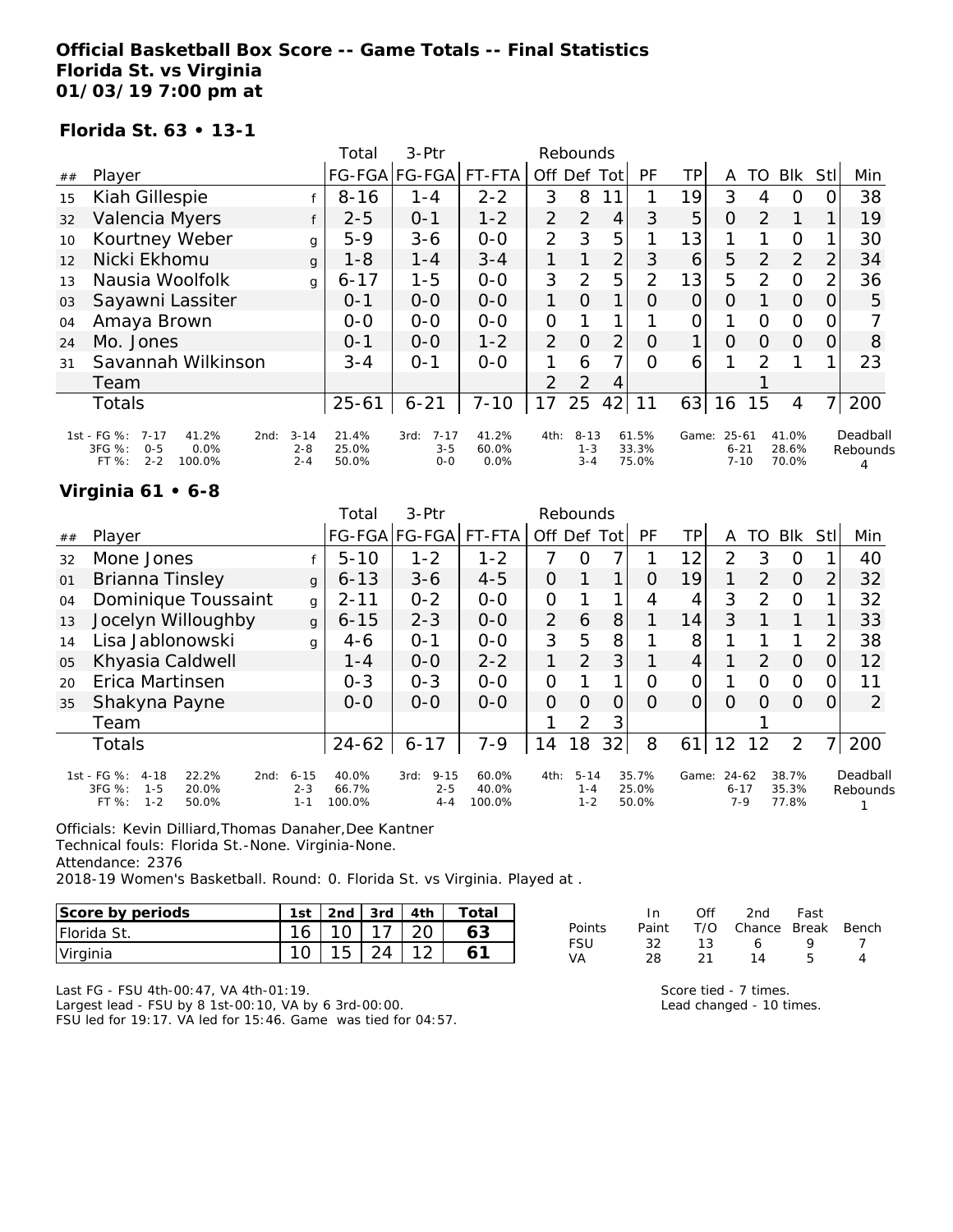### **Official Basketball Box Score -- Game Totals -- Final Statistics Virginia vs Clemson 01/06/19 2 p.m. at Littlejohn Coliseum (Clemson, S.C.)**

### **Virginia 65 • 6-9, 0-2 ACC**

|    |                                                                                                   |                                | Total                   | 3-Ptr                                    |                         |                | Rebounds                       |                |                        |                 |                                |          |                         |                |                      |
|----|---------------------------------------------------------------------------------------------------|--------------------------------|-------------------------|------------------------------------------|-------------------------|----------------|--------------------------------|----------------|------------------------|-----------------|--------------------------------|----------|-------------------------|----------------|----------------------|
| ## | Player                                                                                            |                                | <b>FG-FGA</b>           | FG-FGA                                   | FT-FTA                  | Off Def        |                                | Tot            | PF                     | ΤP              | Α                              | TO       | <b>BIK</b>              | <b>StI</b>     | Min                  |
| 14 | Lisa Jablonowski                                                                                  |                                | 4-6                     | $O - 1$                                  | $2 - 4$                 | 3              | $\mathcal{P}$                  | 5              |                        | 10              | $\mathcal{P}$                  | $\Omega$ | O                       | 3              | 35                   |
| 32 | Mone Jones                                                                                        |                                | $5 - 9$                 | $0-0$                                    | $0-0$                   | $\overline{2}$ | 3                              | 5              | 2                      | 10 <sup>1</sup> | 2                              | 2        | 3                       | $\overline{2}$ | 39                   |
| 01 | Brianna Tinsley                                                                                   | g                              | $3 - 9$                 | $2 - 6$                                  | $1 - 1$                 |                | 4                              | 5              | 3                      | 9               | 3                              | 4        | $\Omega$                | 2              | 32                   |
| 04 | Dominique Toussaint                                                                               | $\mathbf{q}$                   | $4 - 16$                | $2 - 7$                                  | $6 - 8$                 | 0              | $\overline{2}$                 | 2              | $\overline{4}$         | 16              | 3                              | 5        | 0                       | 0              | 37                   |
| 13 | Jocelyn Willoughby                                                                                | g                              | $5 - 11$                | $2 - 6$                                  | $3 - 4$                 | 6              | 3                              | 9              | 4                      | 15              | 2                              |          |                         |                | 36                   |
| 05 | Khyasia Caldwell                                                                                  |                                | $0 - 0$                 | $0 - 0$                                  | $0 - 0$                 | 0              | $\Omega$                       | $\overline{O}$ | 2                      | 0               | O                              | 2        | $\Omega$                | 0              | 5                    |
| 20 | Erica Martinsen                                                                                   |                                | $1 - 5$                 | $1 - 5$                                  | $2 - 2$                 | 2              | 2                              | 4              | 4                      | 5               | $\overline{2}$                 |          | $\circ$                 | 0              | 11                   |
| 35 | Shakyna Payne                                                                                     |                                | $0 - 2$                 | $0 - 0$                                  | $O-O$                   | 0              | $\Omega$                       | 0              | $\Omega$               | O               | $\Omega$                       |          | $\Omega$                | 0              | 5                    |
|    | Team                                                                                              |                                |                         |                                          |                         | 5              | 3                              | 8              |                        |                 |                                | 2        |                         |                |                      |
|    | Totals                                                                                            |                                | $22 - 58$               | $7 - 25$                                 | $14 - 19$               | 19             | 19                             | 38             | 20                     | 65              | 14                             | 24       | 4                       | 8 <sup>1</sup> | 200                  |
|    | 1st - FG %:<br>$7 - 13$<br>53.8%<br>2nd:<br>3FG %:<br>50.0%<br>$1 - 2$<br>$5 - 6$<br>FT%<br>83.3% | $6 - 15$<br>$2 - 6$<br>$2 - 3$ | 40.0%<br>33.3%<br>66.7% | $5 - 15$<br>3rd:<br>$3 - 10$<br>$7 - 10$ | 33.3%<br>30.0%<br>70.0% | 4th:           | $4 - 15$<br>$1 - 7$<br>$0 - 0$ |                | 26.7%<br>14.3%<br>0.0% | Game:           | 22-58<br>$7 - 25$<br>$14 - 19$ |          | 37.9%<br>28.0%<br>73.7% |                | Deadball<br>Rebounds |

#### **Clemson 71 • 10-5, 1-1 ACC**

|                |                                                                                                     |                              | Total                 | 3-Ptr                                  |                         |                | Rebounds                        |                |                        |                |                               |               |                         |      |                             |
|----------------|-----------------------------------------------------------------------------------------------------|------------------------------|-----------------------|----------------------------------------|-------------------------|----------------|---------------------------------|----------------|------------------------|----------------|-------------------------------|---------------|-------------------------|------|-----------------------------|
| ##             | Player                                                                                              |                              |                       | FG-FGA FG-FGA                          | FT-FTA                  | Off.           | Def                             | Tot            | PF                     | TР             | Α                             | TO            | Blk                     | Stll | Min                         |
| 44             | Kobi Thornton                                                                                       |                              | $1 - 9$               | $0 - 0$                                | $0-0$                   |                | $\overline{2}$                  | 3              |                        | $\overline{2}$ | O                             | $\mathcal{P}$ |                         | O    | 24                          |
| 55             | Tylar Bennett                                                                                       | $\mathsf{C}$                 | $2 - 7$               | $0-0$                                  | $2 - 4$                 |                | 4                               | 5              | $\overline{2}$         | 6              |                               | $\Omega$      | 3                       | 0    | 27                          |
| 01             | <b>Destiny Thomas</b>                                                                               | g                            | $1 - 2$               | $0-0$                                  | $0-0$                   | $\overline{2}$ |                                 | 3              | $\overline{2}$         | 2              |                               | 0             | $\mathcal{O}$           | 2    | 16                          |
| O <sub>5</sub> | Danielle Edwards                                                                                    | $\mathbf{q}$                 | $6 - 10$              | $2 - 3$                                | $3 - 4$                 | 1              |                                 | 2              | 3                      | 17             | 3                             |               | $\Omega$                | 4    | 36                          |
| 20             | Simone Westbrook                                                                                    | g                            | 7-9                   | $O - 1$                                | $7 - 9$                 | 0              |                                 | 7              | 3                      | 21             | O                             | 8             | $\mathcal{O}$           | 3    | 27                          |
| 10             | Camree Clegg                                                                                        |                              | 0-0                   | $0-0$                                  | $0-0$                   | $\overline{O}$ |                                 | 1              | 0                      | 0              |                               | $\Omega$      | $\Omega$                | 0    | 3                           |
| 11             | Taylor Hosendove                                                                                    |                              | $4 - 9$               | $0 - 0$                                | $0 - 0$                 | $\overline{2}$ |                                 | 3              | 3                      | 8              | O                             |               | $\Omega$                |      | 27                          |
| 12             | Aliyah Collier                                                                                      |                              | $6 - 9$               | $1 - 1$                                | $0 - 0$                 | 6              |                                 | $\overline{7}$ | 3                      | 13             | $\Omega$                      | 3             | 1                       | 3    | 19                          |
| 22             | Keniece Purvis                                                                                      |                              | $1 - 3$               | $O-O$                                  | $0 - 2$                 | 0              | Ω                               | Ω              | $\overline{2}$         | 2              |                               | O             | $\mathbf{O}$            | Ο    |                             |
| 32             | Chyna Cotton                                                                                        |                              | $0 - 2$               | $0 - 0$                                | $0-0$                   | 0              | $\Omega$                        | Ο              | Ω                      | $\Omega$       |                               |               | $\Omega$                |      | 14                          |
|                | Team                                                                                                |                              |                       |                                        |                         | $\overline{2}$ |                                 | 3              |                        |                |                               |               |                         |      |                             |
|                | Totals                                                                                              |                              | 28-60                 | $3 - 5$                                | $12 - 19$               | 15             | 19                              | 34             | 19                     | 71 l           | 8                             | 16            | 5                       | 141  | 200                         |
|                | 1st - FG %:<br>$9 - 20$<br>45.0%<br>2nd:<br>3FG %:<br>$2 - 2$<br>100.0%<br>FT %:<br>$O - O$<br>0.0% | $7 - 16$<br>$O-O$<br>$0 - 0$ | 43.8%<br>0.0%<br>0.0% | $7 - 11$<br>3rd:<br>$1 - 2$<br>$5 - 6$ | 63.6%<br>50.0%<br>83.3% | 4th:           | $5 - 13$<br>$0 - 1$<br>$7 - 13$ |                | 38.5%<br>0.0%<br>53.8% | Game:          | 28-60<br>$3 - 5$<br>$12 - 19$ |               | 46.7%<br>60.0%<br>63.2% |      | Deadball<br>Rebounds<br>5.1 |

Officials: Bryan Brunette, Erika Herriman-Camarota, Bobby Ray Technical fouls: Virginia-None. Clemson-None. Attendance: 1056

| Score by periods | 1st | 2nd | -3rd | 4th | Total |
|------------------|-----|-----|------|-----|-------|
| Virginia         |     | 16  |      |     |       |
| <b>Clemson</b>   |     |     |      |     |       |

|               | In.   | Off | 2nd                    | Fast           |    |
|---------------|-------|-----|------------------------|----------------|----|
| <b>Points</b> | Paint |     | T/O Chance Break Bench |                |    |
| VA.           | 14    | 14  | 23.                    | $\overline{2}$ | -5 |
| CU            | 38.   | 28  | 8                      | 14             | 23 |

Last FG - VA 4th-00:17, CU 4th-01:20. Largest lead - VA by 7 1st-03:20, CU by 7 4th-00:28. VA led for 25:23. CU led for 08:36. Game was tied for 06:01.

| Score tied - 7 times.        |  |  |
|------------------------------|--|--|
| $I \land A$ changed $F + im$ |  |  |

Lead changed - 5 times.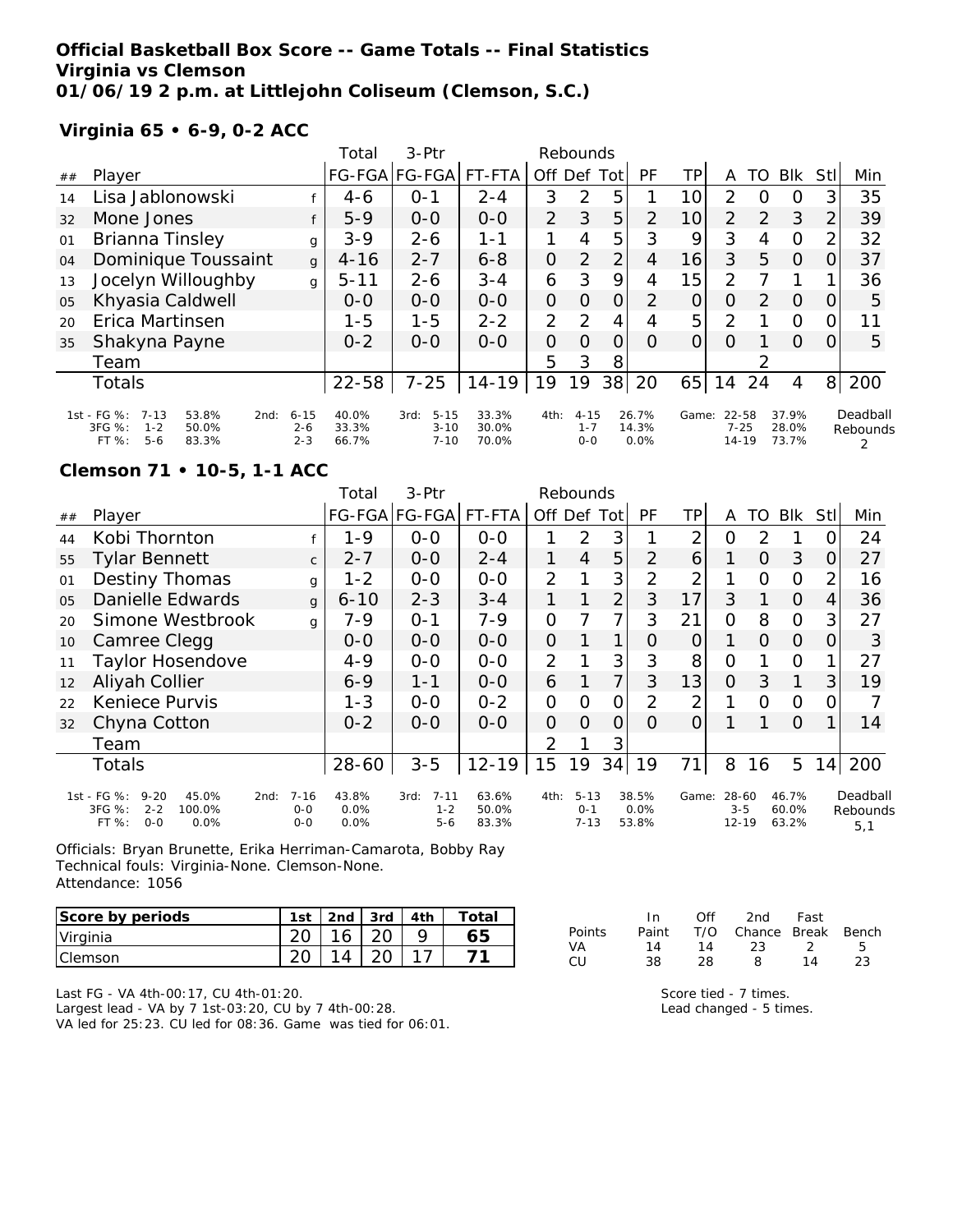### **Official Basketball Box Score -- Game Totals -- Final Statistics Virginia Tech vs Virginia 01/10/19 7:00 pm at**

**Virginia Tech 58 • 13-3**

|    |                                                                                            |                                        | Total                    | $3-Ptr$                                |                          | Rebounds       |                                |      |                          |                 |                                   |    |                          |          |                      |
|----|--------------------------------------------------------------------------------------------|----------------------------------------|--------------------------|----------------------------------------|--------------------------|----------------|--------------------------------|------|--------------------------|-----------------|-----------------------------------|----|--------------------------|----------|----------------------|
| ## | Player                                                                                     |                                        |                          | FG-FGA FG-FGA                          | FT-FTA                   | Off Def        |                                | Totl | PF                       | TP              | Α                                 | TO | Blk                      | Stll     | Min                  |
| 00 | <b>Trinity Baptiste</b>                                                                    |                                        | 1-4                      | $1 - 2$                                | $4 - 4$                  | 2              | 5                              |      | 5                        | 7               | Ο                                 | 3  | O                        |          | 32                   |
| 11 | Regan Magarity                                                                             | f                                      | $4 - 10$                 | $1 - 2$                                | 1-1                      | 3              | 8                              | 11   | 3                        | 10              |                                   | 3  | 2                        | $\Omega$ | 40                   |
| 01 | <b>Taylor Emery</b>                                                                        | g                                      | $10 - 19$                | $5 - 9$                                | $1 - 1$                  | O              | 5                              | 5    | $\mathcal{P}$            | 26              | 0                                 | 5  | O                        | $\Omega$ | 39                   |
| 04 | Dara Mabrey                                                                                | g                                      | 2-6                      | $2 - 5$                                | $0 - 0$                  | O              |                                |      | 2                        | 6               | 6                                 | 2  | $\Omega$                 |          | 25                   |
| 10 | Kendyl Brooks                                                                              | g                                      | 1 - 4                    | $1 - 3$                                | $0 - 0$                  | $\overline{O}$ | 5                              | 5    | 3                        | 3               |                                   | Ω  | $\Omega$                 |          | 27                   |
| 02 | Aisha Sheppard                                                                             |                                        | $2 - 10$                 | $2 - 8$                                | $0 - 0$                  | $\overline{O}$ |                                |      |                          | $\vert 6 \vert$ |                                   | 3  | $\Omega$                 |          | 30                   |
| 25 | Alexis Jean                                                                                |                                        | $O - 1$                  | $0 - 1$                                | $O-O$                    | $\Omega$       |                                |      |                          | $\Omega$        | O                                 |    | $\Omega$                 | 0        |                      |
|    | Team                                                                                       |                                        |                          |                                        |                          | 0              | 3                              | 3    |                          |                 |                                   |    |                          |          |                      |
|    | Totals                                                                                     |                                        | $20 - 54$                | $12 - 30$                              | $6 - 6$                  | 5              | 29                             | 34   | 17                       | 58              | 9                                 | 17 | 2                        | 31       | 200                  |
|    | 1st - FG %:<br>35.7%<br>$5 - 14$<br>3FG %:<br>$3-9$<br>33.3%<br>FT %:<br>100.0%<br>$1 - 1$ | $5 - 12$<br>2nd:<br>$4 - 6$<br>$2 - 2$ | 41.7%<br>66.7%<br>100.0% | $7 - 14$<br>3rd:<br>$4 - 8$<br>$1 - 1$ | 50.0%<br>50.0%<br>100.0% | 4th:           | $3 - 14$<br>$1 - 7$<br>$2 - 2$ |      | 21.4%<br>14.3%<br>100.0% | Game:           | $20 - 54$<br>$12 - 30$<br>$6 - 6$ |    | 37.0%<br>40.0%<br>100.0% |          | Deadball<br>Rebounds |

## **Virginia 62 • 7-9**

| Player                                                                 |                            |                                |                             |                |                | Rebounds       |                |                                  |                         |   |          |                                |                         |                             |
|------------------------------------------------------------------------|----------------------------|--------------------------------|-----------------------------|----------------|----------------|----------------|----------------|----------------------------------|-------------------------|---|----------|--------------------------------|-------------------------|-----------------------------|
|                                                                        |                            |                                | FG-FGA FG-FGA FT-FTA        |                | Off            | Def            | Tot            | PF                               | TP                      | Α | TO       | <b>Blk</b>                     | Stl                     | Min                         |
| Mone Jones                                                             |                            | 1-7                            | $0 - 3$                     | $5 - 6$        | 4              | 5              | 9              | 4                                |                         |   |          |                                |                         | 37                          |
| Brianna Tinsley                                                        | $\mathbf{q}$               | $4 - 12$                       | $0 - 5$                     | $7 - 7$        | $\Omega$       | $\overline{4}$ | 4              | 0                                | 15                      |   | 2        | $\Omega$                       |                         | 32                          |
| Dominique Toussaint                                                    | g                          | $7 - 16$                       | $2 - 6$                     | $3 - 3$        |                | 4              | 5              |                                  | 19                      | 2 |          | $\Omega$                       | 4                       | 38                          |
| Jocelyn Willoughby                                                     | g                          | $3 - 12$                       | $2 - 4$                     | $2 - 2$        | $\overline{2}$ | 3              | 5              |                                  | 10 <sup>1</sup>         | O |          | $\Omega$                       |                         | 36                          |
| Lisa Jablonowski                                                       | q                          | $2 - 5$                        | $0 - 0$                     | $2 - 2$        | 1              | 5              | 6              | 4                                | 6                       | O | 2        | 1                              | 2                       | 29                          |
| Khyasia Caldwell                                                       |                            | $1 - 2$                        | $0 - 1$                     | $1 - 2$        | $\overline{2}$ | $\overline{0}$ | $\overline{2}$ |                                  | 3                       | O | O        | $\Omega$                       |                         | 11                          |
| Erica Martinsen                                                        |                            | $0 - 2$                        | $0 - 2$                     | $O-O$          | $\Omega$       |                | 1              | Ω                                | $\Omega$                |   | $\Omega$ | $\Omega$                       |                         | 4                           |
| Felicia Aiyeotan                                                       |                            | $1 - 2$                        | $0 - 0$                     | $0 - 2$        | $\overline{O}$ | $\Omega$       | O              | $\Omega$                         | $\overline{2}$          | O |          | $\Omega$                       | 0                       | 9                           |
| Shakyna Payne                                                          |                            | $0 - 1$                        | $0 - 0$                     | $0 - 0$        |                |                | $\overline{2}$ | $\Omega$                         | 0                       | O | 0        | $\Omega$                       | Ω                       | 4                           |
| Team                                                                   |                            |                                |                             |                |                | 3              | 4              |                                  |                         |   |          |                                |                         |                             |
| Totals                                                                 |                            | 19-59                          | $4 - 21$                    | $20 - 24$      | 12             |                | $38$           | 11                               | 62                      | 5 | 9        | $\overline{2}$                 | 10                      | 200                         |
| 1st - FG %:<br>$4 - 15$<br>26.7%<br>2nd:<br>3FG %:<br>25.0%<br>$1 - 4$ |                            | 33.3%<br>16.7%                 | $4 - 15$<br>3rd:<br>$1 - 5$ | 26.7%<br>20.0% |                |                |                |                                  |                         |   |          |                                |                         | Deadball<br>Rebounds<br>3.2 |
|                                                                        | $2 - 2$<br>FT %:<br>100.0% | $4 - 12$<br>$1 - 6$<br>$0 - 0$ | 0.0%                        | $5 - 8$        | 62.5%          | 4th:           | 26             | $7 - 17$<br>$1 - 6$<br>$13 - 14$ | 41.2%<br>16.7%<br>92.9% |   | Game:    | 19-59<br>$4 - 21$<br>$20 - 24$ | 32.2%<br>19.0%<br>83.3% |                             |

Officials: Norma Jones,Bruce Morris,Maj Forsberg

Technical fouls: Virginia Tech-None. Virginia-None.

Attendance: 2703

2018-19 Women's Basketball. Round: 0. Virginia vs Virginia Tech. Played at .

| Score by periods | 1st | 2 <sub>nd</sub> | 3rd | 4th | $\tau$ otal |
|------------------|-----|-----------------|-----|-----|-------------|
| Virginia Tech    |     |                 |     |     |             |
| Virginia         | -11 |                 |     |     |             |

|        | In.   | ∩ff | 2nd                    | Fast             |   |
|--------|-------|-----|------------------------|------------------|---|
| Points | Paint |     | T/O Chance Break Bench |                  |   |
| VT     | 14    | 11  | - 5                    | $\left( \right)$ | 6 |
| VA     | 30    | 19  | Q                      | 1 O              | 5 |

Score tied - 4 times. Lead changed - 3 times.

Last FG - VT 4th-00:09, VA 4th-00:52.

Largest lead - VT by 19 3rd-05:54, VA by 4 4th-00:16.

VT led for 33:55. VA led for 02:39. Game was tied for 03:26.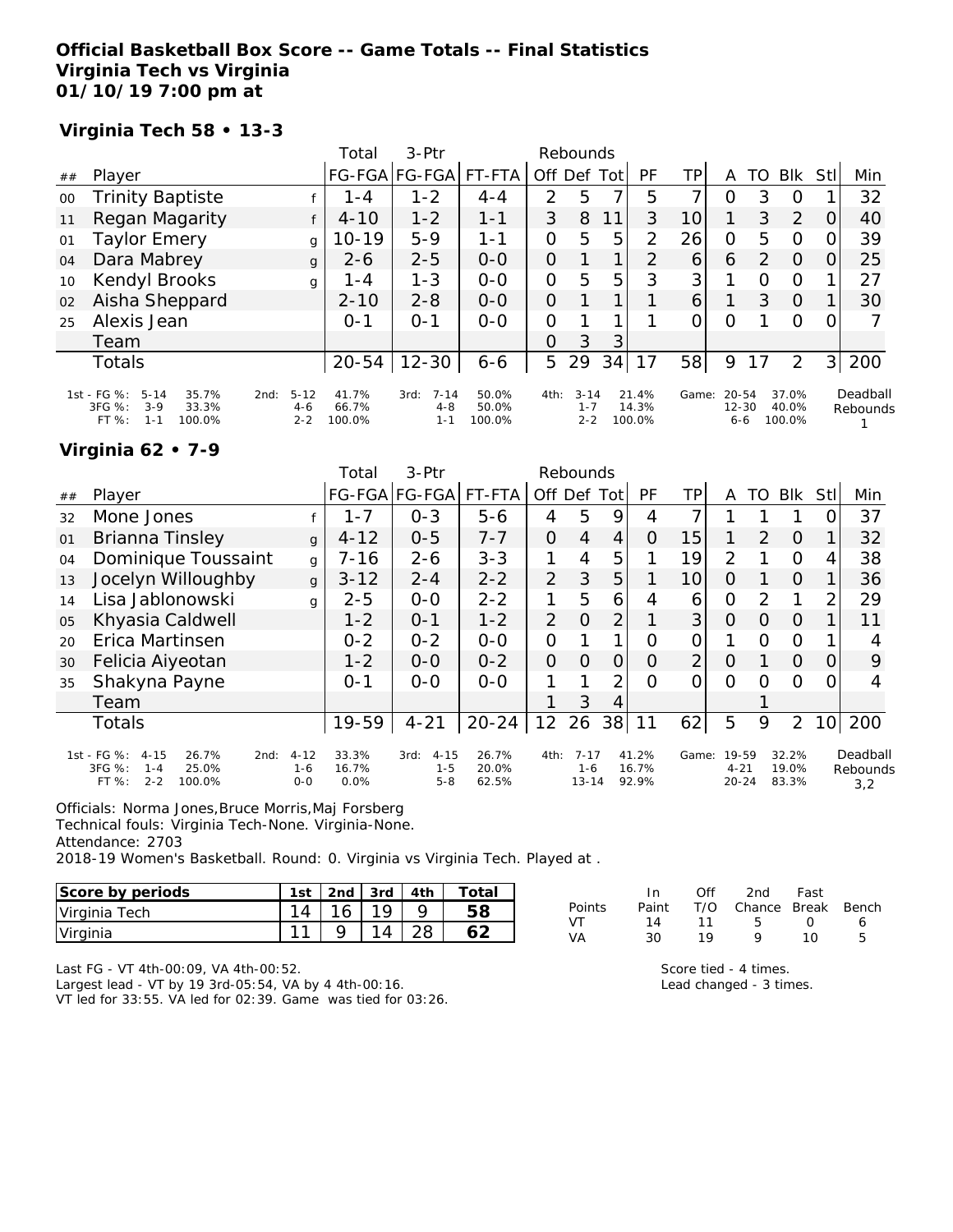### **Official Basketball Box Score -- Game Totals -- Final Statistics NC State vs Virginia 01/13/19 2:00 pm at**

#### **NC State 66 • 17-0**

|                |                                                                                           |                                        | Total                   | 3-Ptr                                  |                          |                | Rebounds                       |                |                          |                |                              |               |                         |                |                           |
|----------------|-------------------------------------------------------------------------------------------|----------------------------------------|-------------------------|----------------------------------------|--------------------------|----------------|--------------------------------|----------------|--------------------------|----------------|------------------------------|---------------|-------------------------|----------------|---------------------------|
| ##             | Player                                                                                    |                                        |                         | FG-FGA FG-FGA                          | FT-FTA                   | Off.           | Def                            | Totl           | <b>PF</b>                | TР             | A                            | TO            | <b>BIK</b>              | Stll           | Min                       |
| 21             | <b>DD Rogers</b>                                                                          |                                        | $2 - 7$                 | $0 - 3$                                | $3 - 4$                  | 3              |                                | 10             |                          | 7              |                              | $\mathcal{P}$ | 2                       | 2              | 29                        |
| 24             | Erika Cassell                                                                             |                                        | $7 - 10$                | $O-O$                                  | $1 - 1$                  | 6              | $\overline{4}$                 | 10             | 2                        | 15             | O                            |               | $\Omega$                | 0              | 23                        |
| 01             | Aislinn Konig                                                                             | $\mathbf{q}$                           | $2 - 7$                 | 1-6                                    | $0-0$                    | $\overline{O}$ |                                |                | 3                        | 5              | 3                            |               | $\Omega$                |                | 38                        |
| 0 <sub>3</sub> | Kai Crutchfield                                                                           | $\mathbf{q}$                           | $4 - 8$                 | $2 - 5$                                | $1 - 2$                  | 1              | 2                              | 3              | 3                        | 11             | 2                            | $\mathcal{P}$ | $\Omega$                | 3              | 34                        |
| 11             | Kiara Leslie                                                                              | $\mathbf{q}$                           | $5 - 17$                | $2 - 8$                                | $0-0$                    | $\overline{2}$ | 8                              | 10             | 3                        | 12             | 3                            | 3             | 3                       | 0              | 32                        |
| 13             | Esra McGoldrick                                                                           |                                        | $1 - 1$                 | $0 - 0$                                | $0 - 0$                  | 1              | $\Omega$                       | 1              | $\Omega$                 | $\overline{2}$ | 0                            | 0             | O                       |                | 2                         |
| 25             | Kayla Jones                                                                               |                                        | $0 - 6$                 | $0 - 3$                                | $0 - 0$                  | $\overline{2}$ | 4                              | 6              | 0                        | O              | 2                            |               | $\Omega$                | 0              | 23                        |
| 31             | Jada Rice                                                                                 |                                        | $0 - 1$                 | $0 - 0$                                | $0 - 0$                  | 0              |                                | 1              | O                        | 0              | $\Omega$                     | 0             | $\Omega$                | O              | 2                         |
| 33             | Elissa Cunane                                                                             |                                        | $5 - 7$                 | $0-0$                                  | 1-1                      |                |                                | $\overline{2}$ | $\overline{2}$           | 11             | O                            |               | $\Omega$                | 0              | 15                        |
| 40             | Katie Wadsworth                                                                           |                                        | $1 - 2$                 | $1 - 2$                                | $0 - 0$                  | $\mathcal{O}$  | 0                              | $\Omega$       | $\Omega$                 | 3              | $\Omega$                     | $\Omega$      | $\Omega$                | $\Omega$       | $\overline{2}$            |
|                | Team                                                                                      |                                        |                         |                                        |                          | $\overline{2}$ | 2                              | 4              |                          |                |                              |               |                         |                |                           |
|                | Totals                                                                                    |                                        | 27-66                   | $6 - 27$                               | $6 - 8$                  | 18             | 30                             | 48             | 14                       | 66             |                              | 11            | 5                       | $\overline{7}$ | 200                       |
|                | 1st - FG %:<br>$6 - 15$<br>40.0%<br>3FG %:<br>$2 - 6$<br>33.3%<br>$2 - 4$<br>FT%<br>50.0% | $7 - 17$<br>2nd:<br>$0 - 6$<br>$1 - 1$ | 41.2%<br>0.0%<br>100.0% | $6 - 17$<br>3rd:<br>$2 - 6$<br>$2 - 2$ | 35.3%<br>33.3%<br>100.0% | 4th:           | $8 - 17$<br>$2 - 9$<br>$1 - 1$ |                | 47.1%<br>22.2%<br>100.0% | Game:          | 27-66<br>$6 - 27$<br>$6 - 8$ |               | 40.9%<br>22.2%<br>75.0% |                | Deadball<br>Rebounds<br>2 |

#### **Virginia 38 • 7-10**

|    |                                                                                                |                                | Total                 | $3-Ptr$                                |                          |                | Rebounds                       |                |                         |                |                                   |               |                         |                |                           |
|----|------------------------------------------------------------------------------------------------|--------------------------------|-----------------------|----------------------------------------|--------------------------|----------------|--------------------------------|----------------|-------------------------|----------------|-----------------------------------|---------------|-------------------------|----------------|---------------------------|
| ## | Player                                                                                         |                                |                       | FG-FGA FG-FGA                          | FT-FTA                   | Off Def        |                                | Tot            | <b>PF</b>               | ΤP             | A                                 | TO            | <b>BIK</b>              | Stl            | Min                       |
| 32 | Mone Jones                                                                                     |                                | $1 - 4$               | $O - 1$                                | $5 - 6$                  | 2              |                                | 3              | 4                       | ⇁              |                                   | 3             | O                       | O              | 26                        |
| 01 | Brianna Tinsley                                                                                | $\mathbf{q}$                   | $0 - 6$               | $0 - 4$                                | $0-0$                    | $\overline{O}$ |                                | 1              | 1                       | 0              |                                   |               | $\Omega$                | O.             | 30                        |
| 04 | Dominique Toussaint                                                                            | g                              | $3 - 16$              | $1 - 5$                                | $0-0$                    | $\overline{2}$ | 4                              | 6              | $\overline{2}$          | ⇁              |                                   |               | O                       | 0              | 37                        |
| 13 | Jocelyn Willoughby                                                                             | g                              | $5 - 13$              | $3 - 3$                                | $2 - 3$                  |                | 7                              | 8              |                         | 15             | 0                                 | $\mathcal{P}$ |                         | O              | 30                        |
| 14 | Lisa Jablonowski                                                                               | q                              | $0 - 1$               | $O - 1$                                | $0 - 0$                  |                | 2                              | 3              |                         | O              | 2                                 | 2             | $\mathbf 0$             | 2              | 33                        |
| 05 | Khyasia Caldwell                                                                               |                                | $1 - 5$               | $0 - 1$                                | $2 - 2$                  |                |                                | $\overline{2}$ |                         | $\overline{4}$ | $\overline{O}$                    | Ο             | $\overline{O}$          | 0              | 10                        |
| 20 | Erica Martinsen                                                                                |                                | 1-5                   | $1 - 4$                                | $0-0$                    | 1              | Ω                              | 1              | 2                       | 3              | 0                                 | O             | 0                       | $\Omega$       | 13                        |
| 30 | Felicia Aiyeotan                                                                               |                                | $1 - 2$               | $0 - 0$                                | $0-0$                    | $\overline{O}$ | $\overline{4}$                 | 4              |                         | $\overline{2}$ | $\Omega$                          |               | 4                       |                | 15                        |
| 35 | Shakyna Payne                                                                                  |                                | $0-0$                 | $0 - 0$                                | $0-0$                    |                |                                | 2              | Ω                       | 0              | Ω                                 | Ω             | Ω                       | O              | 6                         |
|    | Team                                                                                           |                                |                       |                                        |                          | 3              | O                              | 3              |                         |                |                                   |               |                         |                |                           |
|    | Totals                                                                                         |                                | $12 - 52$             | $5 - 19$                               | $9 - 11$                 | 12             | 21                             | 33             | 13                      | 38             | 5                                 | 17            | 5                       | 3 <sup>1</sup> | 200                       |
|    | 1st - FG %:<br>30.8%<br>$4 - 13$<br>2nd:<br>3FG %:<br>$2 - 4$<br>50.0%<br>$O-O$<br>FT%<br>0.0% | $1 - 13$<br>$0 - 4$<br>$3 - 4$ | 7.7%<br>0.0%<br>75.0% | $2 - 11$<br>3rd:<br>$1 - 5$<br>$2 - 2$ | 18.2%<br>20.0%<br>100.0% | 4th:           | $5 - 15$<br>$2 - 6$<br>$4 - 5$ |                | 33.3%<br>33.3%<br>80.0% | Game:          | $12 - 52$<br>$5 - 19$<br>$9 - 11$ |               | 23.1%<br>26.3%<br>81.8% |                | Deadball<br>Rebounds<br>Ω |

Officials: Talisa Green,Mark Hardcastle,Jennifer Rezac Technical fouls: NC State-None. Virginia-None. Attendance: 2530 2018-19 Women's Basketball. Round: 0. NC State vs Virginia. Played at .

| Score by periods | 1st | 2 <sub>nd</sub> | 3rd                      | 4th | Totai |
|------------------|-----|-----------------|--------------------------|-----|-------|
| <b>NC State</b>  | 16  | 15              | $\overline{\phantom{a}}$ |     | 66    |
| <u>Virginia</u>  |     |                 |                          |     | າ ດ   |

Last FG - NCST 4th-00:20, VA 4th-00:03. Largest lead - NCST by 30 4th-00:20, VA None. NCST led for 38:26. VA led for 00:00. Game was tied for 01:34.

|        | In.      | Off | 2nd -              | Fast |    |
|--------|----------|-----|--------------------|------|----|
| Points | Paint    | T/O | Chance Break Bench |      |    |
| NCST   | .36      | 16. | -22.               | Ь    | 16 |
| VA     | 1 $\cap$ |     | 1 O                |      | Q  |

Score tied - 1 time. Lead changed - 0 times.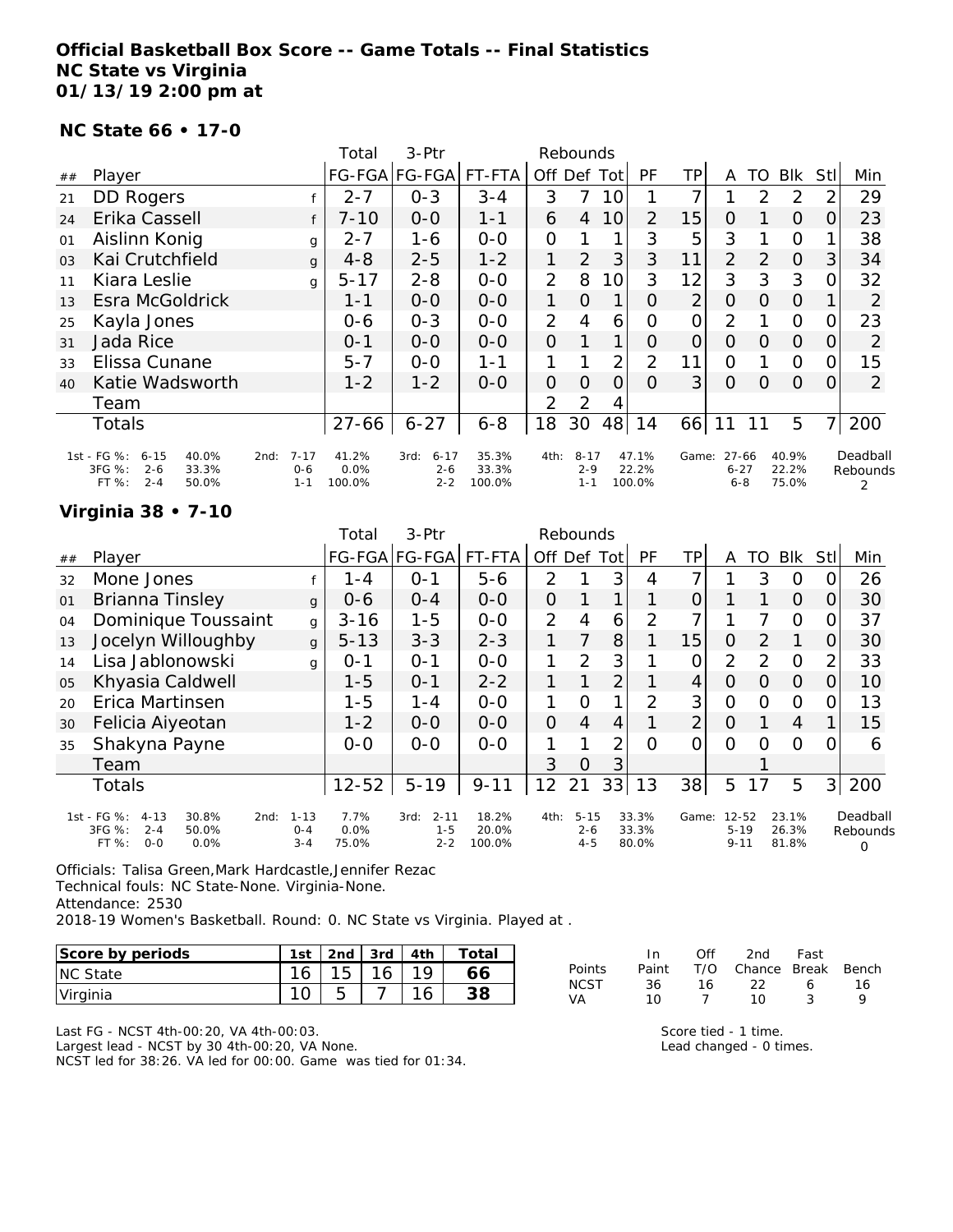### **Official Basketball Box Score -- Game Totals -- Final Statistics Virginia vs Louisville 01/17/19 7:00 pm at**

### **Virginia 43 • 7-10**

|    |                                                                                                  |                              | Total                  | $3-Ptr$                                |                       |                | Rebounds                       |     |                        |                |                              |          |                         |                |                      |
|----|--------------------------------------------------------------------------------------------------|------------------------------|------------------------|----------------------------------------|-----------------------|----------------|--------------------------------|-----|------------------------|----------------|------------------------------|----------|-------------------------|----------------|----------------------|
| ## | Player                                                                                           |                              |                        | FG-FGA FG-FGA                          | FT-FTA                | Off            | Def                            | Tot | PF                     | TP             | A                            | TO       | <b>BIK</b>              | Stll           | Min                  |
| 32 | Moné Jones                                                                                       |                              | $3 - 6$                | 1-1                                    | $0-0$                 | 4              | 0                              | 4   | 2                      | 7              | 0                            | 3        | O                       |                | 35                   |
| 01 | Brianna Tinsley                                                                                  | g                            | $2 - 12$               | $1 - 8$                                | $O - 1$               | 0              | $\Omega$                       | 0   | $\Omega$               | 5 <sup>1</sup> | 2                            |          | $\Omega$                | $\Omega$       | 33                   |
| 04 | Dominique Toussaint                                                                              | g                            | $4 - 15$               | $1 - 4$                                | $0 - 2$               | $\overline{O}$ | $\overline{4}$                 | 4   | 3                      | 9              | 3                            | 9        | $\Omega$                |                | 28                   |
| 13 | Jocelyn Willoughby                                                                               | g                            | $1 - 5$                | $0 - 2$                                | $0 - 0$               | 1              | 3                              | 4   | 3                      | $\overline{2}$ |                              | 3        | $\Omega$                |                | 27                   |
| 14 | Lisa Jablonowski                                                                                 | g                            | $3 - 7$                | $0 - 2$                                | $0-0$                 | 3              | 2                              | 5   |                        | 6              |                              | $\Omega$ | $\Omega$                | 4              | 26                   |
| 05 | Khyasia Caldwell                                                                                 |                              | $3 - 5$                | $0 - 1$                                | $1 - 1$               | $\overline{2}$ | $\Omega$                       | 2   | 3                      | $\overline{7}$ |                              |          | $\Omega$                | O.             | 22                   |
| 20 | Erica Martinsen                                                                                  |                              | 1 - 4                  | $1 - 3$                                | $O-O$                 |                |                                | 2   | 0                      | 3              |                              |          | $\circ$                 |                | 10                   |
| 30 | Felicia Aiyeotan                                                                                 |                              | $2 - 5$                | $0 - 0$                                | $0-0$                 | 1              | $\overline{4}$                 | 5   | $\Omega$               | $\overline{4}$ | $\Omega$                     |          | $\overline{O}$          | $\overline{2}$ | 13                   |
| 35 | Shakyna Payne                                                                                    |                              | $O - 1$                | $0 - 0$                                | $0 - 0$               | $\overline{O}$ | $\Omega$                       | 0   | 2                      | 0              | 0                            | Ω        | $\Omega$                | 0              | 6                    |
|    | Team                                                                                             |                              |                        |                                        |                       |                | $\Omega$                       |     |                        |                |                              |          |                         |                |                      |
|    | Totals                                                                                           |                              | $19 - 60$              | $4 - 21$                               | $1 - 4$               | 13             | $\overline{4}$                 | 27  | 14                     | 43             | 9                            | 19       | $\circ$                 | 9              | 200                  |
|    | 1st - FG %:<br>$5 - 13$<br>38.5%<br>2nd:<br>3FG %:<br>25.0%<br>$1 - 4$<br>$0 - 0$<br>0.0%<br>FT% | $3 - 16$<br>$3-9$<br>$0 - 0$ | 18.8%<br>33.3%<br>0.0% | $5 - 17$<br>3rd:<br>$0 - 5$<br>$0 - 1$ | 29.4%<br>0.0%<br>0.0% | 4th:           | $6 - 14$<br>$0 - 3$<br>$1 - 3$ |     | 42.9%<br>0.0%<br>33.3% | Game:          | 19-60<br>$4 - 21$<br>$1 - 4$ |          | 31.7%<br>19.0%<br>25.0% |                | Deadball<br>Rebounds |

#### **Louisville 91 • 15-1**

|    |                                                                                      |                                  | Total                    | 3-Ptr                          |                        |                     | Rebounds                       |                |                            |                |                                     |    |                         |                |                             |
|----|--------------------------------------------------------------------------------------|----------------------------------|--------------------------|--------------------------------|------------------------|---------------------|--------------------------------|----------------|----------------------------|----------------|-------------------------------------|----|-------------------------|----------------|-----------------------------|
| ## | Player                                                                               |                                  |                          | FG-FGA FG-FGA FT-FTA           |                        | Off Def Tot         |                                |                | PF                         | ΤP             | A                                   | TO | Blk                     | <b>StI</b>     | Min                         |
| 03 | Sam Fuehring                                                                         |                                  | $1 - 5$                  | $0 - 1$                        | $2 - 2$                | 5                   | 3                              | 8              |                            | 4              |                                     | 3  | 0                       | 2              | 25                          |
| 33 | Bionca Dunham                                                                        | f                                | $6 - 7$                  | $0 - 0$                        | $0 - 0$                | $\overline{2}$      | 3                              | 5              |                            | 12             | $\Omega$                            | O  | 1                       | 0              | 19                          |
| 11 | Arica Carter                                                                         | g                                | $3 - 10$                 | $2 - 5$                        | $0 - 0$                | 2                   |                                | 3              |                            | 8              | 4                                   | O  | $\Omega$                | 2              | 24                          |
| 23 | Jazmine Jones                                                                        | g                                | $2 - 6$                  | $0-0$                          | $0-0$                  | $\overline{2}$      | 3                              | 5              |                            | 4              | 3                                   | 0  | $\Omega$                | $\overline{2}$ | 18                          |
| 25 | Asia Durr                                                                            | g                                | $7 - 12$                 | $4 - 9$                        | $2 - 2$                | 1                   | $\overline{2}$                 | 3              | 0                          | 20             | 1                                   | 2  | 1                       | 2              | 23                          |
| 01 | Dana Evans                                                                           |                                  | 6-6                      | $2 - 2$                        | $0 - 0$                | $\overline{O}$      | 3                              | 3              | 3                          | 14             | 4                                   | 2  | $\Omega$                |                | 15                          |
| 04 | Seygan Robins                                                                        |                                  | $1 - 2$                  | $1 - 2$                        | $O-O$                  | O                   | $\overline{2}$                 | 2              | 3                          | 3              | 2                                   | 4  | $\overline{O}$          |                | 13                          |
| 05 | Mykasa Robinson                                                                      |                                  | $2 - 2$                  | $0-0$                          | $0 - 2$                | $\mathsf{O}\xspace$ | 2                              | $\overline{2}$ | $\overline{2}$             | $\overline{4}$ | $\Omega$                            | 2  | $\Omega$                |                | 20                          |
| 12 | Lindsey Duvall                                                                       |                                  | $2 - 3$                  | $2 - 3$                        | $0 - 0$                | $\mathcal{O}$       | $\Omega$                       | 0              | 0                          | 6              | O                                   | O  | 0                       | O              | 10                          |
| 21 | Kylee Shook                                                                          |                                  | $6 - 9$                  | $1 - 2$                        | $1 - 1$                | 1                   |                                | 8              |                            | 14             | $\overline{2}$                      | 3  | 1                       | 1              | 23                          |
| 24 | Jessica Laemmle                                                                      |                                  | $0 - 1$                  | $0 - 0$                        | $2 - 2$                | $\mathcal{O}$       | 2                              | 2              |                            | 2              | $\overline{2}$                      | 2  | $\Omega$                | Ω              | 10                          |
|    | Team                                                                                 |                                  |                          |                                |                        |                     | $\Omega$                       |                |                            |                |                                     |    |                         |                |                             |
|    | Totals                                                                               |                                  | $36 - 63$                | $12 - 24$                      | $7 - 9$                | 14                  | 28                             | 42             | 14                         | 91             | 19                                  | 18 | 3                       | 12             | 200                         |
|    | 1st - FG %:<br>7-18<br>38.9%<br>3FG %:<br>16.7%<br>$1 - 6$<br>FT%<br>$0 - 0$<br>0.0% | 2nd: 12-18<br>$4 - 6$<br>$3 - 3$ | 66.7%<br>66.7%<br>100.0% | 3rd: 11-17<br>$3 - 6$<br>$O-O$ | 64.7%<br>50.0%<br>0.0% | 4th:                | $6 - 10$<br>$4 - 6$<br>$4 - 6$ |                | $60.0\%$<br>66.7%<br>66.7% |                | Game: 36-63<br>$12 - 24$<br>$7 - 9$ |    | 57.1%<br>50.0%<br>77.8% |                | Deadball<br>Rebounds<br>1,2 |

Officials: Robert Enterline,Jeffrey Smith,Luis Gonzalez Technical fouls: Virginia-MonÃ<sup>©</sup> Jones. Louisville-None. Attendance: 7834 2018-19 Women's Basketball. Round: 0. Louisville vs Virginia. Played at .

| Score by periods  | 1st | 2nd | $3rd$   4th | Total |
|-------------------|-----|-----|-------------|-------|
| Virginia          |     |     |             |       |
| <b>Louisville</b> |     |     |             |       |

Last FG - UVA 4th-00:34, UL 4th-00:58. Largest lead - UVA None, UL by 50 4th-00:58. UVA led for 00:00. UL led for 38:54. Game was tied for 01:06.

|        | - In  | Off  | 2nd                    | Fast |    |
|--------|-------|------|------------------------|------|----|
| Points | Paint |      | T/O Chance Break Bench |      |    |
| UVA    | 24    | - 16 | $\overline{4}$         | 6    | 14 |
| UI     | 44    | -21  | - 21                   | 13   | 43 |

Score tied - 2 times. Lead changed - 0 times.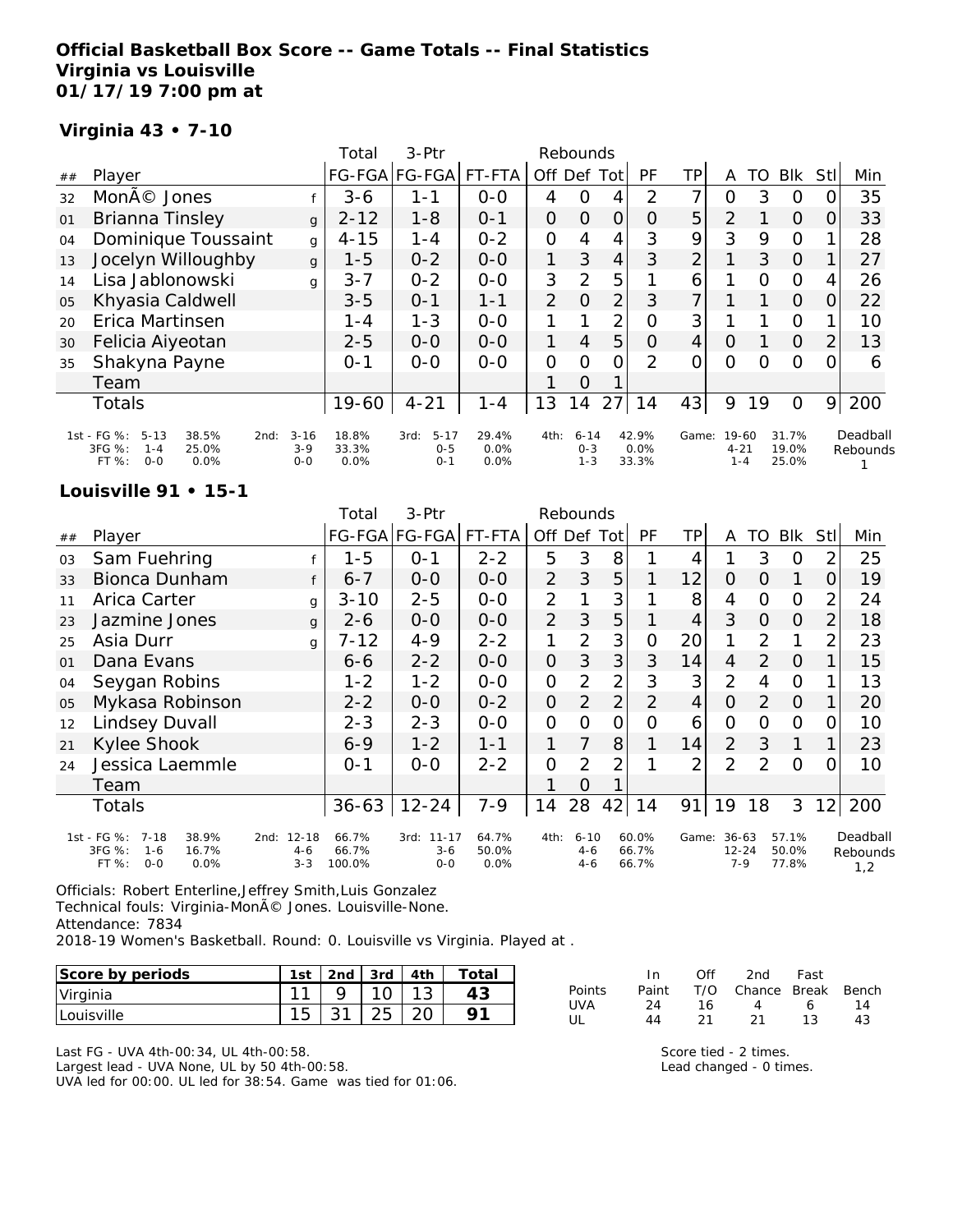#### **Official Basketball Box Score -- Game Totals -- Final Statistics Virginia vs Pitt 1/24/19 7:00 pm at Petersen Events Center (Pittsburgh)**

**Virginia 74 • (8-11, 2-4 ACC)**

|    |                                                                                                    |                                | Total                   | $3-Ptr$                                |                          |                | Rebounds                        |      |                         |       |                                |               |                         |                |                      |
|----|----------------------------------------------------------------------------------------------------|--------------------------------|-------------------------|----------------------------------------|--------------------------|----------------|---------------------------------|------|-------------------------|-------|--------------------------------|---------------|-------------------------|----------------|----------------------|
| ## | Player                                                                                             |                                | <b>FG-FGA</b>           | $FG-FGA$                               | FT-FTA                   | Off Def        |                                 | Totl | PF                      | ΤP    | Α                              | TO            | <b>Blk</b>              | StII           | Min                  |
| 14 | Lisa Jablonowski                                                                                   |                                | $1 - 2$                 | $O-O$                                  | $2 - 2$                  |                | 3                               | 4    | O                       | 4     |                                |               | O                       |                | 27                   |
| 32 | Mone Jones                                                                                         |                                | 1-6                     | $0 - 2$                                | $3 - 4$                  | 3              |                                 | 4    | 3                       | 5     |                                |               | 5                       | O              | 34                   |
| 01 | Brianna Tinsley                                                                                    | g                              | $1 - 5$                 | $1 - 3$                                | $2 - 2$                  | 0              | $\overline{2}$                  | 2    | 0                       | 5     | 3                              | O             | $\circ$                 | 0              | 28                   |
| 04 | Dominique Toussaint                                                                                | g                              | $6 - 14$                | $2 - 3$                                | $5 - 7$                  | $\Omega$       |                                 | 7    | 2                       | 19    | 4                              | $\mathcal{P}$ | $\Omega$                |                | 33                   |
| 13 | Jocelyn Willoughby                                                                                 | q                              | $5 - 11$                | $1 - 5$                                | $8 - 8$                  | 1              | 5                               | 6    | 3                       | 19    | $\overline{2}$                 | 3             | 1                       | 3              | 36                   |
| 05 | Khyasia Caldwell                                                                                   |                                | $6 - 9$                 | $0 - 0$                                | $1 - 1$                  | $\Omega$       | 5                               | 5    | 3                       | 13    | $\overline{2}$                 |               |                         | $\overline{2}$ | 22                   |
| 20 | Erica Martinsen                                                                                    |                                | $3 - 5$                 | $3 - 5$                                | $O - O$                  | $\overline{O}$ |                                 | 1    | $\mathcal{D}$           | 9     | $\mathcal{O}$                  | O             | O                       | 0              | 11                   |
| 35 | Shakyna Payne                                                                                      |                                | $0 - 1$                 | $0 - 0$                                | $O-O$                    | $\Omega$       |                                 | 1    | $\Omega$                | 0     | $\Omega$                       | $\Omega$      | $\Omega$                | $\Omega$       | 9                    |
|    | Team                                                                                               |                                |                         |                                        |                          |                |                                 | 2    |                         |       |                                |               |                         |                |                      |
|    | Totals                                                                                             |                                | $23 - 53$               | $7 - 18$                               | $21 - 24$                | 6              | 26                              | 32   | 13                      | 74    | 13                             | 9             | 7                       | 6              | 200                  |
|    | 1st - FG %:<br>$2 - 10$<br>20.0%<br>2nd:<br>3FG %:<br>0.0%<br>$0 - 6$<br>$5 - 6$<br>FT %:<br>83.3% | $7 - 13$<br>$3 - 4$<br>$5 - 6$ | 53.8%<br>75.0%<br>83.3% | $7 - 17$<br>3rd:<br>$3 - 6$<br>$2 - 2$ | 41.2%<br>50.0%<br>100.0% | 4th:           | $7 - 13$<br>$1 - 2$<br>$9 - 10$ |      | 53.8%<br>50.0%<br>90.0% | Game: | 23-53<br>$7 - 18$<br>$21 - 24$ |               | 43.4%<br>38.9%<br>87.5% |                | Deadball<br>Rebounds |

### **Pitt 57 • (9-11, 0-6 ACC)**

|    |                                                                                            |                                        | Total                   | $3-Ptr$                                 |                           |                | Rebounds                       |                |                        |       |                               |                |                         |                |                           |
|----|--------------------------------------------------------------------------------------------|----------------------------------------|-------------------------|-----------------------------------------|---------------------------|----------------|--------------------------------|----------------|------------------------|-------|-------------------------------|----------------|-------------------------|----------------|---------------------------|
| ## | Player                                                                                     |                                        |                         | FG-FGA FG-FGA                           | FT-FTA                    | Off            | Def                            | Tot            | PF                     | ΤP    | A                             | TO             | Blk                     | Stl            | Min                       |
| 01 | Garven, Danielle                                                                           |                                        | $9 - 12$                | $0 - 0$                                 | $1 - 3$                   |                | Ω                              |                | O                      | 19    | 5                             | 5              |                         | Ω              | 33                        |
| 14 | Bradley, Kauai                                                                             |                                        | $3 - 8$                 | $2 - 5$                                 | $2 - 2$                   | Ο              |                                | 7              | 4                      | 10    | $\overline{2}$                |                | $\Omega$                | 0              | 33                        |
| 11 | Judkins, Cara                                                                              | $\mathsf{C}$                           | $8 - 14$                | $0 - 0$                                 | $2 - 6$                   | 0              | 3                              | 3              | 4                      | 18    | O                             |                | 2                       | 1              | 26                        |
| 03 | Whitney, Jasmine                                                                           | g                                      | $0 - 5$                 | $0 - 1$                                 | $0 - 0$                   | 1              | $\Omega$                       | 1              | 4                      | O     | 5                             | 2              | 1                       |                | 22                        |
| 04 | Walsh, Cassidy                                                                             | g                                      | $2 - 10$                | $2 - 6$                                 | $0 - 0$                   | 1              | 7                              | 8              |                        | 6     | 3                             | $\mathcal{P}$  | $\Omega$                | $\overline{2}$ | 37                        |
| 00 | Knight, Jahsyni                                                                            |                                        | $O - 4$                 | $0 - 0$                                 | $1 - 2$                   | 0              | 2                              | $\overline{2}$ | 4                      |       |                               | $\overline{4}$ | $\Omega$                | 0              | 22                        |
| 13 | Nelson, Kyla                                                                               |                                        | 1-1                     | $0 - 0$                                 | 1-1                       | 1              | 1                              | 2 <sub>1</sub> | $\overline{O}$         | 3     |                               |                |                         | 0              | 13                        |
| 32 | Walters, Kalista                                                                           |                                        | $0 - 1$                 | $0 - 0$                                 | $O-O$                     | $\overline{2}$ | 0                              | $\overline{2}$ |                        | 0     |                               |                | $\Omega$                | 0              | 14                        |
|    | Team                                                                                       |                                        |                         |                                         |                           | 5              | 3                              | 8              |                        |       |                               |                |                         |                |                           |
|    | Totals                                                                                     |                                        | $23 - 55$               | $4 - 12$                                | $7 - 14$                  | 11             | 23                             | 34             | 18                     | 57    | 18                            | 17             | 5                       | $\overline{4}$ | 200                       |
|    | 1st - FG %:<br>$3 - 12$<br>25.0%<br>3FG %:<br>25.0%<br>$1 - 4$<br>$0 - 0$<br>FT %:<br>0.0% | $5 - 14$<br>2nd:<br>$1 - 4$<br>$3 - 4$ | 35.7%<br>25.0%<br>75.0% | $10 - 14$<br>3rd:<br>$2 - 3$<br>$0 - 2$ | 71.4%<br>66.7%<br>$0.0\%$ | 4th:           | $5 - 15$<br>$0 - 1$<br>$4 - 8$ |                | 33.3%<br>0.0%<br>50.0% | Game: | 23-55<br>$4 - 12$<br>$7 - 14$ |                | 41.8%<br>33.3%<br>50.0% |                | Deadball<br>Rebounds<br>2 |

Officials: Angelica Suffren, Timothy Bryant, Nykesha Thompson Technical fouls: Virginia-None. Pitt-None. Attendance: 447

| Score by periods | 1 <sub>ct</sub><br>эι | 2 <sub>nd</sub> | 3rd    | 4th | ™otai |
|------------------|-----------------------|-----------------|--------|-----|-------|
| Virginia         |                       | $\cap$          |        |     |       |
| <b>Pitt</b>      |                       | 14              | $\cap$ |     |       |

|        | In.   | ∩ff | 2nd                    | Fast |     |
|--------|-------|-----|------------------------|------|-----|
| Points | Paint |     | T/O Chance Break Bench |      |     |
| VA.    | 24    | 15. | 6.                     | 12   | -22 |
| 1 IP   | 34    | 1 N | $\overline{ }$         | -11  |     |

Last FG - VA 4th-01:57, UP 4th-00:58. Largest lead - VA by 20 4th-03:03, UP None. VA led for 36:57. UP led for 00:00. Game was tied for 03:03. Score tied - 3 times. Lead changed - 0 times.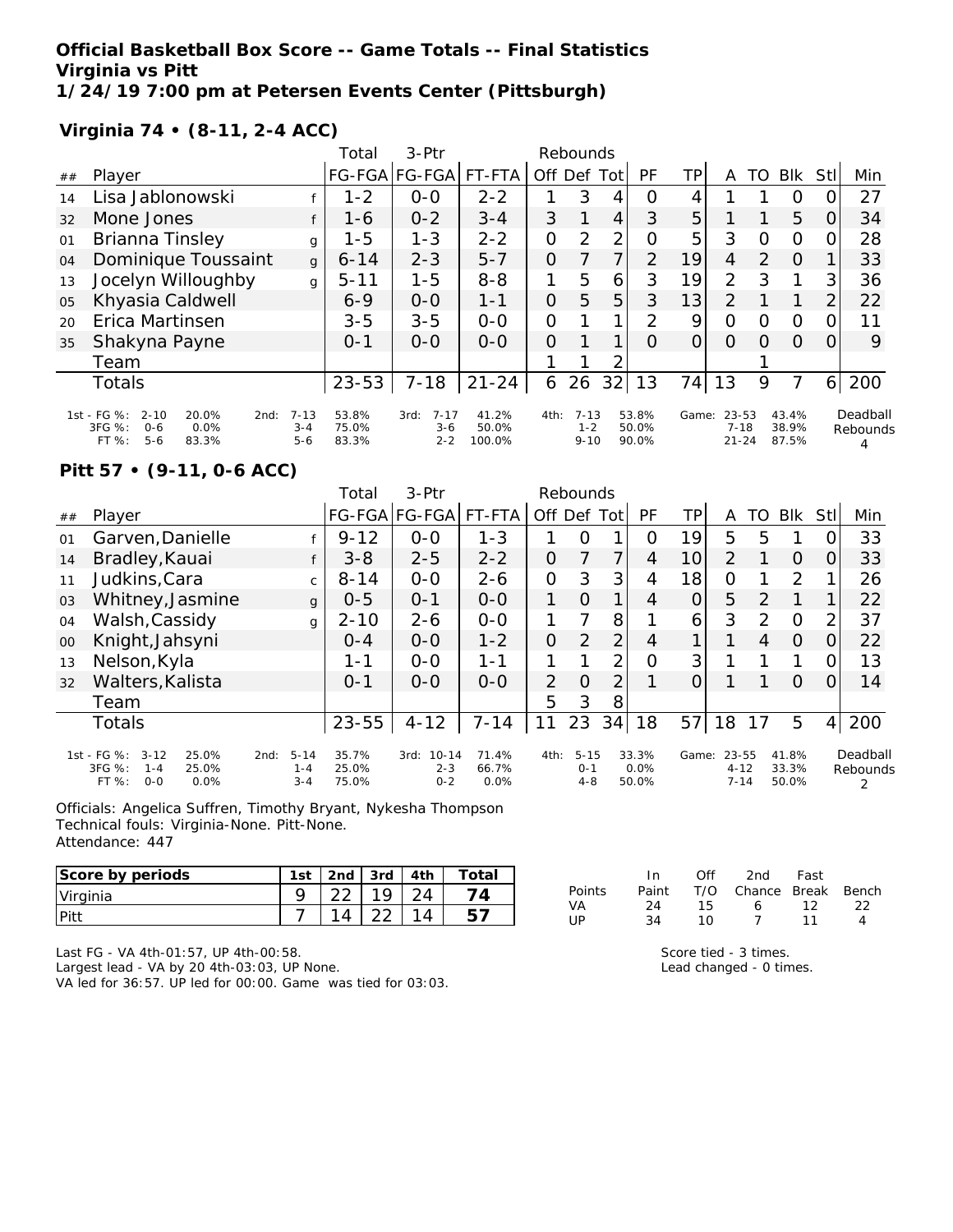### **Official Basketball Box Score -- Game Totals -- Final Statistics Wake Forest vs Virginia 01/27/19 3:00 pm at**

#### **Wake Forest 52 • 10-10**

|                |                                                                                            |                                        | Total                    | 3-Ptr                                  |                        |                | Rebounds                       |                |                         |          |                                   |          |                         |                |                           |
|----------------|--------------------------------------------------------------------------------------------|----------------------------------------|--------------------------|----------------------------------------|------------------------|----------------|--------------------------------|----------------|-------------------------|----------|-----------------------------------|----------|-------------------------|----------------|---------------------------|
| ##             | Player                                                                                     |                                        |                          | FG-FGA FG-FGA                          | FT-FTA                 | Off Def Tot    |                                |                | PF                      | TP       | A                                 | TO       | Blk                     | Stll           | Min                       |
| 11             | Ivana Raca                                                                                 |                                        | $7 - 16$                 | $2 - 6$                                | $5 - 6$                | $\overline{2}$ | 6                              | 8              |                         | 21       | O                                 | 6        |                         |                | 38                        |
| 21             | Raegyn Branch                                                                              |                                        | $0 - 1$                  | $0-0$                                  | $0 - 0$                | $\overline{O}$ | $\overline{O}$                 | $\overline{O}$ |                         | 0        |                                   | $\Omega$ | $\Omega$                | 0              | 15                        |
| 44             | Ona Udoh                                                                                   |                                        | $2 - 4$                  | $0 - 0$                                | $0-0$                  | $\overline{2}$ | 9                              | 1              | 3                       | 4        | $\overline{2}$                    | 4        | 2                       | O.             | 25                        |
| 0 <sub>5</sub> | Gina Conti                                                                                 | $\mathbf{q}$                           | $2 - 7$                  | $0 - 2$                                | $1 - 1$                | 1              | 3                              | 4              | $\mathcal{P}$           | 5        | 2                                 | 3        | $\Omega$                |                | 32                        |
| 12             | Kaylen Dickson                                                                             | g                                      | $3 - 16$                 | $2 - 10$                               | $O-O$                  | 1              | 5                              | 6              | 3                       | 8        |                                   | 4        | $\overline{2}$          | 3              | 39                        |
| 00             | Maya Banks                                                                                 |                                        | $3 - 4$                  | $0 - 0$                                | $1 - 4$                | $\overline{2}$ |                                | 3              |                         | 7        | $\Omega$                          |          | $\Omega$                | $\Omega$       | 14                        |
| 10             | Ellen Hahne                                                                                |                                        | $0-0$                    | $0 - 0$                                | $0 - 0$                | $\overline{O}$ | 4                              | 4              |                         | 0        |                                   | 3        | $\Omega$                | 0              | 11                        |
| 23             | Christina Morra                                                                            |                                        | $3 - 5$                  | $0-0$                                  | $1 - 1$                | $\overline{2}$ | 3                              | 5              | 3                       | 7        | $\Omega$                          | 0        | 2                       | <sup>O</sup>   | 22                        |
| 50             | Lindsey Jarosinski                                                                         |                                        | $O - 1$                  | $0-0$                                  | $0 - 0$                |                |                                | 2              | $\Omega$                | $\Omega$ | $\Omega$                          | O        | $\Omega$                | 0              | 4                         |
|                | Team                                                                                       |                                        |                          |                                        |                        | 3              | 2                              | 5              |                         |          |                                   |          |                         |                |                           |
|                | Totals                                                                                     |                                        | $20 - 54$                | $4 - 18$                               | $8 - 12$               | 14             | 34                             | 48             | 15                      | 52       | 7                                 | 22       | 7                       | 5 <sup>1</sup> | 200                       |
|                | 1st - FG %:<br>37.5%<br>$6 - 16$<br>3FG %:<br>0.0%<br>$O - 5$<br>$1 - 2$<br>FT %:<br>50.0% | $5 - 12$<br>2nd:<br>$3 - 5$<br>$1 - 1$ | 41.7%<br>60.0%<br>100.0% | $5 - 11$<br>3rd:<br>$0 - 5$<br>$1 - 2$ | 45.5%<br>0.0%<br>50.0% | 4th:           | $4 - 15$<br>$1 - 3$<br>$5 - 7$ |                | 26.7%<br>33.3%<br>71.4% | Game:    | $20 - 54$<br>$4 - 18$<br>$8 - 12$ |          | 37.0%<br>22.2%<br>66.7% |                | Deadball<br>Rebounds<br>4 |

### **Virginia 42 • 8-12**

|    |                                                                                                    |                                | Total                  | $3-Ptr$                                |                         |                | Rebounds                       |                |                          |                |                               |          |                         |      |                             |
|----|----------------------------------------------------------------------------------------------------|--------------------------------|------------------------|----------------------------------------|-------------------------|----------------|--------------------------------|----------------|--------------------------|----------------|-------------------------------|----------|-------------------------|------|-----------------------------|
| ## | Player                                                                                             |                                |                        | FG-FGA FG-FGA                          | FT-FTA                  | Off Def Tot    |                                |                | PF                       | TP             | A                             | TO       | <b>BIK</b>              | Stll | Min                         |
| 32 | Mone Jones                                                                                         |                                | $1 - 3$                | $0-0$                                  | $1 - 2$                 | 2              | 3                              | 5              | 3                        | 3              | O                             |          | 2                       |      | 32                          |
| 01 | Brianna Tinsley                                                                                    | $\mathbf{q}$                   | $2 - 13$               | $1 - 7$                                | $0 - 2$                 | 3              |                                | $\overline{4}$ | 2                        | 5              | $\overline{O}$                |          | $\overline{O}$          | 5    | 34                          |
| 04 | Dominique Toussaint                                                                                | g                              | $7 - 18$               | $2 - 6$                                | $3 - 3$                 |                | 4                              | 5              | 3                        | 19             | $\Omega$                      | 4        |                         |      | 39                          |
| 13 | Jocelyn Willoughby                                                                                 | $\mathbf{q}$                   | $3 - 12$               | $0 - 5$                                | $2 - 3$                 | 3              | 5                              | 8              | 4                        | 8              | 1                             | 6        | $\Omega$                |      | 29                          |
| 14 | Lisa Jablonowski                                                                                   | g                              | $1 - 5$                | $O - 1$                                | $1 - 2$                 | 3              | 4                              | 7              |                          | 3 <sup>1</sup> | $\overline{O}$                |          | $\Omega$                | 2    | 38                          |
| 05 | Khyasia Caldwell                                                                                   |                                | $1 - 5$                | $0 - 0$                                | $0 - 2$                 | $\overline{O}$ |                                |                |                          | $\overline{2}$ | 2                             | O        | $\Omega$                | O    | 13                          |
| 20 | Erica Martinsen                                                                                    |                                | $0 - 2$                | $0 - 1$                                | $0-0$                   | $\Omega$       | $\Omega$                       | 0              | O                        | 0              |                               | $\Omega$ | $\Omega$                | 0    | 5                           |
| 35 | Shakyna Payne                                                                                      |                                | $0 - 0$                | $0 - 0$                                | $2 - 2$                 |                |                                | $\overline{2}$ | $\Omega$                 | $\overline{2}$ | $\Omega$                      | O        |                         |      | 10                          |
|    | Team                                                                                               |                                |                        |                                        |                         |                | Ω                              |                |                          |                |                               |          |                         |      |                             |
|    | Totals                                                                                             |                                | $15 - 58$              | $3 - 20$                               | $9 - 16$                | 14             | 19                             | 33             | 14                       | 42             | 4                             | 13       | 4                       |      | 200                         |
|    | 1st - FG %:<br>$3 - 11$<br>27.3%<br>2nd:<br>3FG %:<br>25.0%<br>$1 - 4$<br>FT %:<br>$0 - 4$<br>0.0% | $3 - 16$<br>$O - 4$<br>$2 - 4$ | 18.8%<br>0.0%<br>50.0% | $6 - 17$<br>3rd:<br>$1 - 4$<br>$3 - 4$ | 35.3%<br>25.0%<br>75.0% | 4th:           | $3 - 14$<br>$1 - 8$<br>$4 - 4$ |                | 21.4%<br>12.5%<br>100.0% | Game:          | 15-58<br>$3 - 20$<br>$9 - 16$ |          | 25.9%<br>15.0%<br>56.3% |      | Deadball<br>Rebounds<br>2,1 |

Officials: Jules Gallien,Kathleen Lynch,Bryan Brunette

Technical fouls: Wake Forest-None. Virginia-None.

Attendance: 3898

2018-19 Women's Basketball. Round: 0. Virginia vs Wake Forest. Played at .

| Score by periods    | 1st | 2nd $\sqrt{3}$ 3rd | 4th | $\tau$ otai |
|---------------------|-----|--------------------|-----|-------------|
| <b>IWake Forest</b> |     |                    |     |             |
| Virginia            |     |                    |     |             |

|        | In.   | ∩ff | 2nd                    | Fast |    |
|--------|-------|-----|------------------------|------|----|
| Points | Paint |     | T/O Chance Break Bench |      |    |
| WF     | 26.   | 15. | Q                      | -3   | 14 |
| VA     | 18    | 17  | 8.                     | 13   |    |

Last FG - WF 4th-01:18, VA 4th-02:30.

Largest lead - WF by 17 3rd-05:17, VA None.

WF led for 37:48. VA led for 00:00. Game was tied for 02:12.

Score tied - 1 time.

Lead changed - 0 times.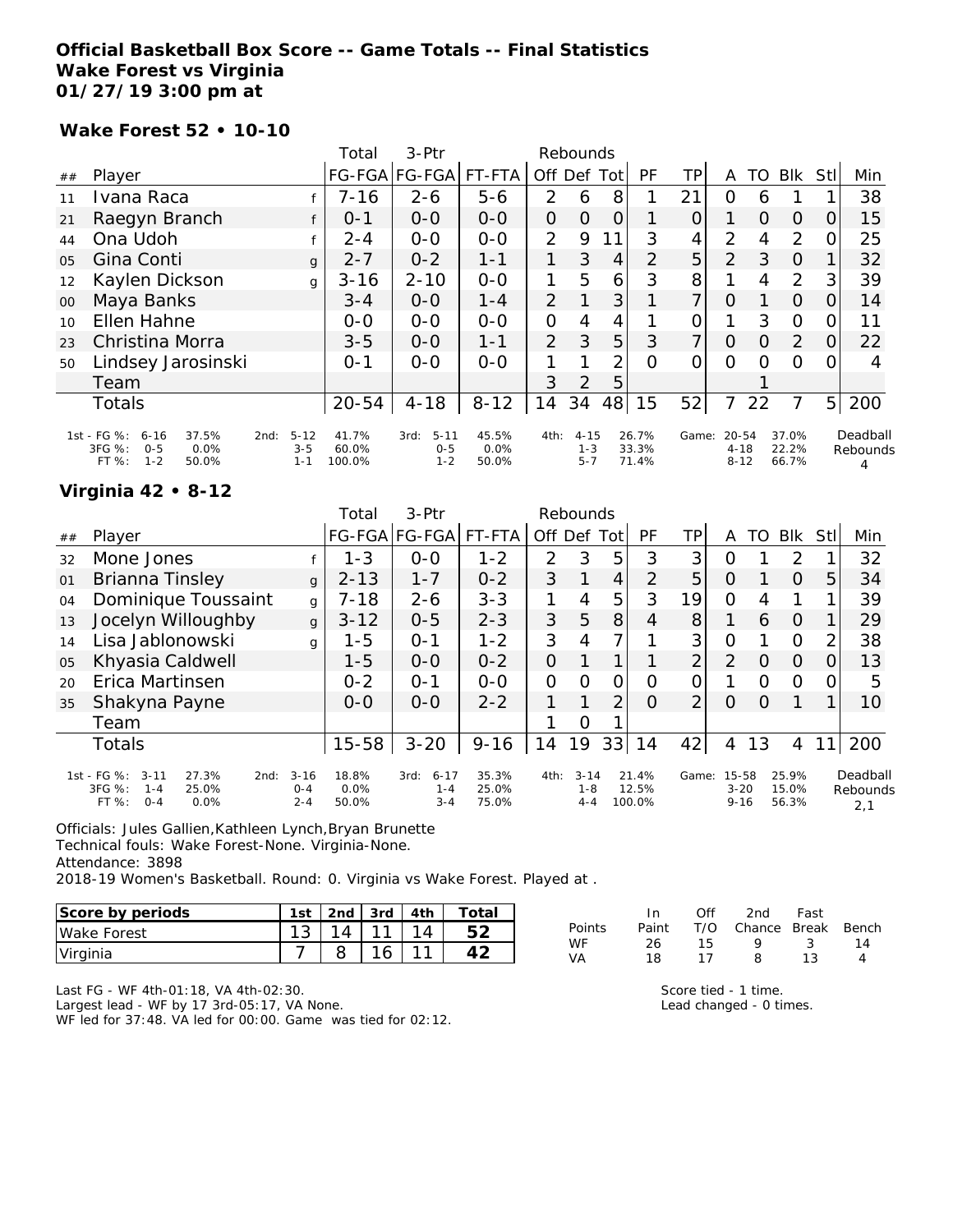### **Official Basketball Box Score -- Game Totals -- Final Statistics Virginia vs Syracuse 01/31/19 7:00 p.m. at Syracuse, N.Y. (Carrier Dome)**

### **Virginia 68 • 8-13, 2-6 ACC**

|    |                                                                                                    |                                | Total                   | 3-Ptr                                   |                         |                      | Rebounds                       |      |                         |                 |                            |    |                         |                |                           |
|----|----------------------------------------------------------------------------------------------------|--------------------------------|-------------------------|-----------------------------------------|-------------------------|----------------------|--------------------------------|------|-------------------------|-----------------|----------------------------|----|-------------------------|----------------|---------------------------|
| ## | Player                                                                                             |                                |                         | FG-FGA FG-FGA                           | FT-FTA                  | Off Def <sup>3</sup> |                                | Totl | PF                      | TP              | Α                          | TO | <b>BIK</b>              | <b>StI</b>     | Min                       |
| 13 | Jocelyn Willoughby                                                                                 |                                | $7 - 15$                | $O - 4$                                 | $11 - 13$               | 6                    | 6                              | 12   |                         | 25              | 2                          | 3  | $\Omega$                | 4              | 39                        |
| 14 | Lisa Jablonowski                                                                                   |                                | $5 - 7$                 | $0 - 0$                                 | $0 - 0$                 | 3                    | 5                              | 8    | 3                       | 10 <sup>1</sup> | 2                          | 4  | $\Omega$                | 0              | 35                        |
| 32 | Mone Jones                                                                                         | $\epsilon$                     | $1 - 8$                 | $O - 1$                                 | $0 - 0$                 | $\overline{O}$       |                                |      | 4                       | 2               | 0                          | 2  |                         |                | 38                        |
| 01 | Brianna Tinsley                                                                                    | $\mathbf{q}$                   | $6 - 14$                | $4 - 8$                                 | $3 - 4$                 |                      | 3                              | 4    | $\overline{2}$          | 19              | 5                          |    | $\Omega$                |                | 36                        |
| 05 | Khyasia Caldwell                                                                                   | g                              | $1 - 3$                 | $0 - 0$                                 | $2 - 2$                 | $\overline{2}$       | 2                              | 4    |                         | 4               |                            | 3  | $\Omega$                |                | 23                        |
| 04 | Dominique Toussaint                                                                                |                                | $2 - 7$                 | $1 - 5$                                 | $1 - 2$                 | O                    |                                |      | 5                       | $\vert 6 \vert$ |                            |    | $\Omega$                | 0              | 19                        |
| 20 | Erica Martinsen                                                                                    |                                | $0 - 2$                 | $0 - 2$                                 | $0 - 0$                 |                      |                                | 2    | 0                       | 0               | $\overline{O}$             | O  | $\circ$                 | 0              |                           |
| 35 | Shakyna Payne                                                                                      |                                | $0 - 2$                 | $0 - 0$                                 | $2 - 2$                 | 1                    | $\Omega$                       |      |                         | $\overline{2}$  | $\circ$                    |    | $\Omega$                | 0              | 6                         |
|    | Team                                                                                               |                                |                         |                                         |                         |                      | 3                              | 4    |                         |                 |                            |    |                         |                |                           |
|    | Totals                                                                                             |                                | $22 - 58$               | $5 - 20$                                | $19 - 23$               | 15                   | 22                             | 37   | 17                      | 68              | 11                         | 15 |                         | 7 <sub>1</sub> | 200                       |
|    | 1st - FG %:<br>$7 - 16$<br>43.8%<br>2nd:<br>3FG %:<br>0.0%<br>$0 - 2$<br>$5 - 6$<br>FT %:<br>83.3% | $4 - 15$<br>$1 - 4$<br>$2 - 3$ | 26.7%<br>25.0%<br>66.7% | $5 - 10$<br>3rd:<br>$2 - 5$<br>$9 - 10$ | 50.0%<br>40.0%<br>90.0% | 4th:                 | $6 - 17$<br>$2 - 9$<br>$3 - 4$ |      | 35.3%<br>22.2%<br>75.0% | Game:           | 22-58<br>$5 - 20$<br>19-23 |    | 37.9%<br>25.0%<br>82.6% |                | Deadball<br>Rebounds<br>3 |

#### **Syracuse 72 • 17-4, 6-2 ACC**

|    |                                                                                                        |                                | Total                    | 3-Ptr                                  |                          |                | Rebounds                       |     |                         |       |                                   |          |                         |                |                           |
|----|--------------------------------------------------------------------------------------------------------|--------------------------------|--------------------------|----------------------------------------|--------------------------|----------------|--------------------------------|-----|-------------------------|-------|-----------------------------------|----------|-------------------------|----------------|---------------------------|
| ## | Player                                                                                                 |                                |                          | FG-FGA FG-FGA                          | FT-FTA                   |                | Off Def                        | Tot | PF                      | TР    | A                                 | TO       | <b>BIK</b>              | Stl            | Min                       |
| 22 | Amaya Finklea-Guity                                                                                    |                                | $2 - 4$                  | $0 - 0$                                | $2 - 2$                  | $\overline{2}$ |                                | 3   | $\overline{2}$          | 6     |                                   | O        |                         | Ω              | 11                        |
| 32 | Miranda Drummond                                                                                       | f                              | $3 - 8$                  | $3 - 7$                                | $0 - 0$                  | 3              | 3                              | 6   | 1                       | 9     |                                   | 3        | $\Omega$                |                | 24                        |
| 45 | Digna Strautmane                                                                                       | $\mathsf{C}$                   | $5 - 8$                  | $2 - 3$                                | $2 - 4$                  | 5              |                                | 6   | 4                       | 14    |                                   | 2        | 1                       |                | 32                        |
| 04 | Tiana Mangakahia                                                                                       | g                              | $5 - 12$                 | $2 - 7$                                | $4 - 4$                  | $\overline{2}$ | 3                              | 5   | $\overline{2}$          | 16    | 14                                | 3        | $\Omega$                |                | 38                        |
| 11 | Gabrielle Cooper                                                                                       | g                              | 1-6                      | $1 - 5$                                | $0-0$                    | 1              | 3                              | 4   | $\overline{2}$          | 3     |                                   |          |                         | Ο              | 28                        |
| 03 | Maeva Djaldi-Tabdi                                                                                     |                                | $4 - 8$                  | $0-0$                                  | $0-0$                    | 1              | 3                              | 4   | 4                       | 8     | 0                                 | 3        | 2                       | 0              | 10                        |
| 10 | Marie-Paule Foppossi                                                                                   |                                | $0 - 1$                  | $0 - 0$                                | $O-O$                    | 1              | $\overline{2}$                 | 3   | 0                       | 0     | 0                                 | 0        | $\overline{O}$          |                | 5                         |
| 12 | Kiara Lewis                                                                                            |                                | 1-6                      | $0 - 2$                                | $1 - 1$                  | 0              |                                | 1   | $\overline{2}$          | 3     | $\overline{O}$                    | 0        | $\Omega$                |                | 19                        |
| 21 | <b>Emily Engstler</b>                                                                                  |                                | $2 - 4$                  | $O - 1$                                | $0-0$                    | 0              | $\overline{2}$                 | 2   |                         | 4     | 2                                 | 2        | 1                       | Ω              | 16                        |
| 23 | <b>Isis Young</b>                                                                                      |                                | $0 - 1$                  | $0 - 0$                                | $0 - 0$                  | 0              | $\Omega$                       | O   | Ο                       | 0     | $\circ$                           | $\Omega$ | $\overline{O}$          | 0              | 5                         |
| 30 | Kadiatou Sissoko                                                                                       |                                | 4-6                      | $1 - 2$                                | $0 - 0$                  | 1              |                                | 2   |                         | 9     | Ω                                 |          | 0                       | ∩              | 12                        |
|    | Team                                                                                                   |                                |                          |                                        |                          |                | 2                              | 3   |                         |       |                                   |          |                         |                |                           |
|    | Totals                                                                                                 |                                | $27 - 64$                | $9 - 27$                               | $9 - 11$                 | 17             | 22                             | 39  | 19                      | 721   | 20                                | 15       | 6                       | $\overline{4}$ | 200                       |
|    | 1st - FG %:<br>$9 - 20$<br>45.0%<br>2nd:<br>3FG %:<br>$3 - 6$<br>50.0%<br>$FT \%$<br>100.0%<br>$1 - 1$ | $5 - 15$<br>$1 - 7$<br>$2 - 2$ | 33.3%<br>14.3%<br>100.0% | $7 - 16$<br>3rd:<br>$4 - 8$<br>$2 - 2$ | 43.8%<br>50.0%<br>100.0% | 4th:           | $6 - 13$<br>$1 - 6$<br>$4 - 6$ |     | 46.2%<br>16.7%<br>66.7% | Game: | $27 - 64$<br>$9 - 27$<br>$9 - 11$ |          | 42.2%<br>33.3%<br>81.8% |                | Deadball<br>Rebounds<br>O |

Officials: Mark Hardcastle, Talisa Green, Bobby Ray Technical fouls: Virginia-None. Syracuse-None. Attendance: 1585

| Score by periods | 1st | 2nd | 3rd i | 4th | Total |
|------------------|-----|-----|-------|-----|-------|
| Virginia         | 1 Q | 111 |       |     |       |
| Syracuse         | ົດ  |     |       |     |       |

|        | ln.   | <b>Off</b> | 2nd Fast               |    |    |
|--------|-------|------------|------------------------|----|----|
| Points | Paint |            | T/O Chance Break Bench |    |    |
| VA.    | 26.   |            | 13 17 R                |    | -8 |
| -SU    | 34.   | 15.        | 20.                    | 11 | 24 |

Last FG - VA 4th-01:28, SU 4th-04:02.

Largest lead - VA by 3 2nd-07:44, SU by 8 3rd-09:47. VA led for 02:26. SU led for 34:43. Game was tied for 02:51. Score tied - 7 times.

Lead changed - 4 times.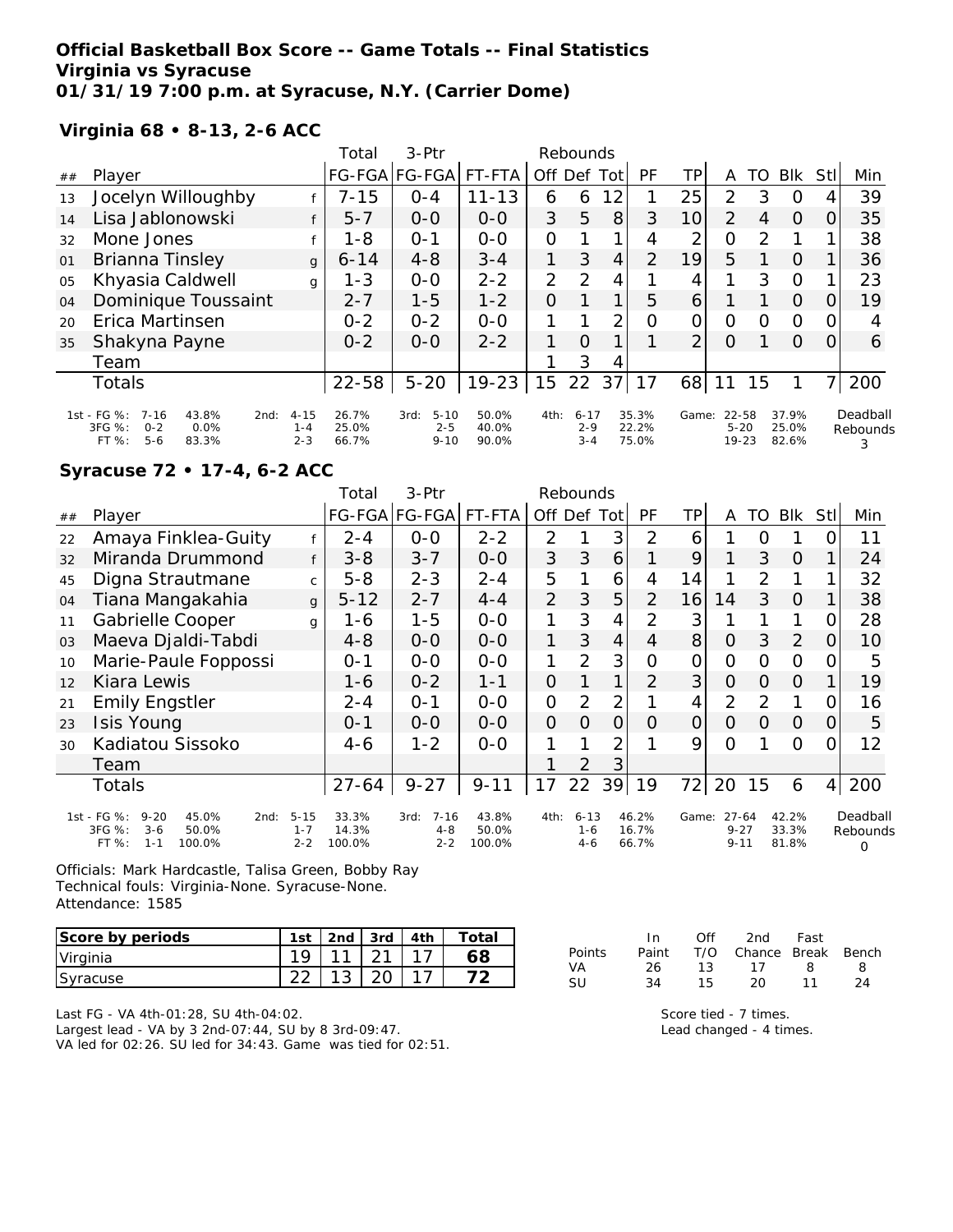### **Official Basketball Box Score -- Game Totals -- Final Statistics Virginia vs RV/#23 Miami 02/03/19 1:00 p.m. at Watsco Center | Coral Gables, Fla.**

#### **Virginia 59 • 8-14, 2-7 ACC**

|    |                                                                                                  |                                | Total                   | $3-$ Ptr                               |                          |                | Rebounds                       |                |                         |                |                                    |               |                         |                |                      |
|----|--------------------------------------------------------------------------------------------------|--------------------------------|-------------------------|----------------------------------------|--------------------------|----------------|--------------------------------|----------------|-------------------------|----------------|------------------------------------|---------------|-------------------------|----------------|----------------------|
| ## | Player                                                                                           |                                |                         | FG-FGA FG-FGA                          | FT-FTA                   | Off Def Tot    |                                |                | PF                      | TPI            | Α                                  | TO            | <b>BIK</b>              | <b>Stl</b>     | Min                  |
| 32 | Mone Jones                                                                                       |                                | $1 - 9$                 | $0 - 0$                                | $2 - 2$                  |                | 3                              | 4              | 3                       | 4              | $\mathcal{P}$                      | Ω             | O                       | 2              | 37                   |
| 01 | <b>Brianna Tinsley</b>                                                                           | $\mathbf{q}$                   | $3 - 8$                 | $2 - 6$                                | $0 - 0$                  |                |                                | 2              | 2                       | 8              | 3                                  | 4             | 0                       | 0              | 28                   |
| 04 | Dominique Toussaint                                                                              | g                              | $4 - 15$                | $0 - 3$                                | $1 - 2$                  | $\overline{O}$ | 4                              | 4              |                         | 9              | 7                                  | $\mathcal{P}$ | $\Omega$                | 2              | 31                   |
| 13 | Jocelyn Willoughby                                                                               | g                              | $6 - 16$                | $1 - 3$                                | $3 - 4$                  | 2              | $\overline{2}$                 | 4              | 2                       | 16             | $\mathcal{P}$                      | 2             |                         | O              | 36                   |
| 14 | Lisa Jablonowski                                                                                 | g                              | $4 - 9$                 | $0 - 2$                                | $1 - 2$                  | 4              | 3                              | 7              | 3                       | 9              | 0                                  | $\Omega$      | O                       | 0              | 36                   |
| 05 | Khyasia Caldwell                                                                                 |                                | $2 - 4$                 | $1 - 1$                                | $2 - 2$                  | 3              | $\overline{2}$                 | 5              | $\overline{2}$          | $\overline{7}$ |                                    | 2             | $\Omega$                | 0              | 20                   |
| 20 | Erica Martinsen                                                                                  |                                | $2 - 3$                 | $1 - 2$                                | $0 - 0$                  | $\Omega$       | $\Omega$                       | 0              | O                       | 5              | 0                                  | Ω             |                         | 0              | 6                    |
| 35 | Shakyna Payne                                                                                    |                                | $0 - 0$                 | $0 - 0$                                | $1 - 2$                  | $\overline{O}$ | $\Omega$                       | $\overline{O}$ |                         | $\mathbf{1}$   | $\Omega$                           | $\Omega$      | $\Omega$                | 0              | 6                    |
|    | Team                                                                                             |                                |                         |                                        |                          | 4              | 3                              | 7              |                         |                |                                    |               |                         |                |                      |
|    | <b>Totals</b>                                                                                    |                                | $22 - 64$               | $5 - 17$                               | $10 - 14$                | 15             | $\overline{8}$                 | 33             | 14                      | 59             | 15                                 |               | 2                       | $\overline{4}$ | 200                  |
|    | 1st - FG %:<br>26.7%<br>$4 - 15$<br>2nd:<br>3FG %:<br>0.0%<br>$O - 4$<br>$2 - 4$<br>FT%<br>50.0% | $4 - 15$<br>$1 - 5$<br>$1 - 2$ | 26.7%<br>20.0%<br>50.0% | $7 - 19$<br>3rd:<br>$1 - 4$<br>$2 - 2$ | 36.8%<br>25.0%<br>100.0% | 4th:           | $7 - 15$<br>$3 - 4$<br>$5 - 6$ |                | 46.7%<br>75.0%<br>83.3% | Game:          | $22 - 64$<br>$5 - 17$<br>$10 - 14$ |               | 34.4%<br>29.4%<br>71.4% |                | Deadball<br>Rebounds |

## **RV/#23 Miami 72 • 19-5, 7-2 ACC**

|                |                                                                                                    |                                | Total                  | 3-Ptr                                  |                          |                | Rebounds                       |                |                        |                |                                |          |                         |                |                      |
|----------------|----------------------------------------------------------------------------------------------------|--------------------------------|------------------------|----------------------------------------|--------------------------|----------------|--------------------------------|----------------|------------------------|----------------|--------------------------------|----------|-------------------------|----------------|----------------------|
| ##             | Player                                                                                             |                                |                        | FG-FGA FG-FGA                          | FT-FTA                   |                | Off Def                        | Tot            | PF                     | TР             | A                              | TO       | <b>BIK</b>              | Stl            | Min                  |
| 21             | Emese Hof                                                                                          |                                | $7 - 11$               | $0 - 0$                                | $4 - 4$                  | $\overline{2}$ | 11                             | 13             | $\overline{2}$         | 18             |                                | 4        |                         |                | 30                   |
| 32             | <b>Beatrice Mompremier</b>                                                                         |                                | $11 - 16$              | $0 - 0$                                | $2 - 5$                  | $\overline{2}$ | 7                              | 9              | 3                      | 24             | 1                              | 4        | $\Omega$                | 2              | 29                   |
| 01             | Laura Cornelius                                                                                    | g                              | $0 - 5$                | $0 - 4$                                | $2 - 2$                  | 0              | 4                              | 4              |                        | $\overline{2}$ | 5                              | 4        | $\overline{O}$          |                | 28                   |
| O <sub>3</sub> | Endia Banks                                                                                        | g                              | 1 - 4                  | $0 - 0$                                | $0 - 0$                  | $\overline{O}$ | $\overline{2}$                 | $\overline{2}$ | $\overline{2}$         | $\overline{2}$ | $\overline{2}$                 | $\Omega$ | $\Omega$                | 0              | 28                   |
| 05             | Mykea Gray                                                                                         | g                              | $2 - 7$                | $0 - 4$                                | $3 - 3$                  | $\mathbf{O}$   | O                              | $\Omega$       | 3                      | 7              | $\overline{2}$                 | 2        | $\Omega$                | O              | 25                   |
| 12             | Sarah Mortensen                                                                                    |                                | $0 - 1$                | $0 - 1$                                | $0-0$                    | $\overline{O}$ |                                |                |                        | 0              | 0                              | 0        | $\overline{O}$          | 0              | 12                   |
| 13             | Taylor Mason                                                                                       |                                | $0-0$                  | $0 - 0$                                | $0-0$                    | 0              | 0                              | Ο              |                        | 0              | 3                              | O        | 0                       |                | 10                   |
| 15             | Jamir Huston                                                                                       |                                | $0 - 0$                | $0-0$                                  | $0 - 2$                  | 0              |                                | 1              | 0                      | $\overline{0}$ | $\overline{O}$                 | 0        | $\Omega$                | 0              | 2                    |
| 20             | Kelsey Marshall                                                                                    |                                | $5 - 5$                | $5-5$                                  | $2 - 2$                  | 0              |                                | 1              | $\overline{2}$         | 17             | 2                              | 2        |                         | 0              | 26                   |
| 23             | Rebecca Ripley                                                                                     |                                | $O-O$                  | $0 - 0$                                | $0 - 0$                  | $\Omega$       | $\Omega$                       | $\Omega$       | Ο                      | 0              | $\Omega$                       | $\Omega$ | $\overline{O}$          | 0              |                      |
| 25             | Khaila Prather                                                                                     |                                | 1-1                    | $0 - 0$                                | $0 - 2$                  | 0              |                                | 1              | $\mathcal{P}$          | $\overline{2}$ |                                | $\Omega$ | $\Omega$                |                | 9                    |
|                | Team                                                                                               |                                |                        |                                        |                          | 4              |                                | 5              |                        |                |                                |          |                         |                |                      |
|                | <b>Totals</b>                                                                                      |                                | $27 - 50$              | $5 - 14$                               | $13 - 20$                | 8              | 29                             | 37             | 17                     | 72             | 17                             | 17       | 2                       | 5 <sup>1</sup> | 200                  |
|                | 1st - FG %:<br>54.5%<br>$6 - 11$<br>2nd:<br>3FG %:<br>$1 - 3$<br>33.3%<br>FT%<br>$9 - 9$<br>100.0% | $4 - 11$<br>$2 - 4$<br>$O - 4$ | 36.4%<br>50.0%<br>0.0% | $8 - 14$<br>3rd:<br>$1 - 4$<br>$4 - 4$ | 57.1%<br>25.0%<br>100.0% | 4th:           | $9 - 14$<br>$1 - 3$<br>$0 - 3$ |                | 64.3%<br>33.3%<br>0.0% | Game:          | 27-50<br>$5 - 14$<br>$13 - 20$ |          | 54.0%<br>35.7%<br>65.0% |                | Deadball<br>Rebounds |

Officials: Kevin Dillard,Jennifer Rezac,Denise Brooks Technical fouls: Virginia-None. RV/#23 Miami-None. Attendance: 1059

| Score by periods | 1st | l 2nd | 3rd   4th | Total |
|------------------|-----|-------|-----------|-------|
| Virginia         |     |       |           |       |
| $IRV/\#23$ Miami |     |       |           |       |

|        | In.   | Off | 2nd                    | Fast              |    |
|--------|-------|-----|------------------------|-------------------|----|
| Points | Paint |     | T/O Chance Break Bench |                   |    |
| VA     | 16.   |     | 11                     | $\mathbf{\Delta}$ | 13 |
| UM.    | 42    |     | А                      | 8                 | 10 |

Last FG - VA 4th-00:07, UM 4th-01:31.

Largest lead - VA None, UM by 22 4th-06:02. VA led for 00:00. UM led for 39:56. Game was tied for 00:04. Score tied - 0 times.

Lead changed - 0 times.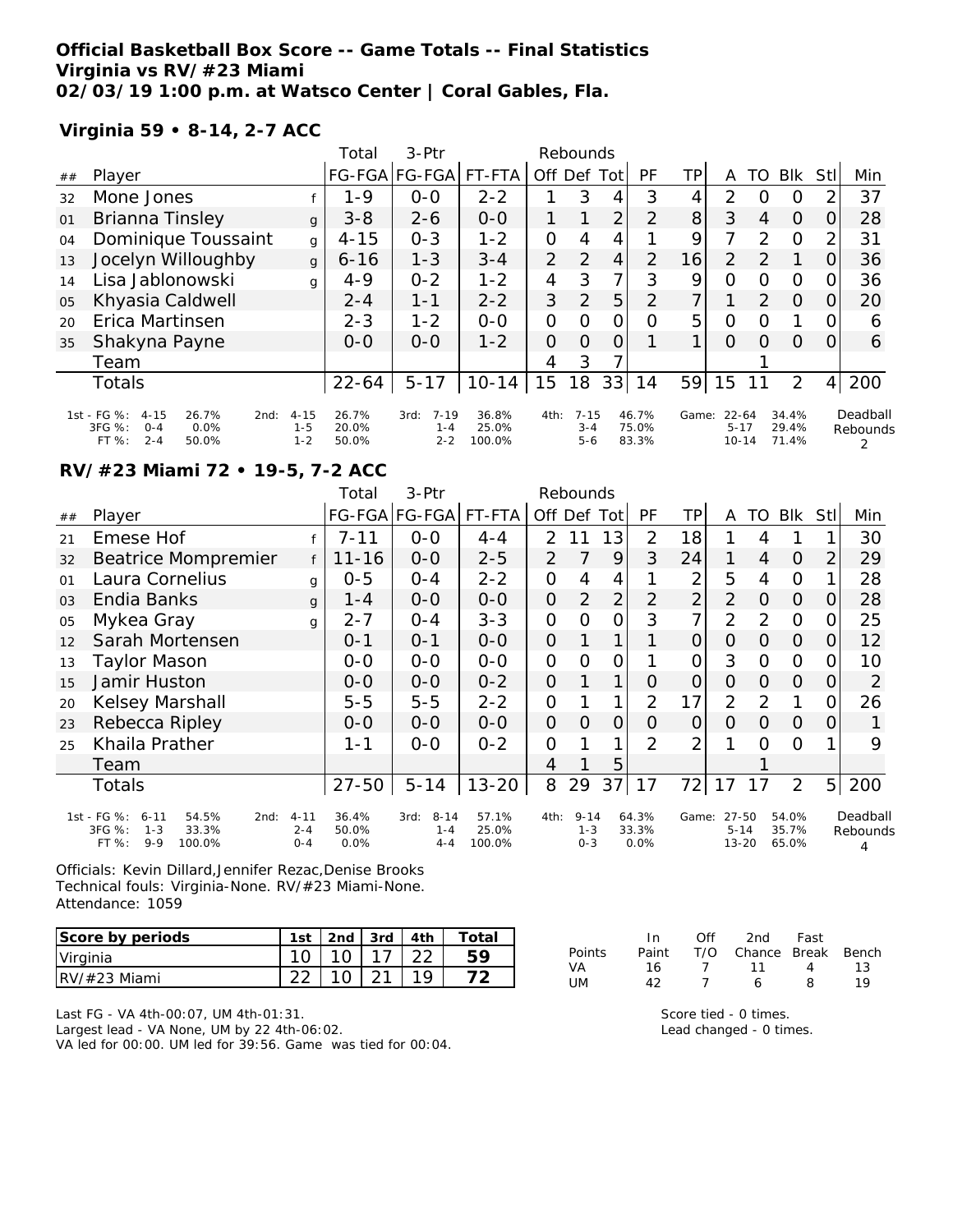### **Official Basketball Box Score -- Game Totals -- Final Statistics Boston College vs Virginia 02/07/19 7:00 pm at**

### **Boston College 77 • 14-9**

|    |                                                                                                  |                                | Total                  | 3-Ptr                                   |                        |                | Rebounds                       |                |                        |                |                                |               |                         |          |                             |
|----|--------------------------------------------------------------------------------------------------|--------------------------------|------------------------|-----------------------------------------|------------------------|----------------|--------------------------------|----------------|------------------------|----------------|--------------------------------|---------------|-------------------------|----------|-----------------------------|
| ## | Player                                                                                           |                                |                        | FG-FGA FG-FGA                           | FT-FTA                 | Off Def        |                                | Totl           | PF                     | TPI            | A                              | TO            | <b>BIK</b>              | Stll     | Min                         |
| 05 | Georgia Pineau                                                                                   |                                | 1 - 1                  | $0 - 0$                                 | $0 - 0$                | $\mathcal{P}$  | 3                              | 5              | 4                      | 2              | $\mathcal{P}$                  | 4             |                         | $\Omega$ | 32                          |
| 11 | Emma Guy                                                                                         |                                | $8 - 12$               | $0-0$                                   | $2 - 4$                | $\overline{2}$ | 6                              | 8              | 3                      | 18             | 2                              |               | 0                       |          | 33                          |
| 10 | Makayla Dickens                                                                                  | g                              | $8 - 15$               | 7-11                                    | $1 - 4$                | 2              | 8                              | 10             | 5                      | 24             | 4                              | 9             | $\circ$                 |          | 43                          |
| 14 | Marnelle Garraud                                                                                 | g                              | $3 - 7$                | $2 - 4$                                 | $0 - 0$                | O              | $\overline{2}$                 | 2              | 5                      | 8              | 3                              | 2             | $\Omega$                | 0        | 26                          |
| 31 | Sydney Lowery                                                                                    | g                              | $4 - 9$                | $2 - 4$                                 | $0 - 0$                | 0              | 3                              | 3              | $\overline{2}$         | 10             | 1                              | $\mathcal{P}$ | $\circ$                 | 2        | 35                          |
| 13 | <b>Taylor Soule</b>                                                                              |                                | $2 - 3$                | $0 - 0$                                 | $1 - 2$                | 2              |                                | 3              | 5                      | 5              | $\Omega$                       | 2             | $\overline{2}$          | 2        | 20                          |
| 22 | Lana Hollingsworth                                                                               |                                | 1-1                    | 1-1                                     | $0 - 0$                | $\Omega$       | O                              | $\overline{O}$ | O                      | 3              | $\Omega$                       | $\Omega$      | $\circ$                 | 0        | 0+                          |
| 23 | Milan Bolden-Morris                                                                              |                                | $2 - 10$               | $1 - 6$                                 | $2 - 2$                |                | $\overline{2}$                 | 3              | 2                      | $\overline{7}$ | $\overline{4}$                 | O             |                         | 0        | 36                          |
|    | Team                                                                                             |                                |                        |                                         |                        |                |                                | ⌒              |                        |                |                                |               |                         |          |                             |
|    | Totals                                                                                           |                                | $29 - 58$              | $13 - 26$                               | $6 - 12$               | 10             | 26                             | 36             | 26                     | 77             | 16                             | 21            | 4                       | 61       | 225                         |
|    | 1st - FG %:<br>$7 - 15$<br>46.7%<br>2nd:<br>3FG %:<br>$3 - 7$<br>42.9%<br>$0 - 0$<br>0.0%<br>FT% | $3 - 11$<br>$1 - 4$<br>$0 - 0$ | 27.3%<br>25.0%<br>0.0% | $11 - 14$<br>3rd:<br>$6 - 8$<br>$0 - 0$ | 78.6%<br>75.0%<br>0.0% | 4th:           | $2 - 8$<br>$0 - 2$<br>$6 - 12$ |                | 25.0%<br>0.0%<br>50.0% | Game:          | 29-58<br>$13 - 26$<br>$6 - 12$ |               | 50.0%<br>50.0%<br>50.0% |          | Deadball<br>Rebounds<br>2,1 |

#### **Virginia 79 • 9-14**

|    |                                                                                                |                                | Total                   | $3-Ptr$                                |                           |                | Rebounds                       |                |                        |       |                                |          |                         |     |                             |
|----|------------------------------------------------------------------------------------------------|--------------------------------|-------------------------|----------------------------------------|---------------------------|----------------|--------------------------------|----------------|------------------------|-------|--------------------------------|----------|-------------------------|-----|-----------------------------|
| ## | Player                                                                                         |                                |                         | FG-FGA FG-FGA                          | FT-FTA                    | Off            | Def                            | Totl           | PF                     | TР    | Α                              | TO       | <b>BIK</b>              | Stl | Min                         |
| 32 | Mone Jones                                                                                     |                                | $7 - 10$                | $0 - 0$                                | $2 - 2$                   | $\mathcal{P}$  |                                | 3              | 3                      | 16    | 2                              | $\Omega$ | 0                       | 3   | 44                          |
| 01 | Brianna Tinsley                                                                                | $\mathbf{q}$                   | $2 - 10$                | $0 - 4$                                | $3 - 4$                   | 0              | 2                              | $\overline{2}$ | O                      | ᄀ     | Ο                              | 2        | $\Omega$                |     | 34                          |
| 04 | Dominique Toussaint                                                                            | g                              | $4 - 9$                 | $1 - 2$                                | $8 - 11$                  | O              | 4                              | 4              | Ω                      | 17    | 5                              | 4        | 1                       |     | 43                          |
| 13 | Jocelyn Willoughby                                                                             | $\mathsf{q}$                   | $11 - 27$               | $0 - 4$                                | $4 - 4$                   | 5              | 6                              | 11             | 3                      | 26    | $\overline{2}$                 |          | 2                       | 3   | 43                          |
| 14 | Lisa Jablonowski                                                                               | q                              | $3 - 8$                 | $0 - 0$                                | $1 - 2$                   | $\overline{2}$ | 4                              | 6              | 4                      | ᄀ     | 3                              | 2        | 2                       |     | 41                          |
| 05 | Khyasia Caldwell                                                                               |                                | $0 - 3$                 | $0 - 0$                                | $3 - 4$                   | 3              | $\Omega$                       | 3              |                        | 3     | $\overline{2}$                 | O        | $\Omega$                | O   | 10                          |
| 20 | Erica Martinsen                                                                                |                                | $1 - 3$                 | $1 - 3$                                | $0-0$                     | 0              | 2                              | $\overline{2}$ |                        | 3     | O                              | $\Omega$ | $\Omega$                | 2   |                             |
| 35 | Shakyna Payne                                                                                  |                                | $O-O$                   | $0 - 0$                                | $O-O$                     | $\Omega$       | $\Omega$                       | O              | O                      |       | O                              | $\Omega$ | $\Omega$                | 0   | 3                           |
|    | Team                                                                                           |                                |                         |                                        |                           | 4              | 2                              | 6              |                        |       |                                |          |                         |     |                             |
|    | <b>Totals</b>                                                                                  |                                | $28 - 70$               | $2 - 13$                               | $21 - 27$                 | 16             | 21                             | 37             | 12                     | 79    | 14                             | 9        | 5                       | 10  | 225                         |
|    | 1st - FG %: 10-17<br>58.8%<br>2nd:<br>3FG %:<br>25.0%<br>$1 - 4$<br>$2 - 2$<br>FT %:<br>100.0% | $6 - 19$<br>$0 - 2$<br>$2 - 2$ | 31.6%<br>0.0%<br>100.0% | $6 - 15$<br>3rd:<br>$0 - 1$<br>$3 - 4$ | 40.0%<br>$0.0\%$<br>75.0% | 4th:           | $3 - 11$<br>$0 - 3$<br>$4 - 7$ |                | 27.3%<br>0.0%<br>57.1% | Game: | 28-70<br>$2 - 13$<br>$21 - 27$ |          | 40.0%<br>15.4%<br>77.8% |     | Deadball<br>Rebounds<br>5,2 |

Officials: Jeffrey Smith,Angela Lewis,Edward Sidlasky

Technical fouls: Boston College-None. Virginia-None.

Attendance: 2382

2018-19 Women's Basketball. Round: 0. Boston College vs Virginia. Played at .

| Score by periods | 1st | 3rd |        | Total |        |
|------------------|-----|-----|--------|-------|--------|
| Boston College   |     |     | $\sim$ |       | Point: |
| Virginia         |     |     |        | 70    | ВC     |

Last FG - BC OT-00:00, VA OT-01:49.

Largest lead - BC by 5 1st-08:58, VA by 13 2nd-00:03. BC led for 09:41. VA led for 30:47. Game was tied for 04:32.

|        | In In |     | Off 2nd Fast                 |     |    |
|--------|-------|-----|------------------------------|-----|----|
| Points |       |     | Paint T/O Chance Break Bench |     |    |
| ВC     | 28.   |     | $7 \quad 2 \quad 2$          |     | 15 |
| VA     | 36.   | 26. | 20.                          | -13 | 6  |
|        |       |     |                              |     |    |

Score tied - 6 times. Lead changed - 9 times.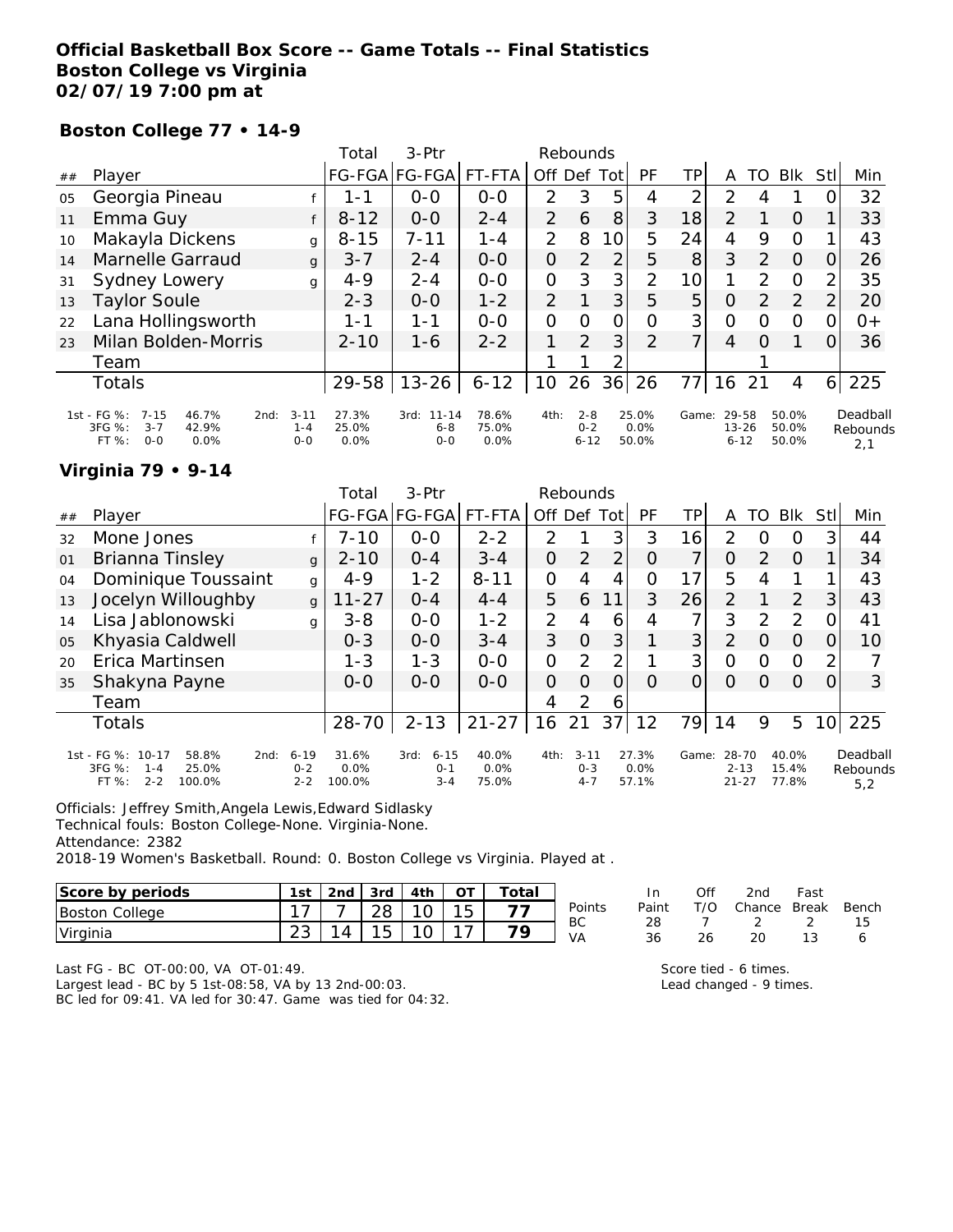### **Official Basketball Box Score -- Game Totals -- Final Statistics Duke vs Virginia 02/10/19 2:00 pm at**

#### **Duke 47 • 11-11**

|                |                                                                                           |                                | Total                  | 3-Ptr                                  |                       |               | Rebounds                       |      |                          |       |                                  |               |                         |                |                      |
|----------------|-------------------------------------------------------------------------------------------|--------------------------------|------------------------|----------------------------------------|-----------------------|---------------|--------------------------------|------|--------------------------|-------|----------------------------------|---------------|-------------------------|----------------|----------------------|
| ##             | Player                                                                                    |                                |                        | FG-FGA FG-FGA                          | FT-FTA                | Off Def       |                                | Totl | PF                       | ΤP    | A                                | TO            | <b>BIK</b>              | Stll           | Min                  |
| 0 <sub>5</sub> | Leaonna Odom                                                                              |                                | $6 - 12$               | $0 - 0$                                | $1 - 2$               | 0             | 3                              | 3    | 5                        | 13    |                                  | $\mathcal{P}$ | $\mathcal{P}$           |                | 38                   |
| 24             | Onome Akinbode-Jame                                                                       |                                | $4 - 7$                | $0 - 0$                                | $2 - 3$               | 3             | 3                              | 6    | 5                        | 10    | 0                                | 2             | 0                       |                | 25                   |
| 25             | Jade Williams                                                                             |                                | $2 - 6$                | $0 - 0$                                | $0 - 0$               | 1             | 4                              | 5    | 3                        | 4     | 0                                |               | 0                       |                | 31                   |
| 02             | <b>Haley Gorecki</b>                                                                      | $\mathbf{q}$                   | $5 - 16$               | $3 - 10$                               | $0 - 0$               | $\mathcal{O}$ | 6                              | 6    |                          | 13    | 6                                | 8             | 1                       | 4              | 39                   |
| 0 <sub>3</sub> | Miela Goodchild                                                                           | g                              | $2 - 5$                | $0 - 3$                                | $0 - 0$               | O             | $\Omega$                       | 0    | Ω                        | 4     |                                  | 4             |                         |                | 32                   |
| 11             | Sofia Roma                                                                                |                                | $0 - 0$                | $0 - 0$                                | $0 - 0$               | $\Omega$      |                                |      | 0                        | 0     |                                  | $\Omega$      | $\Omega$                | O              | 3                    |
| 14             | Faith Suggs                                                                               |                                | $1 - 2$                | 1-1                                    | $0-0$                 | 1             | 4                              | 5    | 2                        | 3     | 0                                |               | $\Omega$                |                | 19                   |
| 32             | Jayda Adams                                                                               |                                | $0 - 2$                | $O - 1$                                | $0 - 0$               | $\Omega$      |                                |      | $\Omega$                 | 0     |                                  | $\mathcal{P}$ | $\Omega$                | O              | 13                   |
|                | Team                                                                                      |                                |                        |                                        |                       | 3             | 3                              | 6    |                          |       |                                  |               |                         |                |                      |
|                | <b>Totals</b>                                                                             |                                | $20 - 50$              | $4 - 15$                               | $3 - 5$               | 8             | 25                             | 33   | 16                       | 47    | 10                               | 21            | 4                       | 8 <sup>1</sup> | 200                  |
|                | 1st - FG %: 3-12<br>25.0%<br>2nd:<br>3FG %:<br>0.0%<br>$O - 4$<br>$1 - 3$<br>FT%<br>33.3% | $8 - 11$<br>$3 - 5$<br>$0 - 0$ | 72.7%<br>60.0%<br>0.0% | $5 - 11$<br>3rd:<br>$0 - 1$<br>$O - O$ | 45.5%<br>0.0%<br>0.0% | 4th:          | $4 - 16$<br>$1 - 5$<br>$2 - 2$ |      | 25.0%<br>20.0%<br>100.0% | Game: | $20 - 50$<br>$4 - 15$<br>$3 - 5$ |               | 40.0%<br>26.7%<br>60.0% |                | Deadball<br>Rebounds |

#### **Virginia 53 • 9-14**

|    |                                                                                                   |                                | Total                   | 3-Ptr                                  |                          |          | Rebounds                         |      |                        |       |                                    |          |                         |                |                      |
|----|---------------------------------------------------------------------------------------------------|--------------------------------|-------------------------|----------------------------------------|--------------------------|----------|----------------------------------|------|------------------------|-------|------------------------------------|----------|-------------------------|----------------|----------------------|
| ## | Player                                                                                            |                                |                         | FG-FGA FG-FGA                          | FT-FTA                   | Off      | Def                              | Totl | PF                     | ΤP    | Α                                  | TO       | <b>BIK</b>              | Stl            | Min                  |
| 32 | Mone Jones                                                                                        |                                | $2 - 6$                 | $0 - 3$                                | $2 - 2$                  |          |                                  | ⌒    | 3                      | 6     |                                    |          | 0                       |                | 38                   |
| 01 | Brianna Tinsley                                                                                   | $\mathbf{q}$                   | $0 - 6$                 | $0 - 4$                                | $0 - 0$                  | 0        | 3                                | 3    | $\Omega$               |       |                                    |          | $\Omega$                | 0              | 23                   |
| 04 | Dominique Toussaint                                                                               | g                              | $5 - 8$                 | $1 - 3$                                | $3-6$                    | O        | 4                                | 4    |                        | 14    | 3                                  |          | $\Omega$                |                | 37                   |
| 13 | Jocelyn Willoughby                                                                                | $\mathsf{g}$                   | $5 - 14$                | $1 - 4$                                | $9 - 9$                  | 3        | 7                                | 10   | 4                      | 20    |                                    | 2        | $\Omega$                | $\overline{2}$ | 32                   |
| 14 | Lisa Jablonowski                                                                                  | g                              | $3 - 6$                 | 1-1                                    | $0 - 0$                  | 3        |                                  | 10   | $\Omega$               | ᄀ     |                                    | 3        | $\Omega$                | 2              | 36                   |
| 05 | Khyasia Caldwell                                                                                  |                                | $0 - 2$                 | $0 - 0$                                | $0 - 0$                  | O        | 0                                | 0    |                        |       | 0                                  |          | $\Omega$                |                | 11                   |
| 20 | Erica Martinsen                                                                                   |                                | $2 - 6$                 | $1 - 4$                                | $1 - 2$                  | O        |                                  | ◀    | Ω                      | 6     | O                                  |          | 1                       | ⌒              | 17                   |
| 35 | Shakyna Payne                                                                                     |                                | $0 - 0$                 | $0 - 0$                                | $O-O$                    | $\Omega$ | $\Omega$                         | 0    | O                      |       | O                                  | $\Omega$ | $\Omega$                |                | 6                    |
|    | Team                                                                                              |                                |                         |                                        |                          |          | Ω                                |      |                        |       |                                    |          |                         |                |                      |
|    | <b>Totals</b>                                                                                     |                                | $17 - 48$               | $4 - 19$                               | $15 - 19$                | 8        | 23                               | 31   | 9                      | 53    | 7                                  | 16       |                         | 9              | 200                  |
|    | 1st - FG %:<br>50.0%<br>$4 - 8$<br>2nd:<br>3FG %:<br>$1 - 2$<br>50.0%<br>$0 - 0$<br>FT %:<br>0.0% | $5 - 12$<br>$2 - 5$<br>$2 - 4$ | 41.7%<br>40.0%<br>50.0% | $5 - 14$<br>3rd:<br>$1 - 4$<br>$3 - 3$ | 35.7%<br>25.0%<br>100.0% | 4th:     | $3 - 14$<br>$0 - 8$<br>$10 - 12$ |      | 21.4%<br>0.0%<br>83.3% | Game: | $17 - 48$<br>$4 - 19$<br>$15 - 19$ |          | 35.4%<br>21.1%<br>78.9% |                | Deadball<br>Rebounds |

Officials: Mark Resch,Billy Smith,Kathleen Lynch

Technical fouls: Duke-None. Virginia-None.

Attendance: 3536

2018-19 Women's Basketball. Round: 0. Duke vs Virginia. Played at .

| Score by periods | 1st | 2 <sub>nd</sub> | 3rd | 4th | $\tau$ otai |
|------------------|-----|-----------------|-----|-----|-------------|
| <b>Duke</b>      |     |                 |     |     |             |
| Virginia         |     |                 |     |     | 53          |

Last FG - DUKE 4th-00:38, VA 4th-03:37.

Largest lead - DUKE by 5 3rd-09:00, VA by 7 4th-02:07. DUKE led for 16:25. VA led for 19:53. Game was tied for 03:42.

|        | In    | ∩ff | 2nd                    | Fast |    |
|--------|-------|-----|------------------------|------|----|
| Points | Paint |     | T/O Chance Break Bench |      |    |
| DUKE   | 26    | 14  | Δ.                     | Δ    | -3 |
| VA     | 20    | Ь   | я                      | Б.   | 6  |
|        |       |     |                        |      |    |

Score tied - 3 times. Lead changed - 8 times.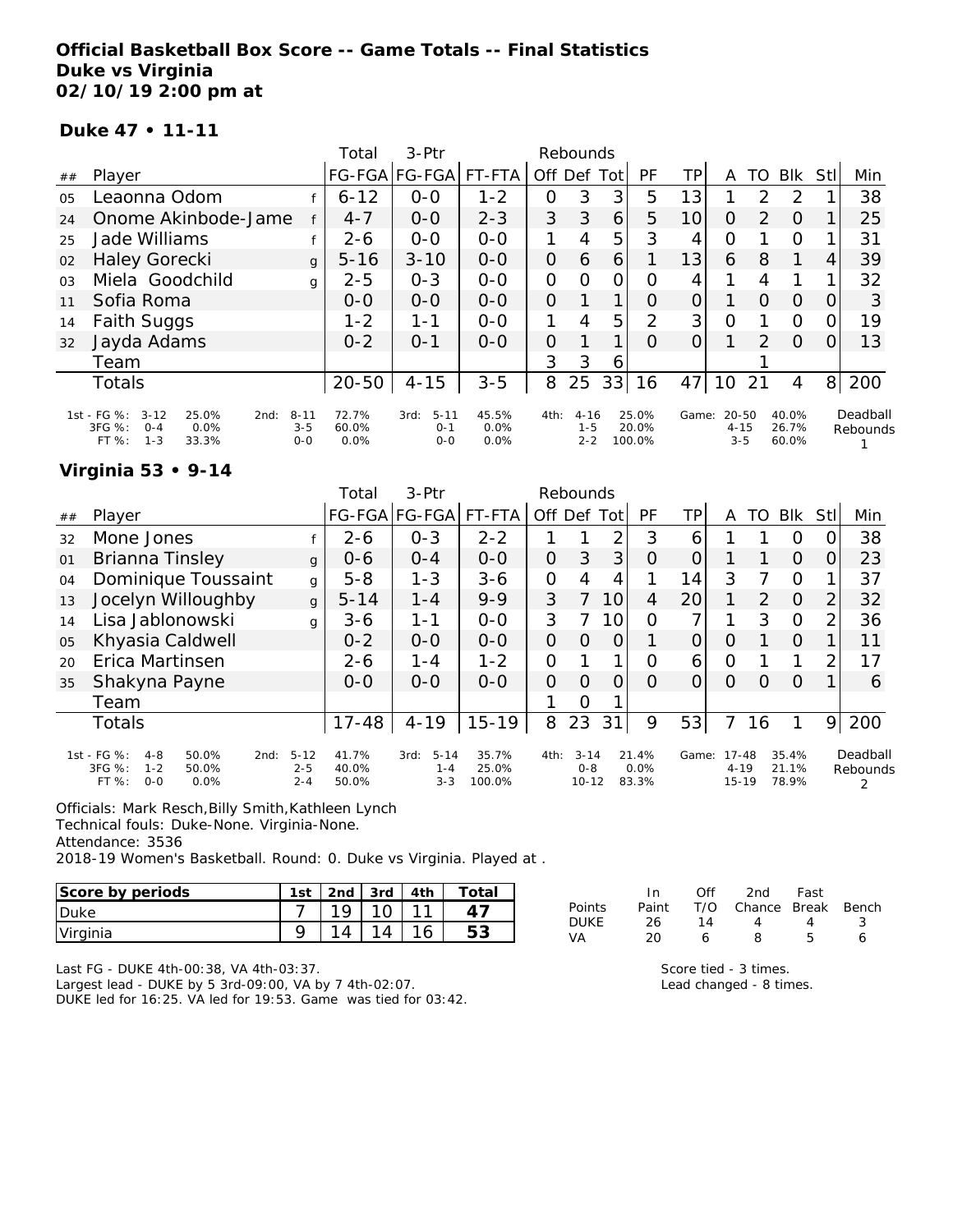### **Official Basketball Box Score -- Game Totals -- Final Statistics Virginia vs North Carolina 02/17/19 3:00 PM at Carmichael Arena**

### **Virginia 53 • 10-15, 4-8 ACC**

|    |                                                                                                    |                                | Total                   | $3-Ptr$                                |                          |                | Rebounds                       |     |                         |       |                               |                |                         |                |                      |
|----|----------------------------------------------------------------------------------------------------|--------------------------------|-------------------------|----------------------------------------|--------------------------|----------------|--------------------------------|-----|-------------------------|-------|-------------------------------|----------------|-------------------------|----------------|----------------------|
| ## | Player                                                                                             |                                | <b>FG-FGA</b>           | FG-FGA                                 | FT-FTA                   | Off Def        |                                | Tot | PF                      | ΤP    | Α                             | TO             | <b>BIK</b>              | Stll           | Min                  |
| 32 | Mone Jones                                                                                         |                                | $1 - 7$                 | $O - 1$                                | $0-0$                    | 1              | 3                              | 4   | 2                       | 2     |                               |                | 2                       |                | 39                   |
| 01 | Brianna Tinsley                                                                                    | g                              | $3 - 9$                 | $2 - 6$                                | $1 - 2$                  | 0              | 3                              | 3   |                         | 9     | 0                             |                | $\Omega$                | 0              | 21                   |
| 04 | Dominique Toussaint                                                                                | g                              | $4 - 11$                | $0 - 5$                                | $2 - 2$                  | 0              |                                | 1   | 3                       | 10    | 5                             | O              | $\Omega$                |                | 33                   |
| 13 | Jocelyn Willoughby                                                                                 | $\mathbf{q}$                   | $6 - 18$                | $1 - 4$                                | $3 - 3$                  | 1              | 9                              | 10  | 4                       | 16    |                               |                | $\Omega$                | 0              | 33                   |
| 14 | Lisa Jablonowski                                                                                   | g                              | $1 - 3$                 | $O - 1$                                | $0-0$                    | $\overline{2}$ | 3                              | 5   | 2                       | 2     |                               |                |                         |                | 27                   |
| 05 | Khyasia Caldwell                                                                                   |                                | $0 - 7$                 | $0-0$                                  | $1 - 2$                  | 3              | 4                              |     |                         |       | 3                             | $\overline{4}$ | $\Omega$                | 3              | 28                   |
| 20 | Erica Martinsen                                                                                    |                                | $4 - 8$                 | $4 - 8$                                | $1 - 1$                  | $\overline{O}$ |                                | 1   | 2                       | 13    | $\overline{O}$                | 2              | $\Omega$                | $\overline{2}$ | 18                   |
| 35 | Shakyna Payne                                                                                      |                                | $0 - 1$                 | $0 - 0$                                | $O-O$                    | 0              | $\Omega$                       | O   | $\Omega$                | 0     | 0                             | Ω              | $\Omega$                | 0              |                      |
|    | Team                                                                                               |                                |                         |                                        |                          |                | $\overline{2}$                 | 3   |                         |       |                               |                |                         |                |                      |
|    | <b>Totals</b>                                                                                      |                                | 19-64                   | $7 - 25$                               | $8 - 10$                 | 8              | 26                             | 34  | 15                      | 53    |                               | 10             | 3                       | 7              | 200                  |
|    | 1st - FG %:<br>7-18<br>38.9%<br>2nd:<br>$3FG \%$ :<br>42.9%<br>$3 - 7$<br>$3 - 3$<br>FT%<br>100.0% | $4 - 16$<br>$1 - 7$<br>$3 - 4$ | 25.0%<br>14.3%<br>75.0% | $4 - 15$<br>3rd:<br>$2 - 6$<br>$1 - 1$ | 26.7%<br>33.3%<br>100.0% | 4th:           | $4 - 15$<br>$1 - 5$<br>$1 - 2$ |     | 26.7%<br>20.0%<br>50.0% | Game: | 19-64<br>$7 - 25$<br>$8 - 10$ |                | 29.7%<br>28.0%<br>80.0% |                | Deadball<br>Rebounds |

# **North Carolina 70 • 16-11, 7-6 ACC**

|    |                                                                                              |                                        | Total                   | $3-Ptr$                                |                          |                | Rebounds                       |                |                          |                |                            |               |                         |          |                           |
|----|----------------------------------------------------------------------------------------------|----------------------------------------|-------------------------|----------------------------------------|--------------------------|----------------|--------------------------------|----------------|--------------------------|----------------|----------------------------|---------------|-------------------------|----------|---------------------------|
| ## | Player                                                                                       |                                        |                         | FG-FGA FG-FGA FT-FTA                   |                          | Off Def        |                                | Totl           | PF                       | ΤP             | A                          | TO            | <b>BIK</b>              | Stl      | Min                       |
| 44 | Bailey, Janelle                                                                              | $\mathsf{C}$                           | $5 - 13$                | $0 - 1$                                | $4 - 4$                  | $\mathcal{P}$  |                                | 9              | 4                        | 14             | $\mathcal{P}$              | $\mathcal{D}$ | $\Omega$                |          | 33                        |
| 00 | Bennett, Shayla                                                                              | $\mathsf{q}$                           | $3 - 10$                | $1 - 5$                                | $3 - 3$                  | $\overline{2}$ |                                | 9              | 2                        | 10             | 4                          | 2             | 3                       | 2        | 40                        |
| 01 | Koenen, Taylor                                                                               | g                                      | 7-11                    | $0 - 0$                                | $O - 1$                  | 4              |                                | 11             | 3                        | 14             | 2                          |               | $\Omega$                |          | 36                        |
| 05 | Watts, Stephanie                                                                             | $\mathbf{q}$                           | $2 - 3$                 | $1 - 2$                                | $O-O$                    | 0              | 2                              | $\overline{2}$ | 2                        | 5              | 2                          | $\Omega$      | $\Omega$                |          | 8                         |
| 22 | Kea, Paris                                                                                   | g                                      | $5 - 14$                | $2 - 3$                                | $4 - 4$                  | 1              | 6                              | 7 <sub>1</sub> |                          | 16             | 3                          | 8             | 2                       | 2        | 39                        |
| 04 | Jones, Jocelyn                                                                               |                                        | $2 - 5$                 | $1 - 2$                                | $2 - 2$                  | 0              | 2                              | 2 <sub>1</sub> | $\Omega$                 | 7 <sub>1</sub> | O                          |               | $\Omega$                |          | 18                        |
| 20 | Church, Leah                                                                                 |                                        | $1 - 3$                 | $1 - 3$                                | 1-1                      | $\overline{O}$ | 3                              | 3 <sub>l</sub> | $\overline{2}$           | $\overline{4}$ | 3                          | $\Omega$      | $\Omega$                |          | 19                        |
| 30 | Murray, Jaelynn                                                                              |                                        | $O-O$                   | $0 - 0$                                | $0 - 0$                  | 0              | $\Omega$                       | $\Omega$       | $\Omega$                 | $\Omega$       | $\Omega$                   | $\Omega$      | $\Omega$                | $\Omega$ | $\overline{7}$            |
|    | Team                                                                                         |                                        |                         |                                        |                          | 0              | 3                              | 3 <sub>l</sub> |                          |                |                            |               |                         |          |                           |
|    | Totals                                                                                       |                                        | $25 - 59$               | $6 - 16$                               | $14 - 15$                | 9              | 37                             | 46             | 14                       | 70l            | 16                         | 14            | 5                       | 6        | 200                       |
|    | 1st - FG %:<br>$8 - 14$<br>57.1%<br>3FG %:<br>$2 - 4$<br>50.0%<br>FT %:<br>$3 - 3$<br>100.0% | $6 - 20$<br>2nd:<br>$2 - 6$<br>$1 - 2$ | 30.0%<br>33.3%<br>50.0% | $5 - 11$<br>3rd:<br>$1 - 2$<br>$8 - 8$ | 45.5%<br>50.0%<br>100.0% | 4th:           | $6 - 14$<br>$1 - 4$<br>$2 - 2$ |                | 42.9%<br>25.0%<br>100.0% | Game:          | 25-59<br>$6 - 16$<br>14-15 |               | 42.4%<br>37.5%<br>93.3% |          | Deadball<br>Rebounds<br>0 |

Officials: Denise Brooks, Tiara Cruse, Mark Berger

Technical fouls: Virginia-None. North Carolina-None.

Attendance: 3445

Attendance based on tickets distributed

| Score by periods | 1st    | 2 <sub>nd</sub> | 3rd    | Totai |
|------------------|--------|-----------------|--------|-------|
| Virginia         |        | 12              | $\sim$ |       |
| INorth Carolina  | $\sim$ | 1 15            |        |       |

Last FG - VA 4th-00:56, NC 4th-03:17.

Largest lead - VA by 1 1st-00:41, NC by 19 4th-03:17. VA led for 00:16. NC led for 39:19. Game was tied for 00:25.

|               | In.   | ∩ff  | 2nd                    | Fast |    |
|---------------|-------|------|------------------------|------|----|
| <b>Points</b> | Paint |      | T/O Chance Break Bench |      |    |
| VA.           | 14    | - 21 | 1ດ                     | 4    | 14 |
| NC.           | 30    | Q    | 15.                    | 17   | 11 |

Score tied - 2 times. Lead changed - 2 times.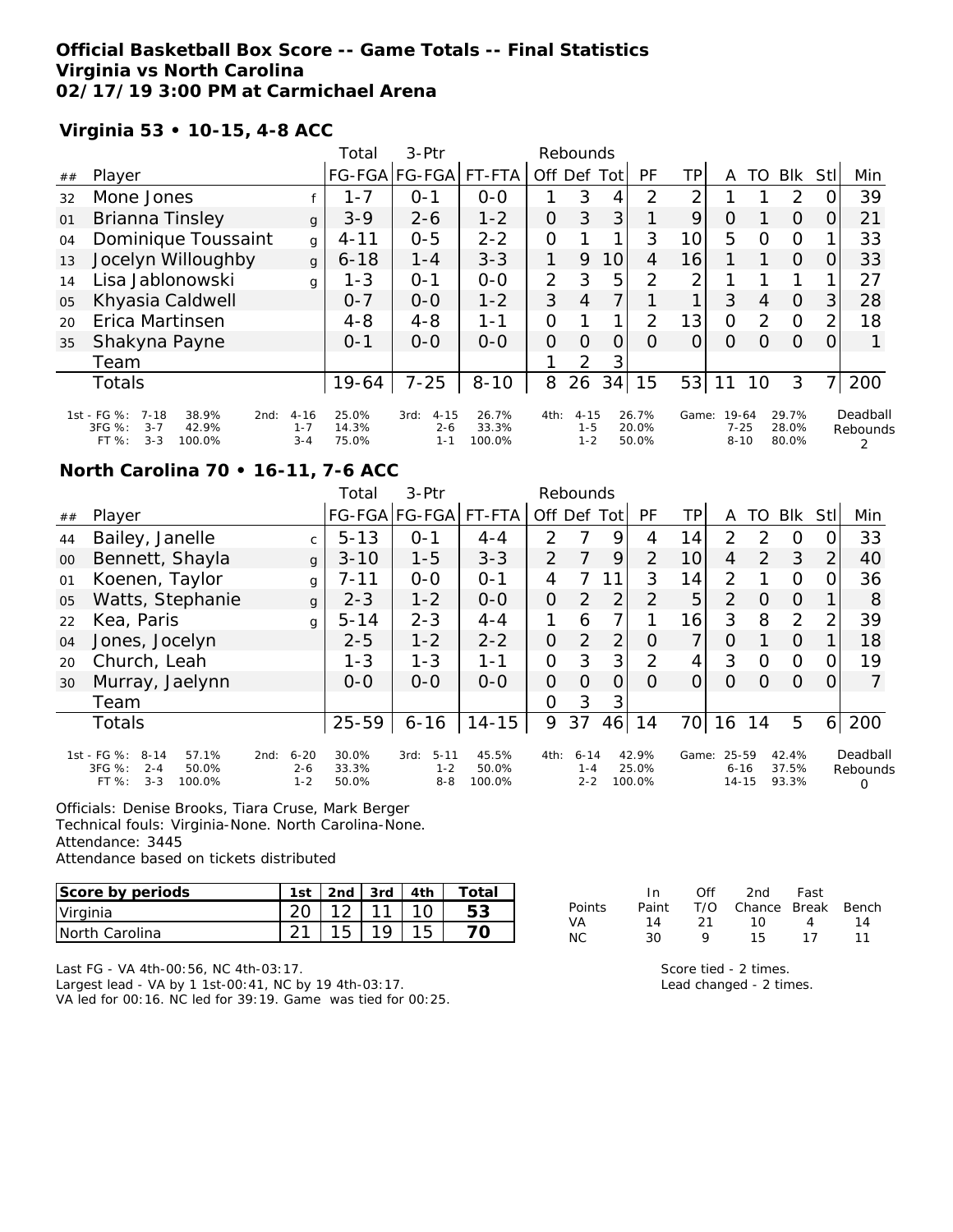### **Official Basketball Box Score -- Game Totals -- Final Statistics Louisville vs Virginia 02/21/19 7:00 pm at**

#### **Louisville 71 • 24-2**

|    |                                                                                          |                                         | Total                  | 3-Ptr                                  |                         |                | Rebounds                       |                |                         |                |                                     |          |                         |          |                             |
|----|------------------------------------------------------------------------------------------|-----------------------------------------|------------------------|----------------------------------------|-------------------------|----------------|--------------------------------|----------------|-------------------------|----------------|-------------------------------------|----------|-------------------------|----------|-----------------------------|
| ## | Player                                                                                   |                                         |                        | FG-FGA FG-FGA FT-FTA                   |                         | Off Def        |                                | Totl           | <b>PF</b>               | ΤP             | A                                   | TO       | <b>Blk</b>              | Stl      | Min                         |
| 03 | Sam Fuehring                                                                             |                                         | $3 - 9$                | $1 - 3$                                | $4 - 4$                 | 0              | 8                              | 8              |                         | 11             | $\overline{2}$                      | O        | O                       |          | 29                          |
| 33 | Bionca Dunham                                                                            | f                                       | $5-9$                  | $0 - 0$                                | $O-O$                   | $\overline{2}$ | 3                              | 5              | 2                       | 10             |                                     | 2        | 2                       |          | 34                          |
| 11 | Arica Carter                                                                             | g                                       | $2 - 4$                | $2 - 4$                                | $O-O$                   | 0              |                                | 1              | 3                       | 6              | 3                                   | $\Omega$ | $\Omega$                |          | 17                          |
| 23 | Jazmine Jones                                                                            | $\mathbf{q}$                            | $3 - 7$                | $0 - 0$                                | $1 - 2$                 |                |                                | $\overline{2}$ | $\overline{2}$          | 7              | $\Omega$                            | $\Omega$ | $\Omega$                |          | 16                          |
| 25 | Asia Durr                                                                                | q                                       | $4 - 14$               | $3 - 10$                               | $1 - 2$                 | 0              | O                              | $\mathcal{O}$  | 2                       | 12             | 3                                   | $\Omega$ |                         | 4        | 32                          |
| 01 | Dana Evans                                                                               |                                         | $5 - 10$               | $3 - 8$                                | $0 - 0$                 | 0              | 0                              | $\Omega$       | 3                       | 13             | 6                                   | 3        | $\overline{0}$          | 3        | 34                          |
| 04 | Seygan Robins                                                                            |                                         | $O-O$                  | $0 - 0$                                | $0 - 0$                 | $\mathcal{O}$  | O                              | $\mathcal{O}$  | Ο                       | O              | $\mathcal{O}$                       | $\Omega$ | $\overline{O}$          | O        | 2                           |
| 05 | Mykasa Robinson                                                                          |                                         | $1 - 2$                | $0 - 0$                                | $O-O$                   | 3              | 2                              | 5              | 2                       | $\overline{2}$ | 2                                   | $\Omega$ | $\overline{0}$          | 0        | 16                          |
| 12 | Lindsey Duvall                                                                           |                                         | $O-O$                  | $O-O$                                  | $0 - 0$                 | 0              | $\Omega$                       | $\overline{O}$ | Ω                       | $\Omega$       | 0                                   | $\Omega$ | $\Omega$                |          | 3                           |
| 21 | Kylee Shook                                                                              |                                         | $4 - 5$                | $1 - 2$                                | $1 - 1$                 | 0              | 3                              | 3              |                         | 10             |                                     | $\Omega$ | 1                       | $\Omega$ | 17                          |
| 24 | Jessica Laemmle                                                                          |                                         | $0 - 0$                | $0 - 0$                                | $0-0$                   | 0              | $\Omega$                       | O              | ∩                       | O              | $\Omega$                            | $\Omega$ | $\Omega$                |          | $0+$                        |
|    | Team                                                                                     |                                         |                        |                                        |                         | $\overline{2}$ |                                | 3              |                         |                |                                     |          |                         |          |                             |
|    | Totals                                                                                   |                                         | $27 - 60$              | $10 - 27$                              | 7-9                     | 8              | 19                             | 27             | 16                      | 71             | 18                                  | 6        | 4                       |          | 200                         |
|    | 1st - FG %:<br>40.0%<br>$6 - 15$<br>3FG %:<br>$2 - 6$<br>33.3%<br>$O - O$<br>FT%<br>0.0% | $5 - 17$<br>2nd:<br>$1 - 10$<br>$0 - 0$ | 29.4%<br>10.0%<br>0.0% | $8 - 12$<br>3rd:<br>$2 - 3$<br>$5 - 6$ | 66.7%<br>66.7%<br>83.3% | 4th:           | $8 - 16$<br>$5 - 8$<br>$2 - 3$ |                | 50.0%<br>62.5%<br>66.7% |                | Game: 27-60<br>$10 - 27$<br>$7 - 9$ |          | 45.0%<br>37.0%<br>77.8% |          | Deadball<br>Rebounds<br>1,1 |

### **Virginia 49 • 10-16**

|    |                                                                                               |                                | Total                    | $3-$ Ptr                               |                        |                | Rebounds                       |     |                       |       |                                  |               |                         |                |                             |
|----|-----------------------------------------------------------------------------------------------|--------------------------------|--------------------------|----------------------------------------|------------------------|----------------|--------------------------------|-----|-----------------------|-------|----------------------------------|---------------|-------------------------|----------------|-----------------------------|
| ## | Player                                                                                        |                                | FG-FGA FG-FGA            |                                        | FT-FTA                 | Off Def        |                                | Tot | PF                    | ΤP    | A                                | TO            | <b>BIK</b>              | Stll           | Min                         |
| 32 | Mone Jones                                                                                    |                                | $1 - 3$                  | $0 - 0$                                | $0 - 0$                | $\Omega$       | 2                              | 2   | O                     | 2     | 3                                | 3             | O                       |                | 35                          |
| 01 | Brianna Tinsley                                                                               | $\mathbf{q}$                   | $1 - 8$                  | $0 - 3$                                | $0 - 0$                | 1              | $\overline{2}$                 | 3   | O                     | 2     | 4                                | 2             | $\Omega$                | 0              | 32                          |
| 04 | Dominique Toussaint                                                                           | g                              | $0 - 4$                  | $0 - 2$                                | $2 - 2$                | $\Omega$       | $\mathcal{P}$                  | 2   | 4                     | 2     |                                  | $\mathcal{D}$ | $\circ$                 |                | 22                          |
| 13 | Jocelyn Willoughby                                                                            | $\mathbf{q}$                   | $7 - 18$                 | $2 - 3$                                | $0 - 0$                | $\mathcal{P}$  | 11                             | 13  | $\overline{2}$        | 16    |                                  | 4             |                         |                | 39                          |
| 14 | Lisa Jablonowski                                                                              | g                              | $6 - 10$                 | $0-0$                                  | $1 - 2$                | 3              | 2                              | 5   | 2                     | 13    |                                  | $\mathcal{P}$ | 4                       | 0              | 40                          |
| 05 | Khyasia Caldwell                                                                              |                                | $5-9$                    | $0 - 0$                                | $1 - 1$                | 2              | 3                              | 5   | 2                     | 11    |                                  | $\mathcal{P}$ |                         |                | 27                          |
| 20 | Erica Martinsen                                                                               |                                | $1 - 2$                  | $1 - 2$                                | $0-0$                  | $\Omega$       |                                | 1   | Ω                     | 3     | O                                |               | $\circ$                 | 0              | 5                           |
| 35 | Shakyna Payne                                                                                 |                                | $0 - 0$                  | $0 - 0$                                | $0-0$                  | $\overline{O}$ | $\Omega$                       | 0   | $\Omega$              | 0     | O                                | Ő             | O                       | 0              | $0+$                        |
|    | Team                                                                                          |                                |                          |                                        |                        | 5              | 2                              | ⇁   |                       |       |                                  | っ             |                         |                |                             |
|    | <b>Totals</b>                                                                                 |                                | $21 - 54$                | $3 - 10$                               | $4 - 5$                | 13             | 25                             | 38  | 10                    | 49    |                                  | 18            | 6                       | $\overline{4}$ | 200                         |
|    | 1st - FG %:<br>6-15<br>40.0%<br>2nd:<br>3FG %:<br>$1 - 2$<br>50.0%<br>$1 - 2$<br>FT%<br>50.0% | $5 - 12$<br>$1 - 4$<br>$3 - 3$ | 41.7%<br>25.0%<br>100.0% | $4 - 13$<br>3rd:<br>$1 - 3$<br>$0 - 0$ | 30.8%<br>33.3%<br>0.0% | 4th:           | $6 - 14$<br>$0 - 1$<br>$0 - 0$ |     | 42.9%<br>0.0%<br>0.0% | Game: | $21 - 54$<br>$3 - 10$<br>$4 - 5$ |               | 38.9%<br>30.0%<br>80.0% |                | Deadball<br>Rebounds<br>1,1 |

Officials: Maj Forsberg,Marc Merritt,Joseph Vaszily Technical fouls: Louisville-None. Virginia-None. Attendance: 2588 2018-19 Women's Basketball. Round: 0. Louisville vs Virginia. Played at .

| Score by periods | 1 <sub>ct</sub> | 2nd | 3rd | ⊤otai |
|------------------|-----------------|-----|-----|-------|
| Louisville       |                 |     |     |       |
| Virginia         |                 |     |     |       |

Last FG - UL 4th-00:39, VA 4th-01:10. Largest lead - UL by 24 4th-02:43, VA by 10 2nd-06:57. UL led for 20:13. VA led for 13:59. Game was tied for 05:26.

|        | In. | Off  | 2nd                          | Fast          |    |
|--------|-----|------|------------------------------|---------------|----|
| Points |     |      | Paint T/O Chance Break Bench |               |    |
| UГ     | 32. | -20. |                              | 6 12          | 25 |
| VA     | 30  |      | 15.                          | $\mathcal{D}$ | 14 |

Score tied - 5 times. Lead changed - 7 times.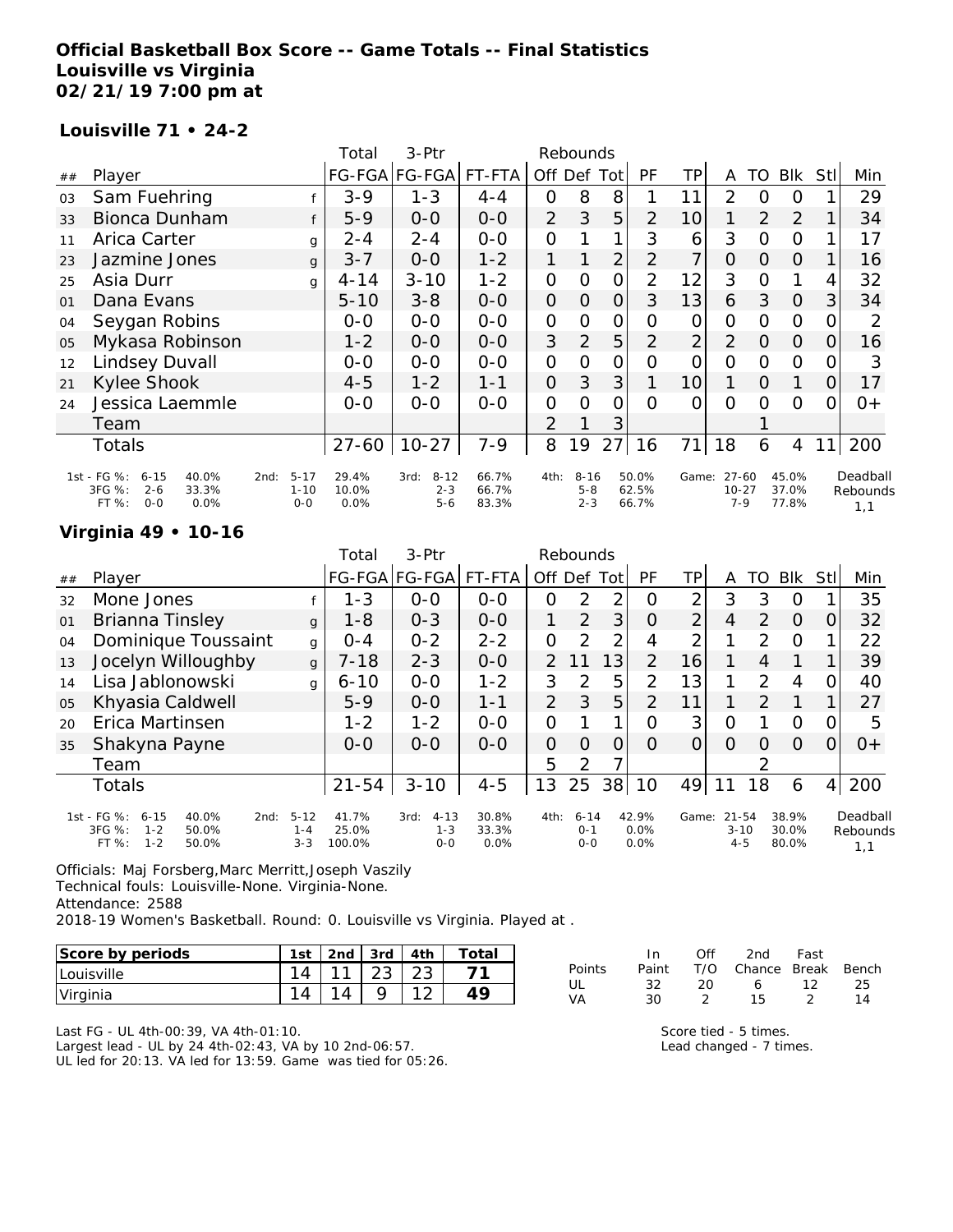### **Official Basketball Box Score -- Game Totals -- Final Statistics Georgia Tech vs Virginia 02/24/19 3:00 pm at**

### **Georgia Tech 45 • 17-10, 7-7**

|    |                                                                                                      |                                | Total                  | 3-Ptr                                  |                         |                | Rebounds                        |                |                         |       |                                   |               |                         |                |                      |
|----|------------------------------------------------------------------------------------------------------|--------------------------------|------------------------|----------------------------------------|-------------------------|----------------|---------------------------------|----------------|-------------------------|-------|-----------------------------------|---------------|-------------------------|----------------|----------------------|
| ## | Player                                                                                               |                                |                        | FG-FGA FG-FGA                          | FT-FTA                  | Off Def        |                                 | Tot            | <b>PF</b>               | TPI   | A                                 | TO            | <b>BIK</b>              | Stll           | Min                  |
| 13 | Lorela Cubaj                                                                                         |                                | 1-7                    | $0 - 0$                                | $2 - 2$                 | $\overline{2}$ | 5                               | 7              | 4                       | 4     | 2                                 |               |                         | 3              | 33                   |
| 22 | <b>Elizabeth Dixon</b>                                                                               |                                | $3 - 6$                | $0-0$                                  | $1 - 1$                 | $\overline{2}$ | 3                               | 5              | 4                       | 7     | $\Omega$                          | 5             | O                       | $\Omega$       | 27                   |
| 05 | Elizabeth Balogun                                                                                    | g                              | $6 - 16$               | $2 - 9$                                | $2 - 3$                 | 6              | 3                               | 9              | 1                       | 16    |                                   | O             |                         | 2              | 38                   |
| 33 | Francesca Pan                                                                                        | $\mathbf{q}$                   | $3 - 16$               | $3 - 14$                               | $O - O$                 | $\Omega$       | 5                               | 5              | $\overline{4}$          | 9     |                                   |               | $\overline{O}$          | $\Omega$       | 34                   |
| 41 | Kierra Fletcher                                                                                      | g                              | $1 - 5$                | $0 - 0$                                | $2 - 2$                 | 3              |                                 | $\overline{4}$ | 5                       | 4     |                                   | $\mathcal{P}$ | $\circ$                 | 0              | 23                   |
| 00 | Daijah Jefferson                                                                                     |                                | $0 - 1$                | $0 - 1$                                | $0 - 0$                 | $\overline{O}$ | $\Omega$                        | 0              | Ο                       | 0     | $\Omega$                          | 0             | 0                       | O              | 2                    |
| 02 | Jasmine Carson                                                                                       |                                | $0 - 3$                | $0 - 3$                                | $1 - 2$                 | $\mathcal{O}$  |                                 |                |                         |       | O                                 | O             | O                       |                | 8                    |
| 23 | D'asia Gregg                                                                                         |                                | $O - O$                | $0 - 0$                                | $0-0$                   | $\overline{O}$ | $\Omega$                        | 0              | O                       | 0     | 0                                 | 0             | $\Omega$                | 0              | $0+$                 |
| 24 | Chanin Scott                                                                                         |                                | $0 - 2$                | $O-O$                                  | $0-0$                   | $\Omega$       | 2                               | $\overline{2}$ | O                       | 0     | O                                 | $\Omega$      | $\circ$                 | $\overline{2}$ | 13                   |
| 31 | Lotta-Maj Lahtinen                                                                                   |                                | $2 - 9$                | $O - 4$                                | $0 - 1$                 | $\Omega$       | $\Omega$                        | $\Omega$       | 3                       | 4     | $\Omega$                          | 6             | $\Omega$                | 6              | 22                   |
|    | Team                                                                                                 |                                |                        |                                        |                         | 2              | O                               |                |                         |       |                                   |               |                         |                |                      |
|    | <b>Totals</b>                                                                                        |                                | $16 - 65$              | $5 - 31$                               | $8 - 11$                | 15             | 20                              | 35             | 22                      | 45    | 5                                 | 15            | $\overline{2}$          | 14             | 200                  |
|    | 1st - FG %:<br>$4 - 15$<br>26.7%<br>2nd:<br>3FG %:<br>$1 - 5$<br>20.0%<br>$3 - 3$<br>100.0%<br>FT %: | $2 - 14$<br>$1 - 4$<br>$0 - 0$ | 14.3%<br>25.0%<br>0.0% | $5 - 16$<br>3rd:<br>$1 - 8$<br>$1 - 2$ | 31.3%<br>12.5%<br>50.0% | 4th:           | $5 - 20$<br>$2 - 14$<br>$4 - 6$ |                | 25.0%<br>14.3%<br>66.7% | Game: | $16 - 65$<br>$5 - 31$<br>$8 - 11$ |               | 24.6%<br>16.1%<br>72.7% |                | Deadball<br>Rebounds |

#### **Virginia 53 • 11-16, 5-9**

|    |                                                                                                      |                                | Total                   | 3-Ptr                                  |                        |                | Rebounds                       |      |                           |                |                                    |               |                         |     |                           |
|----|------------------------------------------------------------------------------------------------------|--------------------------------|-------------------------|----------------------------------------|------------------------|----------------|--------------------------------|------|---------------------------|----------------|------------------------------------|---------------|-------------------------|-----|---------------------------|
| ## | Player                                                                                               |                                |                         | FG-FGA FG-FGA FT-FTA                   |                        | Off Def        |                                | Totl | PF                        | ΤP             | Α                                  | TO            | <b>BIK</b>              | Stl | Min                       |
| 32 | Mone Jones                                                                                           |                                | $0 - 2$                 | $O - 1$                                | $O-O$                  | O              |                                |      | 4                         |                | Ω                                  | 3             | $\circ$                 |     | 17                        |
| 01 | Brianna Tinsley                                                                                      | $\mathbf{q}$                   | $1 - 12$                | $1 - 5$                                | $0 - 0$                |                | 3                              | 4    |                           | 3              |                                    | 2             | $\Omega$                |     | 31                        |
| 04 | Dominique Toussaint                                                                                  | $\mathbf{q}$                   | $3 - 10$                | $1 - 2$                                | $3 - 6$                | 0              | 10                             | 10   |                           | 10             |                                    | 6             | $\overline{O}$          | 2   | 40                        |
| 13 | Jocelyn Willoughby                                                                                   | $\mathbf{q}$                   | $5 - 10$                | $0 - 1$                                | $2 - 2$                | 3              | 10                             | 13   | 4                         | 12             | $\overline{2}$                     | 3             | $\Omega$                | 2   | 37                        |
| 14 | Lisa Jablonowski                                                                                     | $\mathbf{q}$                   | $5 - 8$                 | $O - 1$                                | $6 - 8$                | $\overline{2}$ | 3                              | 5    | 0                         | 16             | 1                                  | $\mathcal{P}$ | $\Omega$                | っ   | 40                        |
| 05 | Khyasia Caldwell                                                                                     |                                | $4 - 5$                 | $1 - 1$                                | $1 - 4$                | $\overline{4}$ | 3                              | 7    | 0                         | 10             | 2                                  |               |                         |     | 29                        |
| 20 | Erica Martinsen                                                                                      |                                | $0 - 0$                 | $0 - 0$                                | $O-O$                  | 0              | $\Omega$                       | ი    | Ω                         |                | Ω                                  |               | $\Omega$                |     |                           |
| 35 | Shakyna Payne                                                                                        |                                | $0 - 0$                 | $0 - 0$                                | $2 - 2$                | 0              | $\overline{2}$                 | 2    | Ω                         | $\overline{2}$ | 0                                  | 2             | $\Omega$                | Ω   | 5                         |
|    | Team                                                                                                 |                                |                         |                                        |                        | 2              | 4                              | 6    |                           |                |                                    |               |                         |     |                           |
|    | <b>Totals</b>                                                                                        |                                | $18 - 47$               | $3 - 11$                               | $14 - 22$              | 12             | 36                             | 48   | 10                        | 53             |                                    | 20            |                         | 6   | 200                       |
|    | 1st - FG %:<br>$4 - 16$<br>25.0%<br>2nd:<br>$1 - 5$<br>$3FG \%$ :<br>20.0%<br>$0 - 0$<br>FT%<br>0.0% | $3 - 11$<br>$1 - 3$<br>$4 - 6$ | 27.3%<br>33.3%<br>66.7% | $4 - 9$<br>3rd:<br>$0 - 2$<br>$4 - 10$ | 44.4%<br>0.0%<br>40.0% | 4th:           | $7 - 11$<br>$1 - 1$<br>$6 - 6$ |      | 63.6%<br>100.0%<br>100.0% | Game:          | $18 - 47$<br>$3 - 11$<br>$14 - 22$ |               | 38.3%<br>27.3%<br>63.6% |     | Deadball<br>Rebounds<br>5 |

Officials: Luis Gonzalez,Talisa Green,Karen Preato Technical fouls: Georgia Tech-None. Virginia-None. Attendance: 3834

| Score by periods | 1st |      | 2nd $\sqrt{3}$ rd $\sqrt{4}$ th $\sqrt{2}$ | Total |
|------------------|-----|------|--------------------------------------------|-------|
| Georgia Tech     |     | 12.5 |                                            |       |
| Virginia         |     |      |                                            |       |

In Off 2nd Fast Points Paint T/O Chance Break Bench GT 22 13 17 0 5 VA 22 7 10 15 12

Last FG - GT 4th-02:18, VA 4th-00:51.

Largest lead - GT by 5 1st-03:51, VA by 10 3rd-04:10. GT led for 15:29. VA led for 18:57. Game was tied for 05:34. Score tied - 9 times.

Lead changed - 8 times.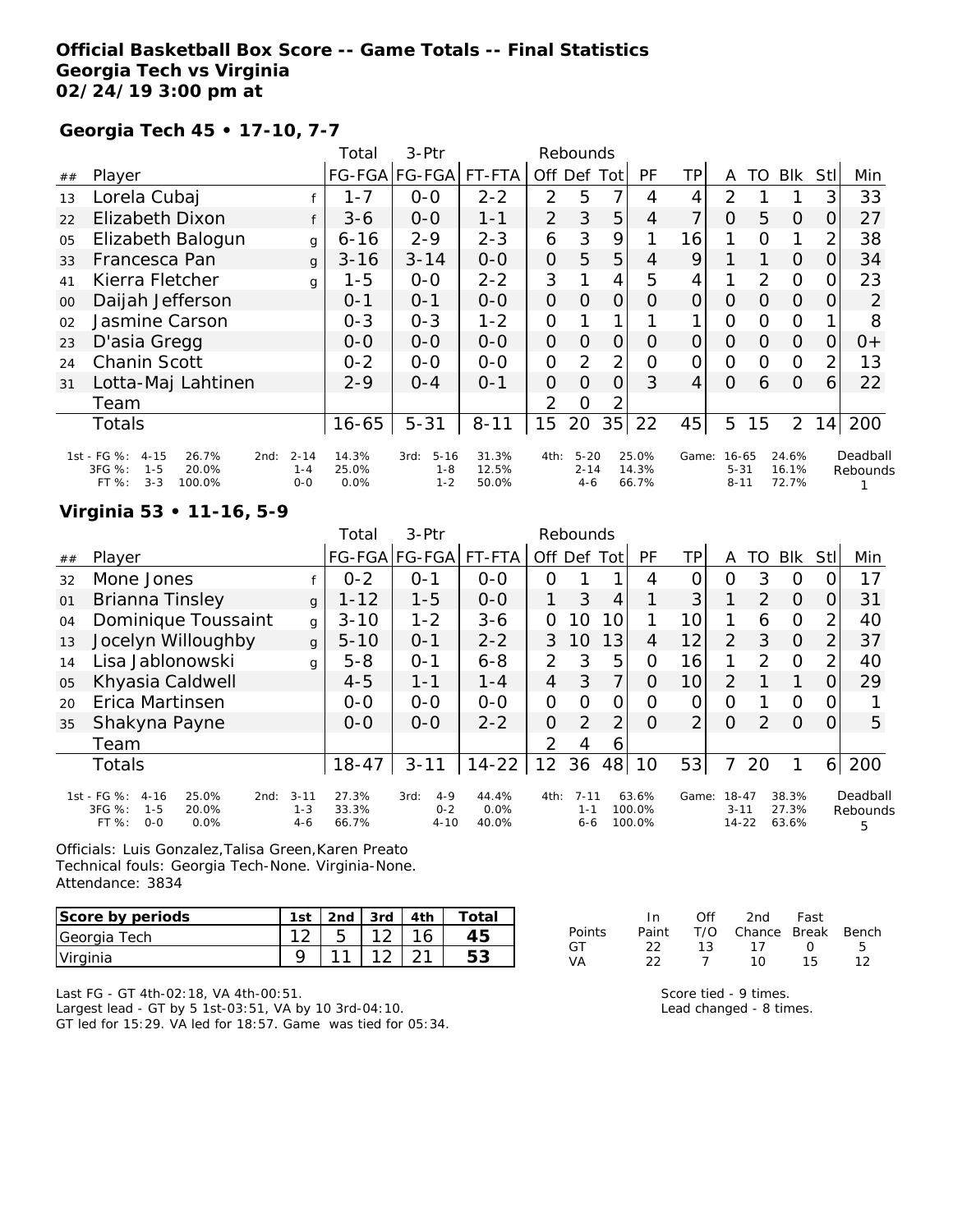### **Official Basketball Box Score -- Game Totals -- Final Statistics Virginia vs Virginia Tech 02/28/19 7:00 pm at**

### **Virginia 45 • 11-17**

|    |                                                                                                 |                             | Total                   | 3-Ptr                                  |                       |                | Rebounds                       |                |                         |                |                              |          |                         |            |                      |
|----|-------------------------------------------------------------------------------------------------|-----------------------------|-------------------------|----------------------------------------|-----------------------|----------------|--------------------------------|----------------|-------------------------|----------------|------------------------------|----------|-------------------------|------------|----------------------|
| ## | Player                                                                                          |                             | <b>FG-FGA</b>           | FG-FGA                                 | FT-FTA                | Off Def        |                                | Tot            | PF                      | ΤP             | Α                            | TO       | <b>BIK</b>              | <b>StI</b> | Min                  |
| 32 | Mone Jones                                                                                      |                             | $3 - 11$                | $O-O$                                  | $0-0$                 | $\mathcal{P}$  | $\mathcal{P}$                  | 4              | 3                       | 6              |                              |          |                         |            | 40                   |
| 01 | Brianna Tinsley                                                                                 | $\mathbf{q}$                | $1 - 5$                 | $0 - 2$                                | $0 - 0$               | 1              |                                | $\overline{2}$ |                         | $\overline{2}$ |                              |          | $\Omega$                | 0          | 16                   |
| 04 | Dominique Toussaint                                                                             | g                           | $3 - 12$                | $1 - 8$                                | $0-0$                 | $\overline{2}$ | 3                              | 5              |                         | ᄀ              | 5                            | 5        |                         |            | 40                   |
| 13 | Jocelyn Willoughby                                                                              | $\mathbf{q}$                | $5 - 13$                | $3 - 6$                                | $2 - 2$               | 3              | 5                              | 8              |                         | 15             | $\Omega$                     | 3        | 1                       | O          | 38                   |
| 14 | Lisa Jablonowski                                                                                | g                           | $2 - 3$                 | $0 - 0$                                | $0 - 2$               | 2              | 2                              | 4              | 3                       | 4              |                              | $\Omega$ |                         | 0          | 32                   |
| 05 | Khyasia Caldwell                                                                                |                             | $4 - 7$                 | $0 - 0$                                | $1 - 2$               | 1              | 3                              | 4              | 5                       | 9              | $\overline{O}$               | 3        | $\Omega$                | 0          | 25                   |
| 20 | Erica Martinsen                                                                                 |                             | $0 - 3$                 | $0 - 3$                                | $O - O$               | 0              | $\Omega$                       | $\overline{O}$ | O                       | 0              |                              | $\Omega$ | $\Omega$                | $\Omega$   |                      |
| 35 | Shakyna Payne                                                                                   |                             | $1 - 1$                 | $0 - 0$                                | $0 - 0$               | $\overline{O}$ | $\Omega$                       | $\overline{O}$ | 2                       | $\overline{2}$ | $\Omega$                     | $\Omega$ | $\Omega$                | 0          | $\overline{2}$       |
|    | Team                                                                                            |                             |                         |                                        |                       | 3              | 2                              | 5              |                         |                |                              |          |                         |            |                      |
|    | <b>Totals</b>                                                                                   |                             | 19-55                   | $4 - 19$                               | $3 - 6$               | 14             | 18                             | 32             | 16                      | 45             | 9                            | 13       | 4                       | 1          | 200                  |
|    | 1st - FG %:<br>$8 - 19$<br>42.1%<br>2nd:<br>3FG %:<br>0.0%<br>$0 - 2$<br>FT%<br>$0 - 0$<br>0.0% | $3-9$<br>$1 - 4$<br>$1 - 2$ | 33.3%<br>25.0%<br>50.0% | $3 - 16$<br>3rd:<br>$0 - 7$<br>$0 - 0$ | 18.8%<br>0.0%<br>0.0% | 4th:           | $5 - 11$<br>$3 - 6$<br>$2 - 4$ |                | 45.5%<br>50.0%<br>50.0% | Game:          | 19-55<br>$4 - 19$<br>$3 - 6$ |          | 34.5%<br>21.1%<br>50.0% |            | Deadball<br>Rebounds |

#### **Virginia Tech 63 • 18-10**

|        |                                                                                              |                                        | Total                   | $3-Ptr$                               |                          |               | Rebounds                   |                 |                        |       |                                     |          |                         |          |                      |
|--------|----------------------------------------------------------------------------------------------|----------------------------------------|-------------------------|---------------------------------------|--------------------------|---------------|----------------------------|-----------------|------------------------|-------|-------------------------------------|----------|-------------------------|----------|----------------------|
| ##     | Player                                                                                       |                                        |                         | FG-FGA FG-FGA                         | FT-FTA                   | Off           | Def Tot                    |                 | PF                     | ТP    | Α                                   | TO       | <b>BIK</b>              | Stl      | Min                  |
| $00\,$ | <b>Trinity Baptiste</b>                                                                      |                                        | $2 - 4$                 | $0 - 0$                               | $4 - 4$                  | $\mathcal{P}$ | 3                          | 5               | O                      | 8     | 4                                   | 5        | $\Omega$                |          | 38                   |
| 11     | Regan Magarity                                                                               | f                                      | $6 - 12$                | $2 - 4$                               | $4 - 4$                  | 3             | 14                         | 17              | 2                      | 18    | $\Omega$                            | 3        | 2                       |          | 40                   |
| 01     | Taylor Emery                                                                                 | g                                      | $7 - 12$                | $3 - 7$                               | $2 - 4$                  |               | $\mathcal{P}$              | 3               | $\Omega$               | 19    | 6                                   |          | $\Omega$                | 3        | 39                   |
| 02     | Aisha Sheppard                                                                               | $\mathbf{q}$                           | $2 - 6$                 | $2 - 5$                               | $0 - 0$                  | 0             | 3                          | 3               | O                      | 6     | 3                                   | 2        | $\Omega$                |          | 28                   |
| 04     | Dara Mabrey                                                                                  | g                                      | $4-6$                   | $4 - 6$                               | $0 - 0$                  | O             |                            | ◀               |                        | 12    | 1                                   |          | $\Omega$                |          | 32                   |
| 10     | Kendyl Brooks                                                                                |                                        | $0 - 2$                 | $0 - 2$                               | $0 - 0$                  | O             |                            |                 |                        |       |                                     | $\Omega$ | $\Omega$                | $\Omega$ | 17                   |
| 23     | Rachel Camp                                                                                  |                                        | $O - 1$                 | $O - 1$                               | $0-0$                    | O             | Ω                          | 0               | Ο                      | O     | O                                   | $\Omega$ | $\Omega$                |          | 4                    |
| 25     | Alexis Jean                                                                                  |                                        | $0 - 1$                 | $O - 1$                               | $O-O$                    | O             | $\Omega$                   | O               |                        |       | O                                   | $\Omega$ | $\Omega$                | 0        | $\overline{2}$       |
|        | Team                                                                                         |                                        |                         |                                       |                          | Ω             | 0                          | 0               |                        |       |                                     |          |                         |          |                      |
|        | <b>Totals</b>                                                                                |                                        | $21 - 44$               | $11 - 26$                             | $10 - 12$                | 6             | 24                         | 30 <sup>1</sup> | 5                      | 63    | 15                                  | 12       | 2                       | 61       | 200                  |
|        | 1st - FG %:<br>$6 - 14$<br>42.9%<br>3FG %:<br>$4 - 9$<br>44.4%<br>$2 - 2$<br>FT %:<br>100.0% | $6 - 13$<br>2nd:<br>$1 - 4$<br>$2 - 4$ | 46.2%<br>25.0%<br>50.0% | $3 - 6$<br>3rd:<br>$2 - 5$<br>$6 - 6$ | 50.0%<br>40.0%<br>100.0% | 4th:          | $6 - 11$<br>4-8<br>$0 - 0$ |                 | 54.5%<br>50.0%<br>0.0% | Game: | $21 - 44$<br>$11 - 26$<br>$10 - 12$ |          | 47.7%<br>42.3%<br>83.3% |          | Deadball<br>Rebounds |

Officials: Jules Gallien,Billy Smith,Dee Kantner

Technical fouls: Virginia-None. Virginia Tech-None.

Attendance: 2287

2018-19 Women's Basketball. Round: 0. Virginia vs Virginia Tech. Played at .

| Score by periods | 1 <sub>ct</sub> | 2 <sub>nd</sub> | 3rd | Ath | Total |
|------------------|-----------------|-----------------|-----|-----|-------|
| Virginia         | $\sim$          |                 |     |     |       |
| Virginia Tech    |                 | J               | ◢   |     |       |

|  |  | Last FG - VA 4th-02:14, VT 4th-01:04. |
|--|--|---------------------------------------|
|  |  |                                       |

Largest lead - VA by 1 2nd-08:09, VT by 18 4th-03:24.

VA led for 00:26. VT led for 38:29. Game was tied for 01:05.

| Paint T/O Chance Break Bench |
|------------------------------|
| -11                          |
|                              |
|                              |

Score tied - 1 time. Lead changed - 2 times.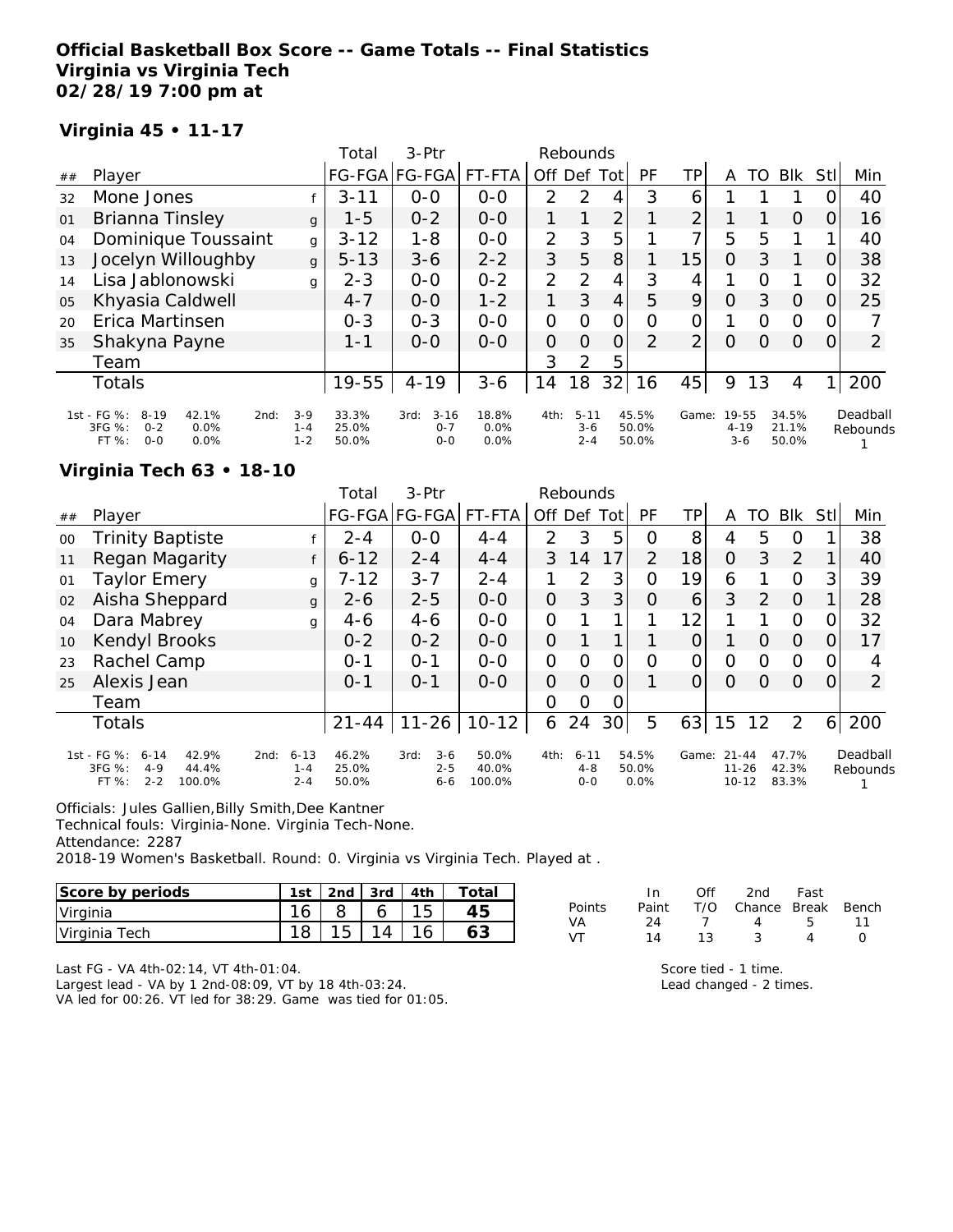### **Official Basketball Box Score -- Game Totals -- Final Statistics Virginia vs Notre Dame 03/03/19 12:30 pm at**

### **Virginia 66 • 11-17**

|    |                                                                                                    |                                | Total                   | $3-Ptr$                                |                        |                | Rebounds                       |      |                         |                |                                |               |                         |                |                      |
|----|----------------------------------------------------------------------------------------------------|--------------------------------|-------------------------|----------------------------------------|------------------------|----------------|--------------------------------|------|-------------------------|----------------|--------------------------------|---------------|-------------------------|----------------|----------------------|
| ## | Player                                                                                             |                                |                         | FG-FGA FG-FGA                          | FT-FTA                 | Off Def        |                                | Totl | PF                      | TP             | Α                              | TO            | <b>BIK</b>              | <b>StI</b>     | Min                  |
| 32 | Mone Jones                                                                                         |                                | 1-8                     | $0-0$                                  | $0-0$                  | 3              | $\mathcal{P}$                  | 5    | 3                       | 2              | $\mathcal{P}$                  | Ω             |                         |                | 30                   |
| 01 | <b>Brianna Tinsley</b>                                                                             | $\mathbf{q}$                   | $2 - 6$                 | $1 - 3$                                | $0-0$                  | 0              |                                |      | $\Omega$                | 5              | $\overline{O}$                 | O             | 0                       | $\Omega$       | 12                   |
| 04 | Dominique Toussaint                                                                                | g                              | $2 - 11$                | $2 - 8$                                | $1 - 2$                | $\Omega$       |                                | 1    | $\overline{2}$          | 7 <sub>1</sub> |                                | 5             | $\circ$                 | 1              | 31                   |
| 13 | Jocelyn Willoughby                                                                                 | $\mathbf{q}$                   | $6 - 20$                | $1 - 4$                                | $6 - 6$                | 7              | $\mathcal{P}$                  | 9    | 3                       | 19             | 2                              | $\mathcal{P}$ | $\Omega$                | $\overline{2}$ | 34                   |
| 14 | Lisa Jablonowski                                                                                   | g                              | $8 - 12$                | $0 - 0$                                | $1 - 2$                | 6              | 4                              | 10   |                         | 17             | $\mathcal{P}$                  |               | $\circ$                 |                | 40                   |
| 05 | Khyasia Caldwell                                                                                   |                                | $3 - 11$                | $0 - 3$                                | $2 - 2$                |                | 3                              | 4    | $\overline{2}$          | 8 <sup>1</sup> | 3                              |               |                         | $\overline{2}$ | 28                   |
| 20 | Erica Martinsen                                                                                    |                                | $2 - 8$                 | $2 - 7$                                | $0 - 0$                | $\overline{O}$ | 2                              | 2    |                         | 6              | $\Omega$                       | Ω             | $\circ$                 |                | 16                   |
| 35 | Shakyna Payne                                                                                      |                                | 1-1                     | $0 - 0$                                | $O-O$                  | $\overline{O}$ |                                |      |                         | $\overline{2}$ | $\Omega$                       | Ω             | $\Omega$                |                | 9                    |
|    | Team                                                                                               |                                |                         |                                        |                        | 3              |                                | 4    |                         |                |                                |               |                         |                |                      |
|    | <b>Totals</b>                                                                                      |                                | $25 - 77$               | $6 - 25$                               | $10 - 12$              | 20             | 17                             | 37   | 13                      | 66             | 10                             | 10            | 2                       | 8 <sup>1</sup> | 200                  |
|    | 1st - FG %:<br>$6 - 20$<br>30.0%<br>2nd:<br>3FG %:<br>$1 - 5$<br>20.0%<br>$3 - 3$<br>FT%<br>100.0% | $6 - 22$<br>$1 - 5$<br>$4 - 5$ | 27.3%<br>20.0%<br>80.0% | $6 - 16$<br>3rd:<br>$2 - 8$<br>$0 - 0$ | 37.5%<br>25.0%<br>0.0% | 4th:           | $7 - 19$<br>$2 - 7$<br>$3 - 4$ |      | 36.8%<br>28.6%<br>75.0% | Game:          | 25-77<br>$6 - 25$<br>$10 - 12$ |               | 32.5%<br>24.0%<br>83.3% |                | Deadball<br>Rebounds |

#### **Notre Dame 103 • 26-3**

|    |                                                                                              |                                  | Total                    | 3-Ptr                                   |                          |                | Rebounds                      |                 |                        |                |                                 |                |                         |                |                           |
|----|----------------------------------------------------------------------------------------------|----------------------------------|--------------------------|-----------------------------------------|--------------------------|----------------|-------------------------------|-----------------|------------------------|----------------|---------------------------------|----------------|-------------------------|----------------|---------------------------|
| ## | Player                                                                                       |                                  |                          | FG-FGA FG-FGA                           | FT-FTA                   |                | Off Def Tot                   |                 | <b>PF</b>              | ΤP             | A                               | TO             | <b>BIK</b>              | Stll           | Min                       |
| 11 | <b>Brianna Turner</b>                                                                        |                                  | $8 - 9$                  | $0 - 0$                                 | $5 - 6$                  | $\mathcal{O}$  | 6                             | 6               |                        | 21             | 3                               | 3              | 4                       | 3              | 29                        |
| 32 | Jessica Shepard                                                                              | f                                | $7 - 11$                 | $O - 1$                                 | $5 - 5$                  | 3              | 5                             | 8               |                        | 19             |                                 | 3              | $\Omega$                |                | 26                        |
| 40 | Maureen Butler                                                                               |                                  | $0 - 2$                  | $0 - 2$                                 | $0-0$                    | $\mathbf{O}$   | $\Omega$                      | 0               | $\Omega$               | O              | O                               |                | $\Omega$                | 0              |                           |
| 03 | Marina Mabrey                                                                                | $\mathbf{q}$                     | $4 - 11$                 | $3 - 8$                                 | $1 - 1$                  | 1              | 6                             | $\overline{7}$  |                        | 12             | 8                               | $\overline{2}$ | $\Omega$                | 0              | 32                        |
| 24 | Arike Ogunbowale                                                                             | q                                | $8 - 14$                 | $6 - 8$                                 | $2 - 2$                  | $\mathcal{O}$  | 3                             | 3               |                        | 24             | 3                               | $\Omega$       | $\Omega$                | O.             | 31                        |
| 05 | Jackie Young                                                                                 |                                  | $9 - 13$                 | $3 - 4$                                 | $1 - 1$                  | 5              | 5                             | 10 <sup>1</sup> | 0                      | 22             | 11                              |                | $\Omega$                |                | 29                        |
| 12 | Abby Prohaska                                                                                |                                  | 1-1                      | $1 - 1$                                 | $O-O$                    |                |                               | 2               |                        | 3              |                                 |                | $\Omega$                | 0              | 16                        |
| 20 | Nicole Benz                                                                                  |                                  | $1 - 2$                  | $0 - 1$                                 | $O-O$                    | $\overline{O}$ |                               | 1               | 0                      | $\overline{2}$ | $\Omega$                        | 0              | $\Omega$                | $\Omega$       | 5                         |
| 22 | Danielle Cosgrove                                                                            |                                  | $0 - 4$                  | $0 - 2$                                 | $0-0$                    | 1              |                               | $\overline{2}$  | 0                      | 0              | 1                               | 0              | $\Omega$                | 0              | 5                         |
| 30 | Mikayla Vaughn                                                                               |                                  | $0 - 1$                  | $0 - 0$                                 | $0 - 0$                  | 1              | 2                             | 3               | 2                      | $\Omega$       | $\Omega$                        | 2              | $\Omega$                | 0              | 11                        |
| 33 | Danielle Patterson                                                                           |                                  | $0 - 1$                  | $0 - 0$                                 | $0 - 0$                  | 1              | $\Omega$                      | 1               |                        | 0              | $\Omega$                        | Ω              |                         | 0              | 9                         |
|    | Team                                                                                         |                                  |                          |                                         |                          | $\mathcal{P}$  | $\overline{2}$                | 4               |                        |                |                                 |                |                         |                |                           |
|    | Totals                                                                                       |                                  | 38-69                    | $13 - 27$                               | $14 - 15$                | 15             | 32                            | 47              | 8                      | 103            | 28                              | 13             | 5                       | 5 <sup>1</sup> | 200                       |
|    | 1st - FG %: 12-20<br>60.0%<br>2nd:<br>3FG %:<br>$4 - 8$<br>50.0%<br>FT%<br>$1 - 1$<br>100.0% | $5 - 12$<br>$3 - 3$<br>$11 - 12$ | 41.7%<br>100.0%<br>91.7% | $13 - 16$<br>3rd:<br>$2 - 3$<br>$2 - 2$ | 81.3%<br>66.7%<br>100.0% | 4th:           | $8 - 21$<br>$4 - 13$<br>$O-O$ |                 | 38.1%<br>30.8%<br>0.0% | Game:          | 38-69<br>$13 - 27$<br>$14 - 15$ |                | 55.1%<br>48.1%<br>93.3% |                | Deadball<br>Rebounds<br>Ω |

Officials: Daryl Humphrey,Thomas Danaher,Carla Fountain Technical fouls: Virginia-None. Notre Dame-None. Attendance: 9149

2018-19 Women's Basketball. Round: 0. Notre Dame vs Virginia. Played at .

| Score by periods | 1st | 2 <sub>nd</sub> | 3rd | 4th | Total |
|------------------|-----|-----------------|-----|-----|-------|
| Virginia         | 16  |                 | 14  | 1 Q |       |
| INotre Dame      | ററ  |                 |     |     |       |

Last FG - VA 4th-00:28, ND 4th-04:10.

Largest lead - VA None, ND by 46 4th-05:19.

VA led for 00:00. ND led for 39:56. Game was tied for 00:04.

|        | In.   | Off | 2nd                    | Fast |     |
|--------|-------|-----|------------------------|------|-----|
| Points | Paint |     | T/O Chance Break Bench |      |     |
| VA     | 34    | 13. | 1 Q                    | 4    | 16  |
| ND     | 42    | 14  | 19                     |      | -27 |

Score tied - 0 times. Lead changed - 0 times.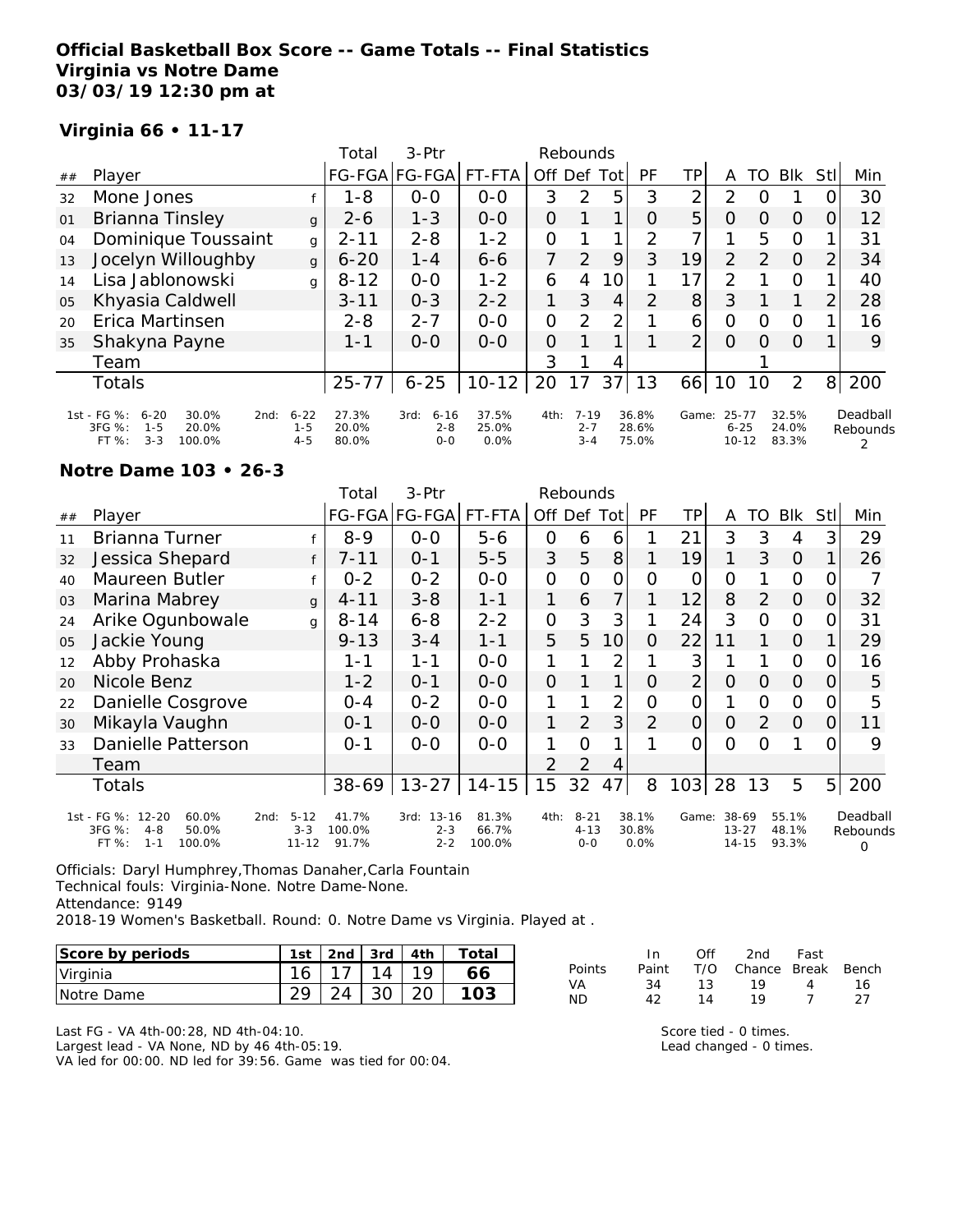### **Official Basketball Box Score -- Game Totals -- Final Statistics Boston College vs Virginia 03/06/19 1:00 pm at the Greensboro Coliseum - Greensboro, NC**

**Boston College 61 • 14-16 (3-13 ACC)**

|    |                                                                                                                              |       | Total                  | $3-Ptr$                                 |                        |               | Rebounds                       |                |                         |                |                              |          |                         |                |                             |
|----|------------------------------------------------------------------------------------------------------------------------------|-------|------------------------|-----------------------------------------|------------------------|---------------|--------------------------------|----------------|-------------------------|----------------|------------------------------|----------|-------------------------|----------------|-----------------------------|
| ## | Player                                                                                                                       |       |                        | FG-FGA FG-FGA                           | FT-FTA                 | Off Def       |                                | Tot            | PF                      | TP             | A                            | TO       | <b>BIK</b>              | Stll           | Min                         |
| 11 | Emma Guy                                                                                                                     |       | $9 - 13$               | $0 - 0$                                 | $0 - 0$                | $\mathcal{P}$ | 5                              | $\overline{ }$ | 5                       | 18             |                              | 3        |                         |                | 32                          |
| 13 | <b>Taylor Soule</b>                                                                                                          |       | $3 - 4$                | $0-0$                                   | $1 - 2$                | 0             |                                |                | 4                       | 7              |                              |          | $\Omega$                | $\overline{2}$ | 15                          |
| 04 | Ortlepp, Taylor                                                                                                              | g     | 1-4                    | $1 - 3$                                 | $0-0$                  | 1             | 4                              | 5              | O                       | 3 <sup>1</sup> | 3                            | 4        | $\Omega$                | $\overline{2}$ | 30                          |
| 10 | Makayla Dickens                                                                                                              | g     | $1 - 13$               | $0 - 7$                                 | $2 - 2$                | 0             | 4                              | $\overline{4}$ | 3                       | $\overline{4}$ | 6                            | 3        | $\Omega$                | O              | 29                          |
| 31 | Sydney Lowery                                                                                                                | g     | $2 - 7$                | $2 - 4$                                 | $0 - 0$                | 1             | 3                              | 4              |                         | 6              |                              |          | $\Omega$                | $\Omega$       | 22                          |
| 05 | Georgia Pineau                                                                                                               |       | $0 - 3$                | $0 - 0$                                 | $0 - 0$                | 2             |                                | 3              | $\overline{4}$          | 0              | $\overline{O}$               | 2        | $\Omega$                | 0              | 15                          |
| 14 | Marnelle Garraud                                                                                                             |       | $4 - 12$               | $3 - 9$                                 | $0 - 0$                |               | $\Omega$                       | 1              | 3                       | 11             | 3                            | $\Omega$ | $\circ$                 | 0              | 27                          |
| 23 | Milan Bolden-Morris                                                                                                          |       | $5 - 10$               | $2 - 6$                                 | $O-O$                  | 0             | 0                              | $\overline{O}$ | $\mathcal{P}$           | 12             | 2                            |          | $\Omega$                |                | 30                          |
|    | Team                                                                                                                         |       |                        |                                         |                        | 3             | 3                              | 6              |                         |                |                              |          |                         |                |                             |
|    | Totals                                                                                                                       |       | 25-66                  | $8 - 29$                                | $3 - 4$                | 10            | 21                             | 31             | 22                      | 61             | 17                           | 15       |                         | 61             | 200                         |
|    | 1st - FG %:<br>26.7%<br>$8 - 16$<br>$4 - 15$<br>2nd:<br>$3FG \%$ :<br>0.0%<br>$0 - 3$<br>$2 - 2$<br>FT%<br>100.0%<br>$0 - 0$ | $3-6$ | 50.0%<br>50.0%<br>0.0% | $6 - 17$<br>3rd:<br>$3 - 12$<br>$0 - 0$ | 35.3%<br>25.0%<br>0.0% | 4th:          | $7 - 18$<br>$2 - 8$<br>$1 - 2$ |                | 38.9%<br>25.0%<br>50.0% | Game:          | 25-66<br>$8 - 29$<br>$3 - 4$ |          | 37.9%<br>27.6%<br>75.0% |                | Deadball<br>Rebounds<br>2,1 |

### **Virginia 77 • 12-18 (5-11 ACC)**

|    |                                                                                                  |                                | Total                  | $3-Ptr$                                |                         |                | Rebounds                         |          |                         |       |                             |                  |                         |     |                             |
|----|--------------------------------------------------------------------------------------------------|--------------------------------|------------------------|----------------------------------------|-------------------------|----------------|----------------------------------|----------|-------------------------|-------|-----------------------------|------------------|-------------------------|-----|-----------------------------|
| ## | Player                                                                                           |                                |                        | FG-FGA FG-FGA  FT-FTA                  |                         | Off            |                                  | Def Totl | PF                      | TР    | A                           | TO               | Blk                     | Stl | Min                         |
| 14 | Lisa Jablonowski                                                                                 |                                | $5 - 9$                | $0 - 0$                                | $0 - 0$                 | 4              | 4                                | 8        |                         | 10    | Ο                           |                  |                         |     | 30                          |
| 32 | Mone Jones                                                                                       | f                              | $3 - 7$                | $0 - 0$                                | $3 - 4$                 |                | $\overline{2}$                   | 3        | 2                       | 9     |                             |                  | $\Omega$                |     | 35                          |
| 04 | Dominique Toussaint                                                                              | g                              | $3 - 9$                | $1 - 2$                                | $4 - 4$                 | $\overline{O}$ | 3                                | 3        |                         | 11    | 8                           | 5                | $\Omega$                | 2   | 38                          |
| 05 | Khyasia Caldwell                                                                                 | $\mathbf{q}$                   | $2 - 8$                | $1 - 2$                                | $7 - 9$                 |                | 6                                | 7        | $\overline{2}$          | 12    | 3                           |                  | $\Omega$                |     | 34                          |
| 13 | Jocelyn Willoughby                                                                               | $\mathbf{q}$                   | $8 - 15$               | $1 - 3$                                | $12 - 12$               | 3              | 10                               | 13       | 2                       | 29    | 2                           | 5                |                         |     | 39                          |
| 01 | Brianna Tinsley                                                                                  |                                | $3 - 7$                | $0 - 2$                                | $0 - 0$                 | 0              |                                  | 1        | $\Omega$                | 6     |                             | 2                | $\Omega$                |     | 21                          |
| 35 | Shakyna Payne                                                                                    |                                | $O-O$                  | $0 - 0$                                | $0 - 0$                 |                | $\Omega$                         |          | 0                       | 0     | 0                           | $\left( \right)$ | $\Omega$                |     | 3                           |
|    | Team                                                                                             |                                |                        |                                        |                         | 0              | 2                                | 2        |                         |       |                             |                  |                         |     |                             |
|    | <b>Totals</b>                                                                                    |                                | $24 - 55$              | $3 - 9$                                | $26 - 29$               | 10             | 28                               | 38       | 8                       |       | 15                          | 15               | $\overline{2}$          | 6   | 200                         |
|    | 1st - FG %:<br>$6 - 15$<br>40.0%<br>2nd:<br>3FG %:<br>0.0%<br>$O-O$<br>$2 - 3$<br>FT %:<br>66.7% | $4 - 14$<br>$0 - 4$<br>$1 - 2$ | 28.6%<br>0.0%<br>50.0% | $8 - 14$<br>3rd:<br>$3 - 5$<br>$7 - 8$ | 57.1%<br>60.0%<br>87.5% | 4th:           | $6 - 12$<br>$0 - 0$<br>$16 - 16$ |          | 50.0%<br>0.0%<br>100.0% | Game: | 24-55<br>$3-9$<br>$26 - 29$ |                  | 43.6%<br>33.3%<br>89.7% |     | Deadball<br>Rebounds<br>2,2 |

Officials: Maj Forsberg, Carla Fountain, Nic Cappel

Technical fouls: Boston College-None. Virginia-None.

Attendance:

2019 ACC Women's Tournament - Opening Round

#12-seed Virginia advances to face #5-seed Syracuse, Thursday at 11:00 am ET

| Score by periods      | 1st | 2nd | 3rd | 4th | Total |
|-----------------------|-----|-----|-----|-----|-------|
| <b>Boston College</b> |     |     |     |     |       |
| Virginia              |     |     |     |     |       |

|               | In.   | ∩ff | 2nd                    | Fast          |    |
|---------------|-------|-----|------------------------|---------------|----|
| <b>Points</b> | Paint |     | T/O Chance Break Bench |               |    |
| BC.           | 32.   | 14  | 1ດ                     | $\mathcal{L}$ | 23 |
| VA            | 26.   | 18. | 12                     | 8             | 6  |

Last FG - BC 4th-00:53, VA 4th-00:07.

Largest lead - BC by 12 3rd-07:33, VA by 16 4th-00:07. BC led for 10:59. VA led for 27:08. Game was tied for 01:30.

| Score tied - 1 time.    |  |
|-------------------------|--|
| Lead changed - 4 times. |  |